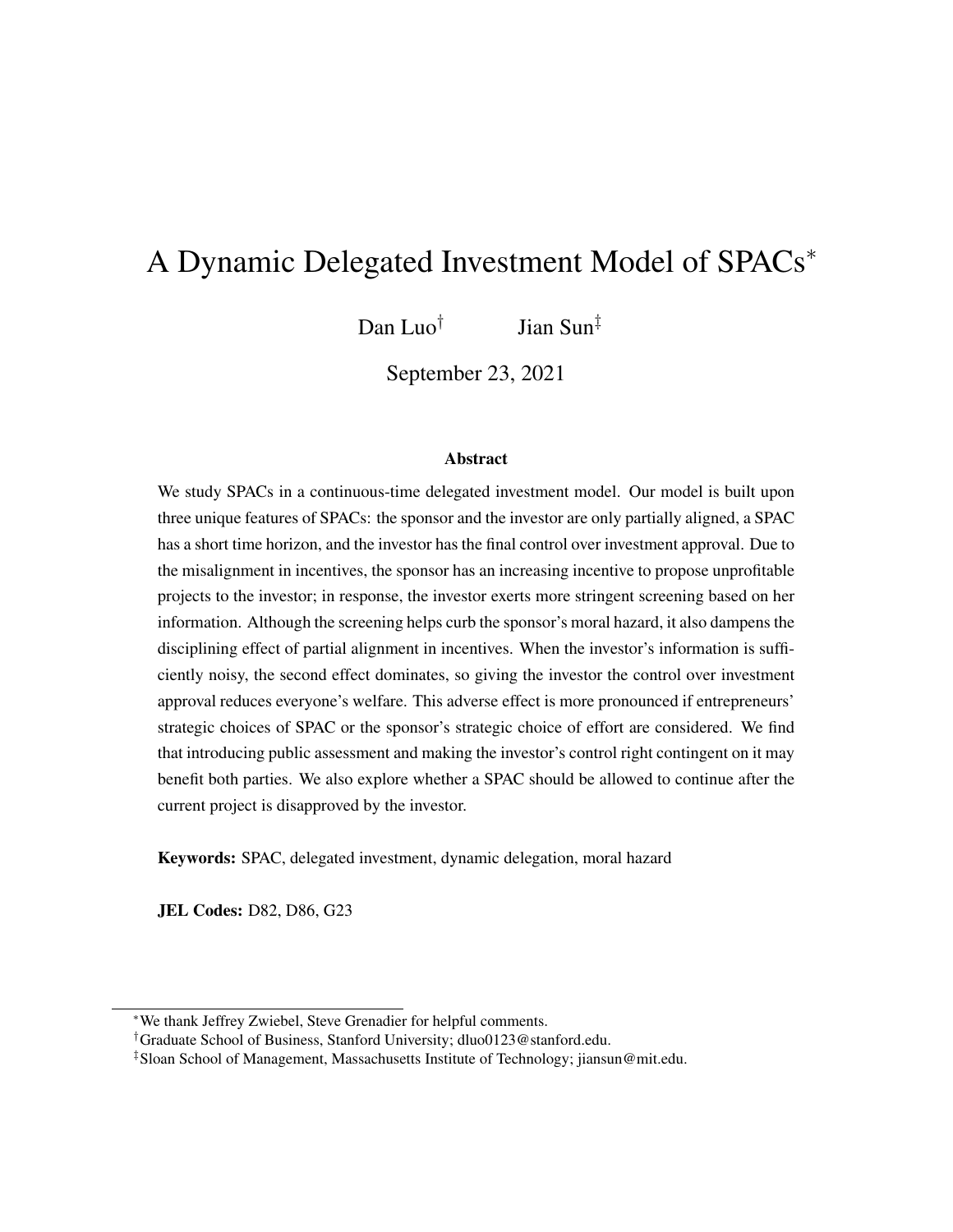## 1 Introduction

The past year (2020) has witnessed a remarkable rise of the special purpose acquisition company (SPAC). A SPAC is a company with no operations that offers securities for cash and places substantially all the offering proceeds into a trust or escrow account for future use in the acquisition of one or more private operating companies<sup>[1](#page-1-0)</sup>. According to the calculation of [Gahng et al.](#page-33-0) [\(2021\)](#page-33-0), in 2020, "a total of 248 SPAC IPOs raised \$75.3 billion" while 165 operating company IPOs raised \$61.9 billion. As SPAC appears to be a major way that private companies raise money and go public, there emerges a heated debate among practitioners and the academia over the consequences and the future of SPAC. Proponents praise SPACs for their agility and flexibility to accommodate financing needs better than traditional ways. Opponents, citing the poor returns in the long history of blank-check companies, denounce SPACs as "bubbles" and "scams"<sup>[2](#page-1-1)</sup>. Meanwhile, it is worth noting that SPAC is still a rapidly evolving industry. Practitioners are consistently experimenting with different practice, while the regulator is also pondering over how to ensure healthy growth of the industry. Therefore, understanding the economic mechanism of the current SPAC practice not only facilitates proper use of SPAC but also guides potential improvement of it.

Although there has been considerable empirical literature evaluating the performance of SPAC, we see little theoretical analysis on its underlying economic mechanisms. This paper intends to narrow the gap. We regard SPAC as a kind of delegated investment vehicles and focus on the strategic interaction between the SPAC sponsor and the SPAC investor. In theory, SPACs merit a special analysis because it differs from other common delegated investment vehicles such as private equity, hedge funds, and mutual funds in several aspects. First, the sponsor's payoff is not strongly linked to the actual performance of the investment, so the sponsor may prefer to do a deal unfavorable to the investor. Such systematic misalignment between the sponsor and the investor is minor in other cases. Second, SPACs feature a relatively short horizon. Typically, a SPAC will be liquidated absent a successful merger within 24 months while it is 10 years for private equity funds. Third, a SPAC leaves the final decision over investment to the investor, so the investor is heavily involved in the SPAC's operation.

Based on these unique features, we build a finite-horizon continuous-time model of the dynamic SPAC game with one sponsor and one representative investor. In the SPAC game, the spon-

<span id="page-1-1"></span><span id="page-1-0"></span><sup>&</sup>lt;sup>1</sup>SEC website.

<sup>&</sup>lt;sup>2</sup>"I have never found any blank-check investment vehicle attractive. No matter what the reputation or what the sponsor might be. . . . They are the ultimate in terms of lack of transparency."—Arthur Levitt, former SEC Chairman.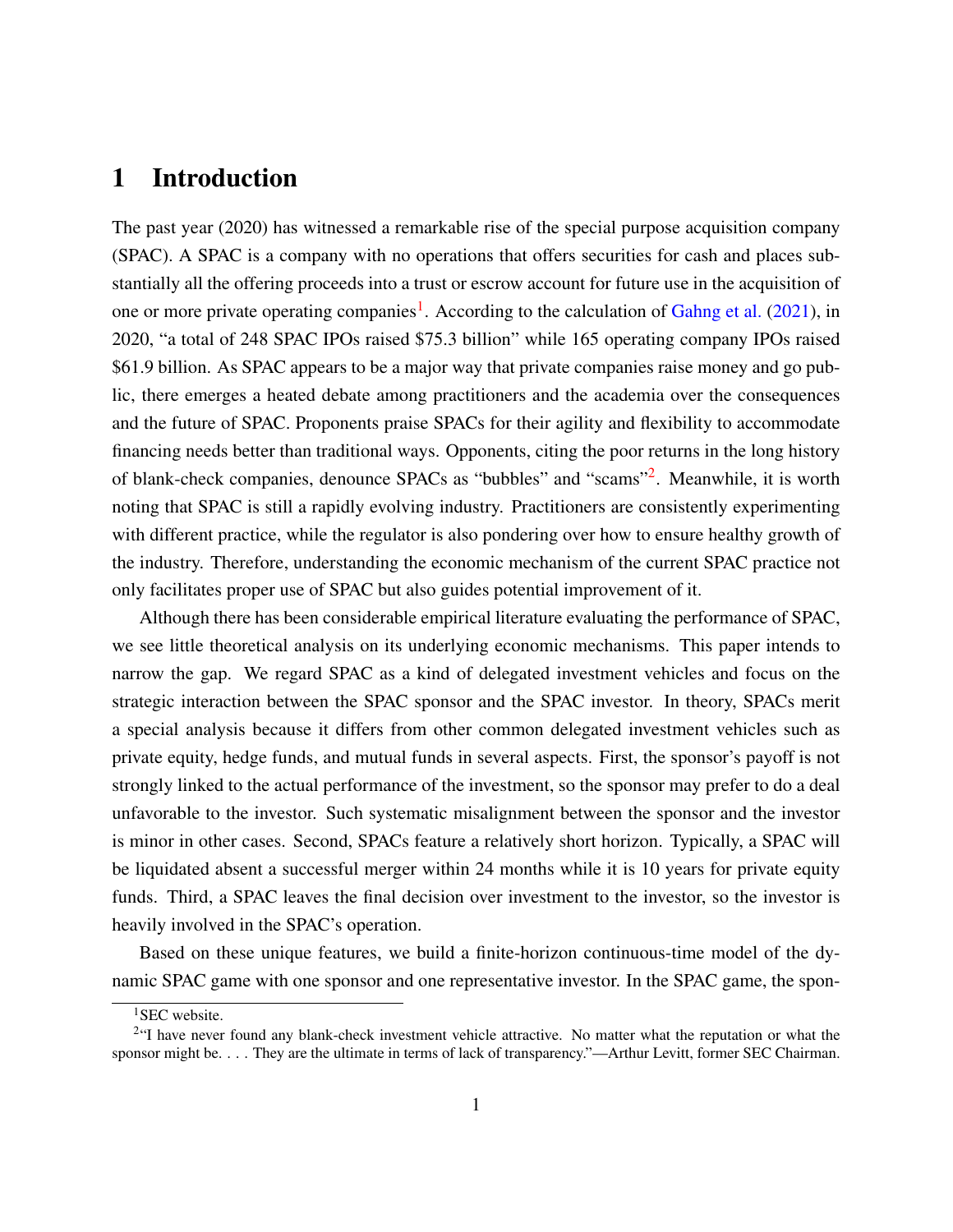sor receives projects stochastically over time and decides whether to propose one to the investor in the form of tender offer. When a project is proposed, the investor can choose to either invest in it or withdraw her money from the SPAC. In either case, the game ends, so the opportunity to propose is unique. If no project is proposed by a deadline, the game also ends, and the investor gets her money back. The tension between the two players rests on two points. First, the sponsor has informational advantage over the investor. He always observes the type of a project, which is either good or bad, but the investor only with a probability. Second, their interests are only partially aligned. The investor, who bears the cost of investment, prefers a good project to no project and further to a bad project. The sponsor, who only enjoys the payoff of investment, prefers a good project to a bad project and further to no project.

We derive a unique sequential equilibrium of the SPAC game. Generically, the equilibrium consists of two stages: in the first stage, the sponsor proposes only good projects, and the investor always invests in the proposed project; in the second stage, the sponsor proposes all the good projects and a fraction of the bad ones he receives, and the investor invests contingent on the information she observes. Since the sponsor has only one chance to propose projects, the opportunity cost of proposing a project is his continuation value, which is the expected payoff of proposing the projects he receives in the future. Note that the sponsor can obtain a higher expected payoff from proposing a good project than proposing a bad one because the investment in a good project brings more to the sponsor and is also more likely to be approved by the investor. As a result, the sponsor with a good project must propose because at best he can receive another good project in the future. As for the sponsor with a bad project, waiting is double-edged: he may be better off if a good project arrives and may be worse off if no project arrives. As the SPAC approaches its deadline, the downside becomes more and more dominant, and thus the sponsor's continuation value decreases. At a point, the sponsor starts to find proposing a bad project desirable. Concerned about the poor quality of the proposed project on average, the investor spontaneously chooses to invest more conservatively based on her information over time. Such conservatism effectively reduces the sponsor's expected payoff of proposing a bad project and in turn helps discipline the sponsor. By and large, the equilibrium is consistent with the conventional wisdom that the incentive misalignment gives rise to a moral hazard problem of the sponsor and it intensifies as the SPAC gets closer to the deadline.

Based on the equilibrium, we then analyze the nature of the sponsor's moral hazard problem the central friction in the game. The sponsor's moral hazard is curbed by two forces. The first is the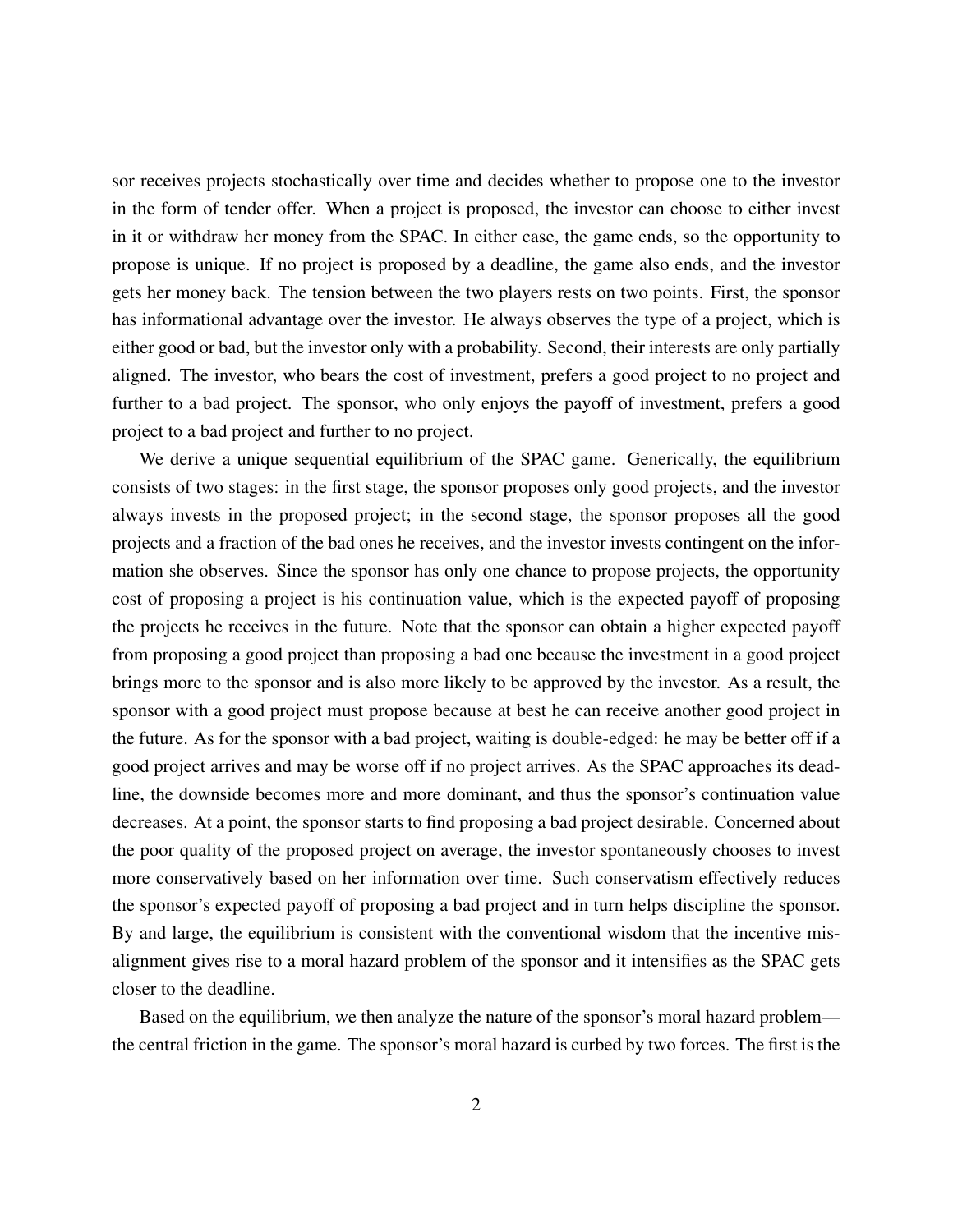investor's screening based on her noisy information, and the second is the sponsor's continuation value. More importantly, the two forces intertwined with each other. On one hand, due to their substitution relationship in equilibrium, the investor's screening is decreasing in the sponsor's continuation value. On the other hand, the investor' screening reduces the possibility of investment and thus stifles the accumulation of the sponsor's continuation value. As a result, the sponsor's continuation value follows a kind of self-reinforcing dynamics: its accumulation rate is positively correlated with its current level. An important lesson is that both sides of the partial alignment in players' incentives are crucial to the equilibrium dynamics: while the misalignment side induces moral hazard, the alignment side helps mitigate it.

Next, we explore the welfare implications of current SPAC practice. A popular opinion is that the investor benefits from her control right over investment because it not only allows her to avoid investment in some bad projects but also discourages the sponsor from proposing bad projects in the first place. However, we find that when the investor's information is sufficiently noisy, this control arrangement actually exacerbates the sponsor's moral hazard problem and reduces the investor's welfare. What the popular opinion misses is that the investor's screening makes waiting less attractive for the sponsor, which incentivizes him to propose more bad projects. When the sponsor has the control right, he proposes any project he receives near the deadline. Though hurting the investor, such undisciplined behavior results in rapid accumulation of the sponsor's continuation value. Hence, in a long period following the beginning of the game, the continuation value is high enough to prevent the sponsor from proposing any bad project, and the investor can fully enjoy the payoff of the good project that arrives. When the investor has the control right, the sponsor's continuation value accumulates more slowly in a self-reinforcing manner as pointed out above. In the case that the investor's information is very noisy, a low level of the sponsor's continuation value translates into a low accumulation rate in the absolute sense. Since the continuation value accumulates from 0, it will be trapped by the self-reinforcing dynamics at a low level for a long period. In one extreme, during the whole game, the investor will exert stringent screening, miss most good projects that arrive, and earn little profit in expectation. This analysis uncovers that the investor's equilibrium screening, which is optimal ex post after the sponsor proposes a project, is too stringent ex ante because it has a negative externality on the sponsor's continuation value. Hence, regarding the design of SPAC, a natural question is whether there is a way to rein in the screening to strike a balance between the two disciplining forces. We find that it is sometimes helpful to make the control right contingent on certain public assessment,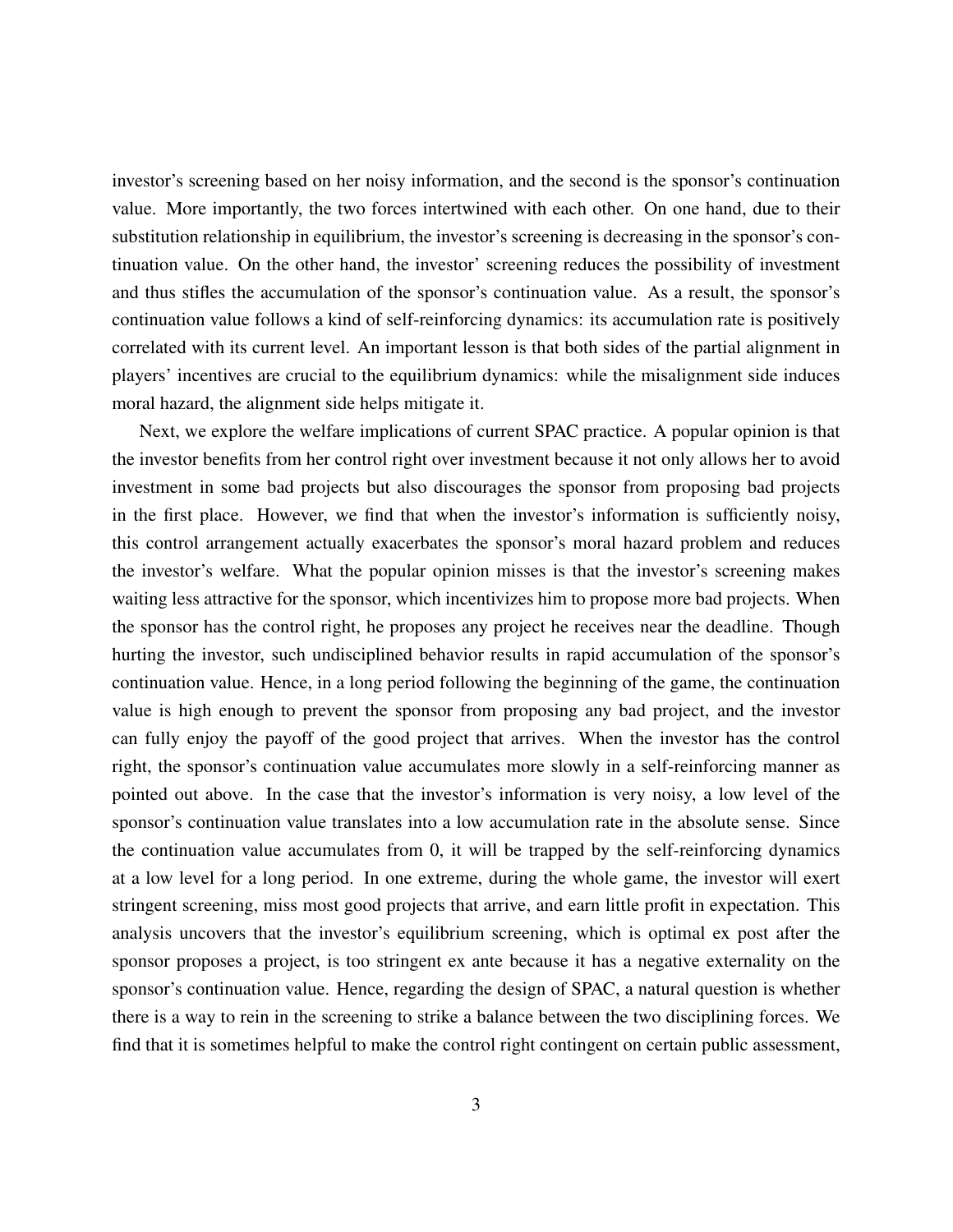e.g. credit rating or auditing trusted by both players. Specifically, the investor should own the control right only if the result of public assessment is below a threshold.

Another issue regarding current SPAC practice we explore is one proposal vs. multiple proposals. Motivated by the recent trend of SPAC, we model the investor's decision-making process as a tender offer, which restricts the sponsor to proposing at most one project in the game. An alternative is to allow the sponsor to continue searching and proposing after a proposal is rejected by the investor until the deadline. Notably, multiple proposals can be naturally implemented if the investor's decision making is structured as voting. On one hand, the coercive termination feature of one proposal eliminates potential investment opportunities and hurts both parties. On the other hand, it enables the investor's screening to curb the sponsor's moral hazard and result in less stringent screening in equilibrium, so both parties benefit from it. We find that the sponsor's welfare is always higher under one proposal but the investor's is ambiguous. This intuition justifies the recent transition from voting to tender offers from an equilibrium perspective.

Finally, we discuss several extensions of the model. First, we explicitly incorporate entrepreneurs into the model and consider their strategic behavior. Entrepreneurs can raise funds through either the SPAC or a standard IPO. The opportunity cost of tapping the SPAC is that the deal may not be approved by the investor and the IPO process is also delayed. Hence, the investor's screening effectively discourages entrepreneurs from tapping the SPAC and diminishes the flow of projects received by the sponsor. Second, we consider the sponsor's endogenous effort to search for projects. We find that as the SPAC approaches its deadline, the sponsor's equilibrium effort first increases due to declining continuation value and then decreases due to intensifying screening of the investor. The two extensions further stoke our concern that the investor's control right exacerbates the moral hazard problem and may backfire. Third, we consider the case of long-lived projects where the sponsor can possibly keep a project for future proposals. It turns out that such possibility does not alter the equilibrium dynamics in the baseline setup. Fourth, we extend the model to multiple investors. Now, the investment in a project requires the approval of sufficient investors. An investor can infer other investors' information through the threshold in equilibrium. The equilibrium is similar to that with only one investor but has richer dynamics.

The paper proceeds as follows. The remainder of this section reviews the related literature. Section 2 describes the baseline setup. Section 3 characterizes the equilibrium. Section 4 analyzes current SPAC practice and discuss the design of SPAC. Section 5 extends the baseline setup along several dimensions. Section 6 concludes the paper. All proofs are given in Appendix.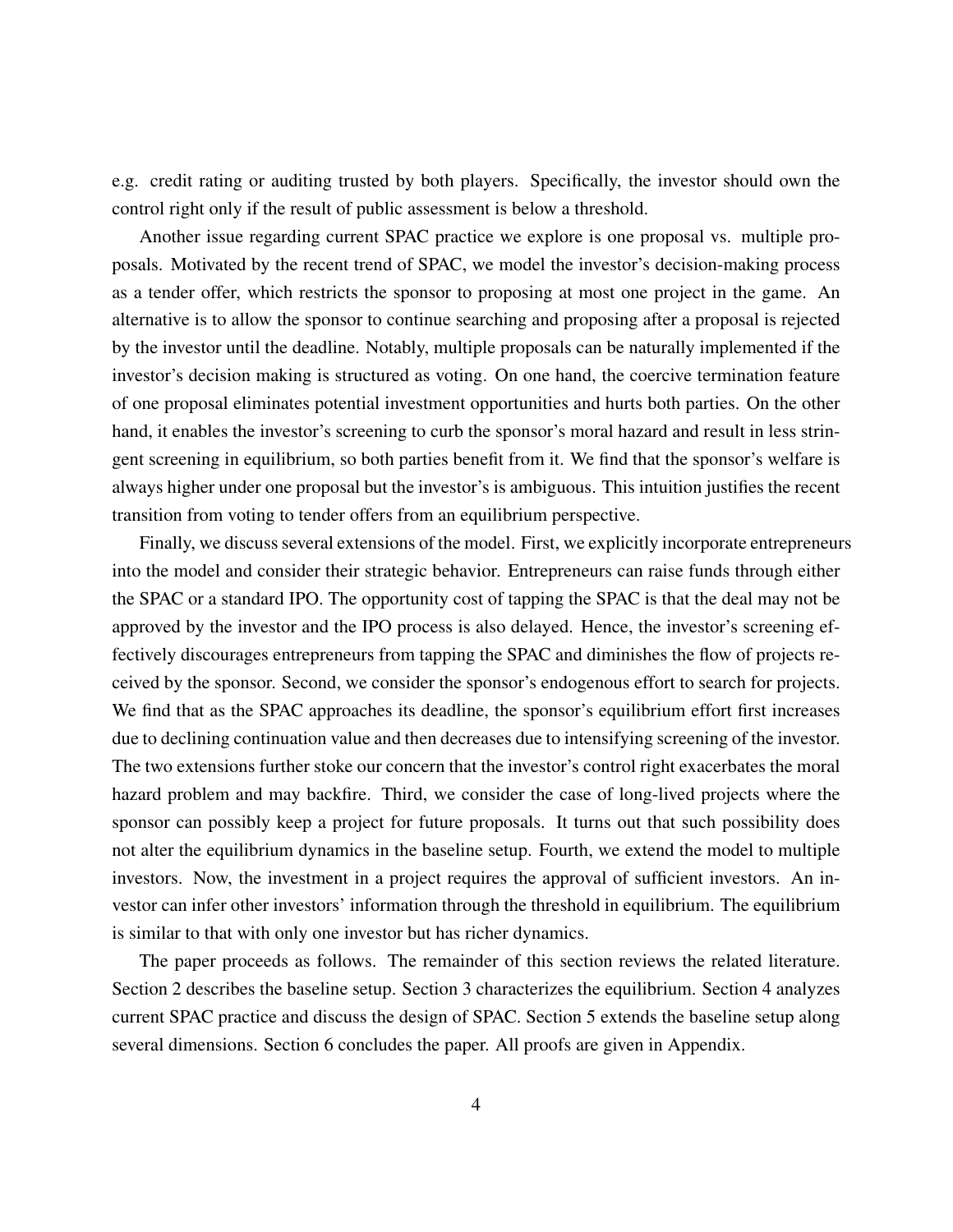Related Literature. This paper mainly contributes to two strands of the literature. First, there is a growing empirical literature examining the development, trend and performance of SPACs. [Gahng et al.](#page-33-0) [\(2021\)](#page-33-0) examine SPAC performance and show that SPAC IPO investors earn positive 9.3% per year, while post-merger returns are significantly negative. They also document that there is no cost advantage of SPACs compared with traditional IPO. [Dimitrova](#page-33-1) [\(2017\)](#page-33-1) shows that SPAC performance is worse for deals announced near the two-year deadline, which is consistent with our theoretical prediction. Examining the factors that influence approval probability, [Cumming et al.](#page-33-2) [\(2014\)](#page-33-2) find that the presence of active investors in a SPAC is negatively correlated with approval probability . [Klausner et al.](#page-33-3) [\(2020\)](#page-33-3) show that the post-merger performance is negatively correlated with dilution and cash shortfall. [Blomkvist and Vulanovic](#page-33-4) [\(2020\)](#page-33-4) show that the SPAC volume and SPAC share of total IPOs are negatively correlated with VIX and time-varying risk aversion, implying market condition is a key factor in SPAC development.

There is little work on the theoretical side despite SPAC has become more and more important in recent years. [Bai et al.](#page-33-5) [\(2021\)](#page-33-5) provide a model with endogenous segmented markets, and argues that SPAC is welfare improving as it works as certification intermediaries for risky firms who were unserved by the traditional IPO. [Chatterjee et al.](#page-33-6) [\(2016\)](#page-33-6) consider a security design problem and argue warrants in SPACs can help to mitigate the moral hazard problem in project selection. Our focus is how the partial alignment in incentive between SPAC sponsors and investors shapes their interaction in a dynamic setup and its welfare implications in SPAC lifecycle. To the best of our knowledge, this is the first theoretical paper examining the SPAC lifecycle in a dynamic environment. We also contribute to the literature by providing discussions on counterfactuals. SPACs is relatively new and has received less attention compared to traditional IPO. With SPAC developing in a fast-changing environment, it's crucial to understand the current practice of SPACs as well as counterfactuals. Our discussion on control rights and one proposal vs multiple proposals sheds light on the design of SPACs.

Second, our paper contributes to the literature on delegation and authority in organizations [\(Crawford and Sobeli](#page-33-7) [1982;](#page-33-7) [Aghion and Tirole](#page-33-8) [1997;](#page-33-8) [Dessein](#page-33-9) [2002;](#page-33-9) [Grenadier et al.](#page-33-10) [2016;](#page-33-10) [Guo](#page-33-11) [2016\)](#page-33-11). In this literature, the principal (the SPAC investor in our model) cannot commit to a decision rule and the allocation of control matters. There are several trade-offs identified in this literature, including the trade-off between informativeness vs bias [\(Dessein](#page-33-9) [2002\)](#page-33-9) and information acquisition of different players [\(Aghion and Tirole](#page-33-8) [1997\)](#page-33-8). In our discussion on control rights, we extend the model to the case when the sponsor has the control right and compare it with our baseline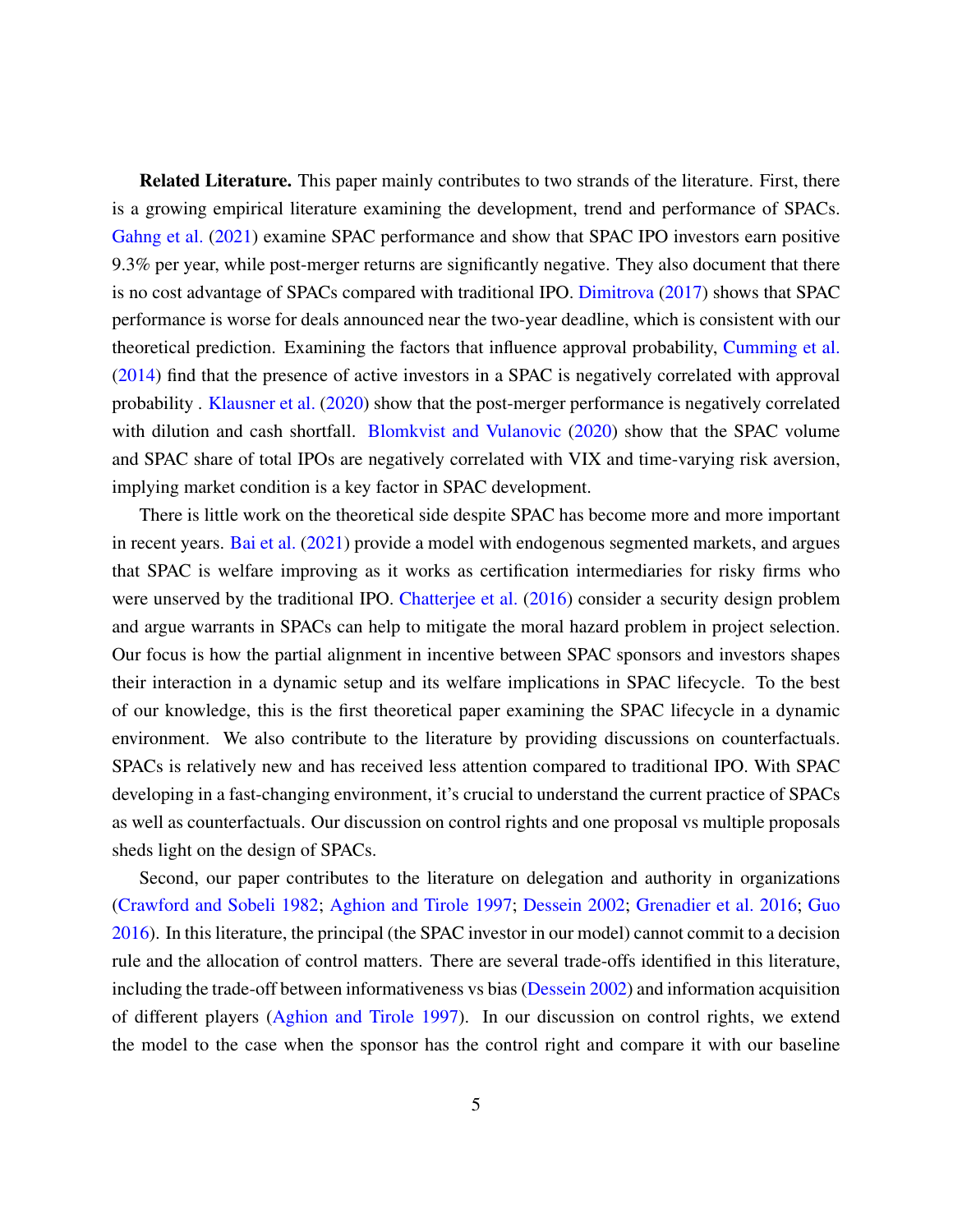<span id="page-6-1"></span>Figure 1: Time Flow

case when the investor makes the final decision. The allocation of control endogenously changes the shape of sponsor's bias in the SPAC lifecycle. When delegating the investment decision to the sponsor, the investment decision is efficient for a longer period but it deteriorates when the SPAC approaches the deadline. This new trade-off is a direct result of the dynamic nature and the hard deadline of decision making in our model, which is novel in the literature. As for dynamic setups, [Grenadier et al.](#page-33-10) [\(2016\)](#page-33-10) considers a model in which the principal exercises an option and relies on an informed but biased agent. [Guo](#page-33-11) [\(2016\)](#page-33-11) considers a dynamic delegation model with experimentation in which the principal and agent have different preferences on project riskiness. [Guo](#page-33-11) [\(2016\)](#page-33-11) is not a stopping-time game and thus fundamentally different from ours.

### 2 A Dynamic Model of SPAC

### 2.1 Model Setup

Consider a SPAC with one penniless sponsor (he) and one investor (she). They are both risk neutral and have common discount rate  $r = 0<sup>3</sup>$  $r = 0<sup>3</sup>$  $r = 0<sup>3</sup>$ . Motivated by the practice in reality, we model the SPAC as a finite-horizon continuous-time dynamic game unfolding over the period [−*T*,0]. Figure [1](#page-6-1) is a representation of the time flow. Both *t* and *T* are non-negative, and physical time moves forward as *t* decreases from *T* to 0. As we will show later, it's easier to consider our model backward, which corresponds to *t* increasing from 0 to *T*.

**Projects** Since the paper is primarily focused on the strategic interaction between the sponsor and the investor, we abstract away entrepreneurs' strategic behavior and assume an exogenous process of projects<sup>[4](#page-6-2)</sup>. Per unit of time, the sponsor receives projects at the rate  $\lambda$ . The type of a project  $\omega$  can be either good (*G*) or bad (*B*), and the probability (odds) of receiving a good project

<span id="page-6-2"></span><span id="page-6-0"></span> $3$ We assume no discounting merely to simplify the exposition. The main results hold for a positive discount rate.

<sup>&</sup>lt;sup>4</sup>In Section [5.1,](#page-24-0) we explicitly model entrepreneurs' strategic behavior and examine its impact on the equilibrium dynamics.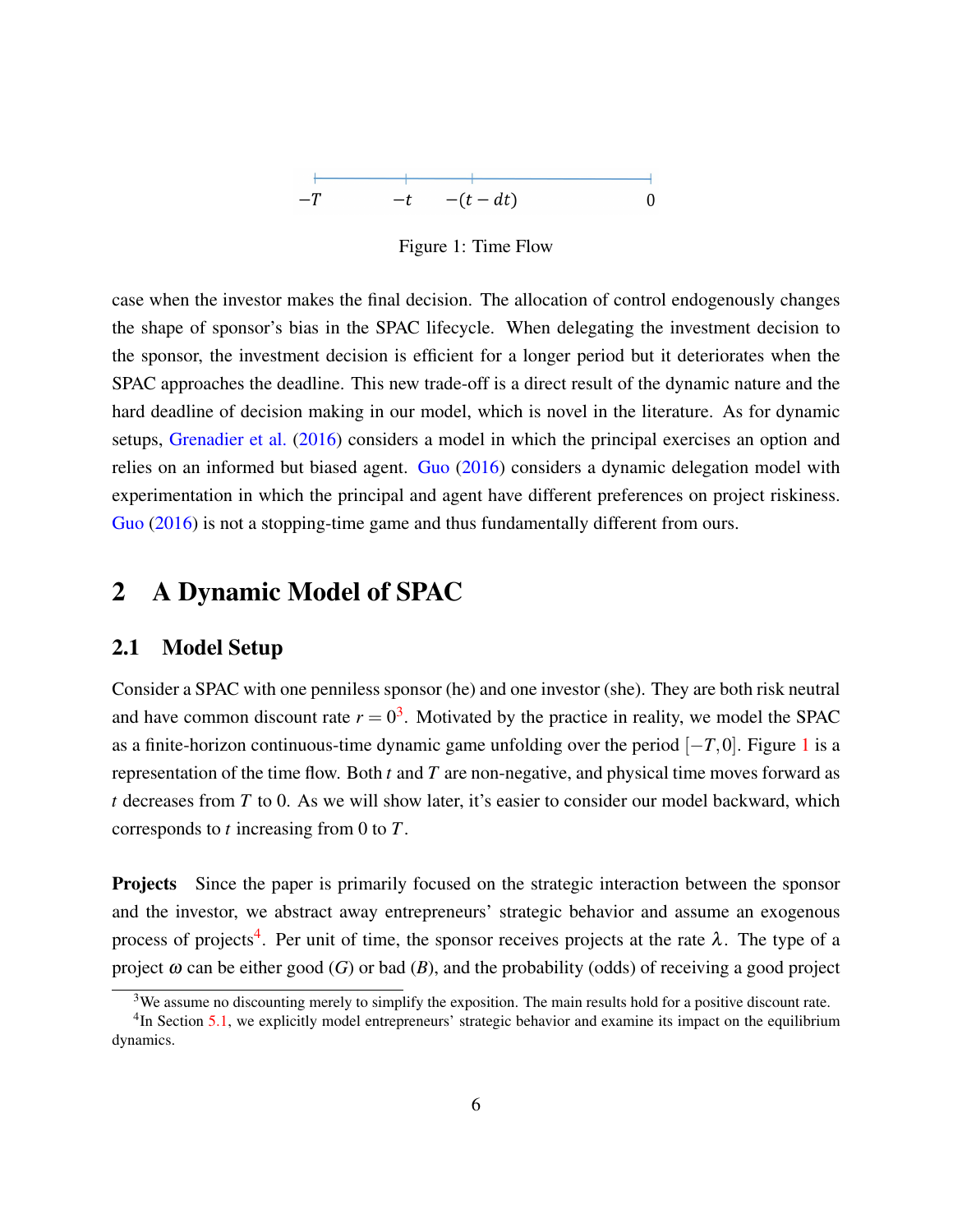is Prob(*G*) =  $p_0$  ( $\theta_0 = p_0/(1-p_0)$ ). The arrivals and the types of projects are independent over time. Both the good and bad projects require the same investment  $I = 1$  and generate gross return  $R_G$  and  $R_B$  respectively. We made the following assumptions on  $R_G$  and  $R_B$ :

<span id="page-7-2"></span>**Assumption 1.** *(1) (positive gross returns)*  $R_G > 1 > R_B > 0$ ; *(2) (negative NPV)*  $p_0R_G + (1$  $p_0$ *R<sub>B</sub>* < 1*.* 

The first assumption states that the investment in a good project generates a higher return than that in a bad project and both returns are positive. The second one resonates with the concern that potential SPAC targets are of poor quality on average.

When a project arrives, the sponsor decides whether to propose it to the investor. For the baseline setup, we assume that projects are short-lived. That is, if the sponsor does not propose the project he receives, the project will disappear or become unavailable immediately. With this assumption, the state of the sponsor with respect to whether he has a project and what type of project he has is completely independent over time<sup>[5](#page-7-0)</sup>.

The investor's decision making A salient feature of SPACs is that it is the investors who finally decide whether to make an investment. Traditionally, after the sponsor proposes a project, the investors vote on acquisition approval. The acquisition is approved if and only if a sufficient fraction of investors vote for it. However, in the recent wave of SPACs, tender offer becomes the most popular way to structure the investors' decision making. [Shachmurove and Vulanovic](#page-33-12) [\(2017\)](#page-33-12) claims that "these post financial crisis SPACs are almost exclusively structured as tender offers". Motivated by the trend, we model the sponsor's proposal as a tender offer. The investor can choose to either invest  $I = 1$  and receive a pre-specified fraction of shares of the project, or withdraw from the SPAC. Because of the nature of a tender offer, the game ends immediately after a proposal. Essentially, the sponsor has only one opportunity to propose a project to the investor in the lifecycle of a SPAC.

Information Both the arrivals and the types of projects are observable to the sponsor but not to the investor<sup>[6](#page-7-1)</sup>. When the sponsor proposes a project, the investor observes the true type of

<span id="page-7-0"></span> $<sup>5</sup>$  In Section [5.3,](#page-27-0) we study the case that projects are long-lived and thus the state of the sponsor is positively corre-</sup> lated over time.

<span id="page-7-1"></span><sup>&</sup>lt;sup>6</sup>The assumption that arrivals are privately observed by the sponsor is not important. The equilibrium will be the same even if the arrivals are publicly observable.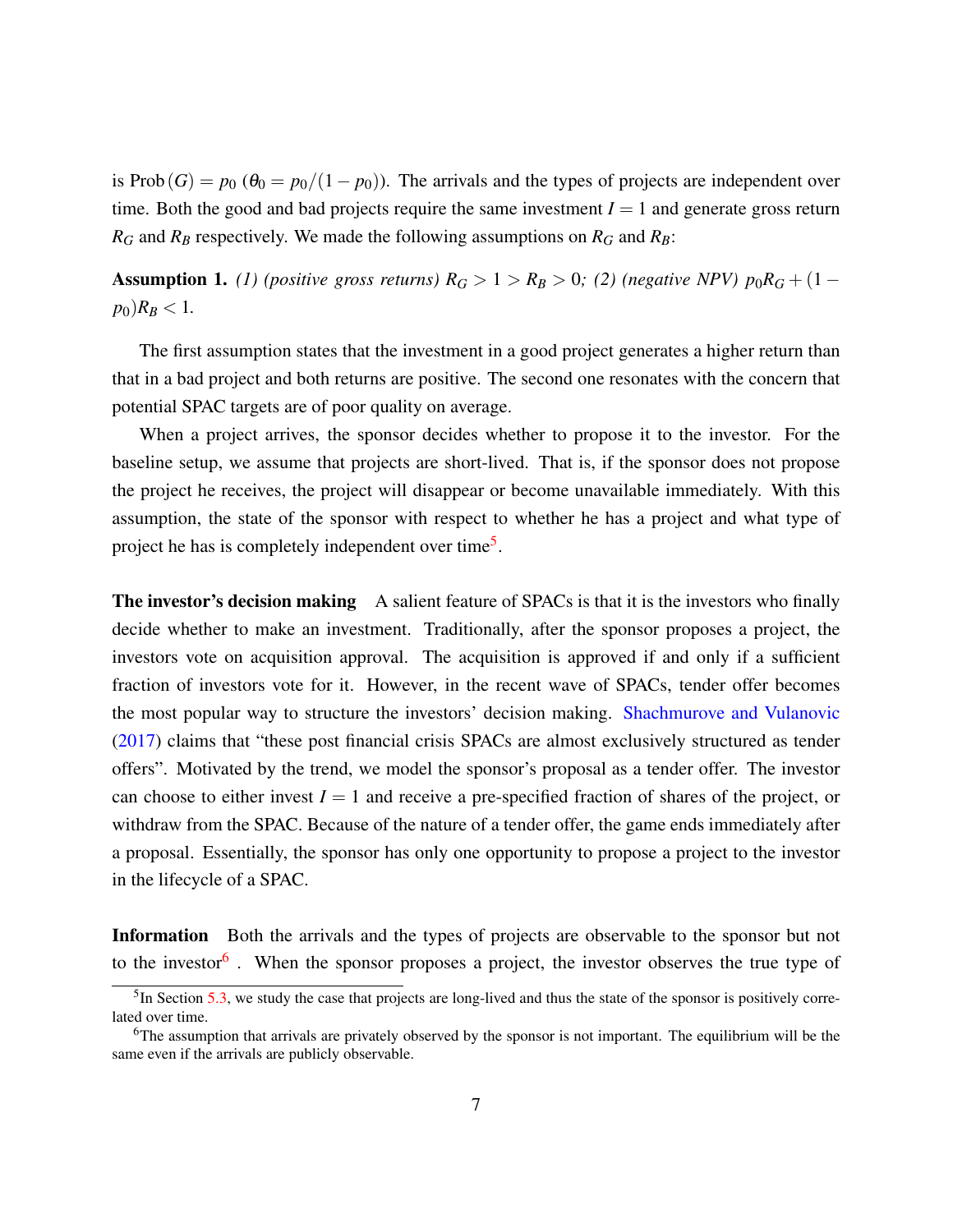| $Prob(\cdot;G)$  |  |  |
|------------------|--|--|
| $Prob(\cdot; B)$ |  |  |

<span id="page-8-0"></span>Table 1: The investor's observations

the project with the probability *q* and nothing otherwise. We denote the investor's observations as {*H*,*M*,*L*}, whose probabilistic structure follows Table [1.](#page-8-0) Hence, *q* stands for the quality of the investor's information, and  $q < 1$  captures information asymmetry between the sponsor and the investor. Notice that with Assumption [1,](#page-7-2) if the sponsor proposes any project he receives, the investor will have negative expected profit of investing upon observing *M*.

The payoff structure Depending on the investment result, the sponsor's and the investor's pay-offs follow Table [2.](#page-9-0) If the investor chooses to invest and the type of the project is  $\omega$ , she receives  $u_{\omega}$ and the sponsor receives  $v_{\omega} = R_{\omega} - u_{\omega}$  from the project. If the investor chooses to withdraw from the SPAC, she keeps her money  $I = 1$  and the sponsor receives 0. If the sponsor does not make a proposal by the time 0, the investor automatically withdraws. We make the following assumptions regarding the payoff structure:

#### Assumption 2. *(partial alignment)*  $v_G > v_B > 0$ ,  $u_G > 1 > u_B$ .

This assumption stems from the contractual arrangement of SPAC: the shares granted to the sponsor is not contingent on the value of the project. Typically, the sponsor can obtain 20% of the shares of the target firm owned by the SPAC, and the investors the rest 80%. As a result, when comparing investing in a bad project with investing in no project, the sponsor prefers the former to the latter, while the investor opposite. As recognized by both the academia and practitioners, this preference misalignment underlies the fundamental moral hazard problem in SPACs<sup>[7](#page-8-1)</sup>. On the other hand, it should not be ignored that the contractual arrangement also has an alignment side: both the sponsor and the investor prefer investing in a good project to investing in a bad project or no project. As shown later, both sides of the partial alignment play important roles in equilibrium dynamics.

<span id="page-8-1"></span><sup>&</sup>lt;sup>7</sup> Aware that potential agency problems may discourage investors, some SPAC sponsors try to tie the shares they get more closely to the ex post value of the firm through deferred grant or clawback. Also, it becomes more popular to let the sponsor have some skin-in-the game. However, these remedies are still far from eliminating the misalignment.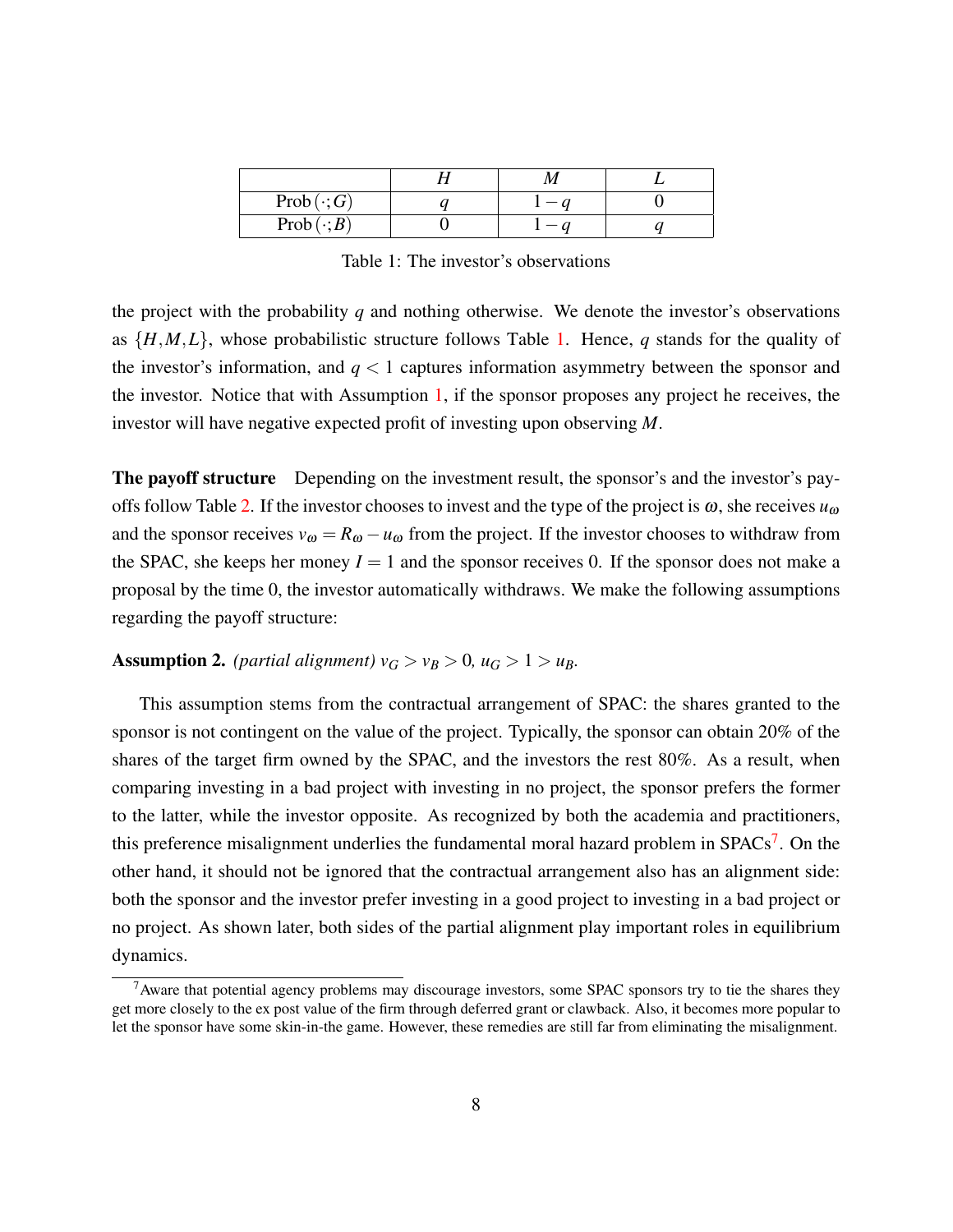| Investment            |         |                    | withdrawal |
|-----------------------|---------|--------------------|------------|
| The sponsor's payoff  |         | Vв                 |            |
| The investor's payoff | $\mu_G$ | $\mu$ <sub>R</sub> |            |

<span id="page-9-0"></span>Table 2: The payoff structure

**Timeline** Although the game is in continuous time, heuristically, conditional on the game continues at time  $-t$ , each instantaneous "period"  $[-t, -(t - dt))$  consists of events occurring in the following order:

- 1. With the probability  $\lambda dt$ , the sponsor receives a project and observes its type;
- 2. Receiving a project, the sponsor can propose it or not;
- 3. If the sponsor proposes a project, the investor receives a signal and chooses to invest in the project or withdraw; then the game ends, and both players receive their payoffs;
- 4. If the sponsor does not propose a project, the game continues to  $-(t dt)$ .

### 2.2 Equilibrium Concept

We focus on the sequential equilibria of the game. First, we characterize the players' strategies and beliefs. Since the game has a finite horizon, time is naturally a state variable that their strategies are based on. The sponsor has only one action in the game: whether to propose the project he receives. Hence, his strategy can be characterized by  $(\alpha_\omega(-t))_{\omega\in\{G,B\}}$ , where  $\alpha_\omega(-t)$  represents the probability that the sponsor proposes the project of the type  $\omega$  at the time  $-t$ . The investor also has only one action in the game: whether to invest in the project proposed by the sponsor based on her signal. Therefore, her strategy can be characterized by  $(\eta_s(-t))_{s \in \{H, L, M\}}$ , where  $\eta_s(-t)$ represents the probability that the investor invests at the time −*t* when observing the signal *s*.

The players' beliefs can be characterized accordingly. Let  $(\tilde{\eta}_s(-t))_{s \in \{H, L, M\}}$  be the sponsor's belief about the investor's strategy. Then by proposing a project of the type  $\omega$  to the investor at  $-t$ , the sponsor's expected payoff is

$$
F_{\omega}(-t) \equiv \begin{cases} \left[ q\tilde{\eta}_H(-t) + (1-q)\tilde{\eta}_M(-t) \right] v_G, & \text{if } \omega = G \\ \left[ (1-q)\tilde{\eta}_M(-t) + q\tilde{\eta}_L(-t) \right] v_B, & \text{if } \omega = B \end{cases}
$$

.

Let  $\tilde{\theta}(-t)$  be the investors' prior belief of the odds of a good project before observing the signal. As required by sequential equilibria, these beliefs should be consistent with the strategies on the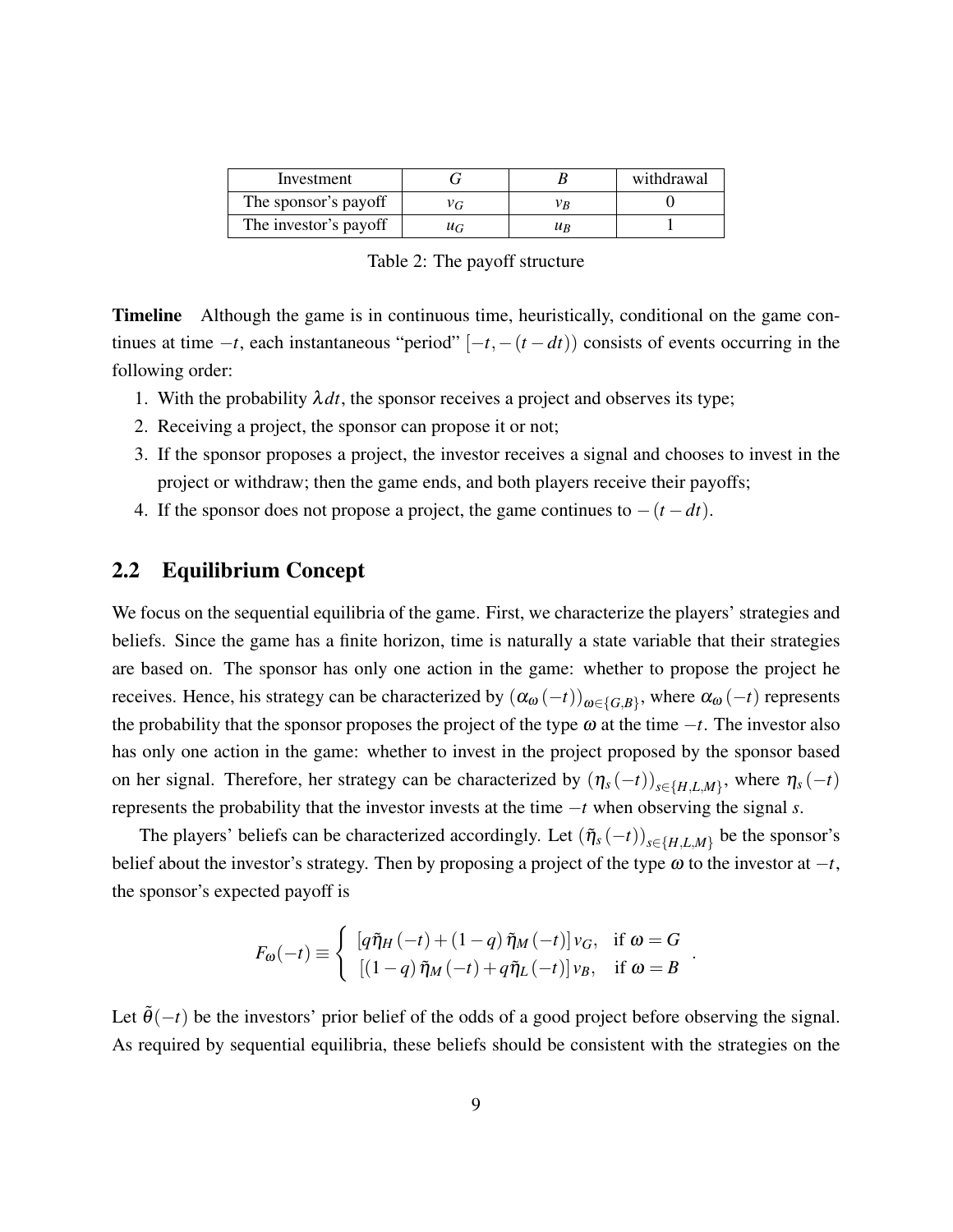equilibrium path according to Bayes' rule. However, in this model, sequential equilibria have no effective restriction on the beliefs off the equilibrium paths. Specifically, if  $\alpha_G(-t) = \alpha_B(-t) = 0$ at a time  $-t$ ,  $\tilde{\theta}(-t)$  can take any nonnegative values. This gives rise to multiplicity of equilibria<sup>[8](#page-10-0)</sup>. To obtain sharper predictions of the equilibrium, we impose D1 refinement: the investor believes that the project must be good if it is proposed by the sponsor at a time when no project should be proposed in equilibrium.

Below is the equilibrium concept used throughout the paper.

<span id="page-10-1"></span>**Definition 1.** An (sequential) equilibrium consists of the sponsor's proposal strategy  $(\alpha_\omega(-t))_{\omega\in\{G,B\}}$ , the investor's investment strategy  $(\eta_s(-t))_{s \in \{H,L,M\}}$ , the sponsor's belief  $(\tilde{\eta}_s(-t))_{s \in \{H,L,M\}}$ , and investor's belief  $\tilde{\theta}(-t)$  such that at any time  $-t \in [-T,0]$  and conditional on no proposal before −*t*, the following conditions hold:

1.  $(\alpha_{\omega}(-\tau))_{\omega \in \{G, B\}}$  after  $-t$  maximizes the sponsor's continuation value at  $-t$ :

$$
V(-t) = \max_{(\alpha_{\omega}(-\tau))_{\omega \in \{G,B\}}} \int_0^t P(-\tau; -t) \cdot \lambda \left[ p_0 \alpha_G(-\tau) \cdot F_G(-\tau) + (1-p_0) \alpha_B(-\tau) \cdot F_B(-\tau) \right] d\tau,
$$

where  $P(-\tau; -t) \equiv e^{-\int_{\tau}^{t} \lambda [p_0 \alpha_G(-\xi)+(1-p_0)\alpha_B(-\xi)]d\xi}$  is the probability that the game still continues at time  $-\tau$  >  $-\tau$  conditional on that the game continues at time  $-t$ .

2. For any  $s \in \{H, M, L\}$ , the investor's investment strategy  $\eta_s(-t)$  maximizes her expected profit based on the prior belief  $\tilde{\theta}(-t)$  and the signal *s*:

$$
\eta_s(-t)\left\{\frac{\tilde{\theta}(-t)\frac{\text{Prob}(s;G)}{\text{Prob}(s;B)}}{1+\tilde{\theta}(-t)\frac{\text{Prob}(s;G)}{\text{Prob}(s;B)}}(u_G-u_B)+u_B-1\right\}.
$$

3. Rational beliefs and D1 refinement:

\n- (a) 
$$
\tilde{\eta}_s(-t) = \eta_s(-t)
$$
 for all  $-t$  and  $s \in \{H, L, M\};$
\n- (b)  $\tilde{\theta}(-t) = \frac{p_0}{1 - p_0} \frac{\alpha_G(-t)}{\alpha_B(-t)}$  for all  $-t$  satisfying  $\alpha_G(-t) + \alpha_B(-t) > 0;$
\n- (c)  $\tilde{\theta}(-t) = +\infty$  if  $\alpha_G(-t) = \alpha_B(-t) = 0.$
\n

<span id="page-10-0"></span><sup>&</sup>lt;sup>8</sup>Besides the equilibrium we derive later, another obvious equilibrium is that  $\alpha$ <sup>*G*</sup> (−*t*) = 0 and  $\tilde{\theta}$  (−*t*) = 0 for all time points.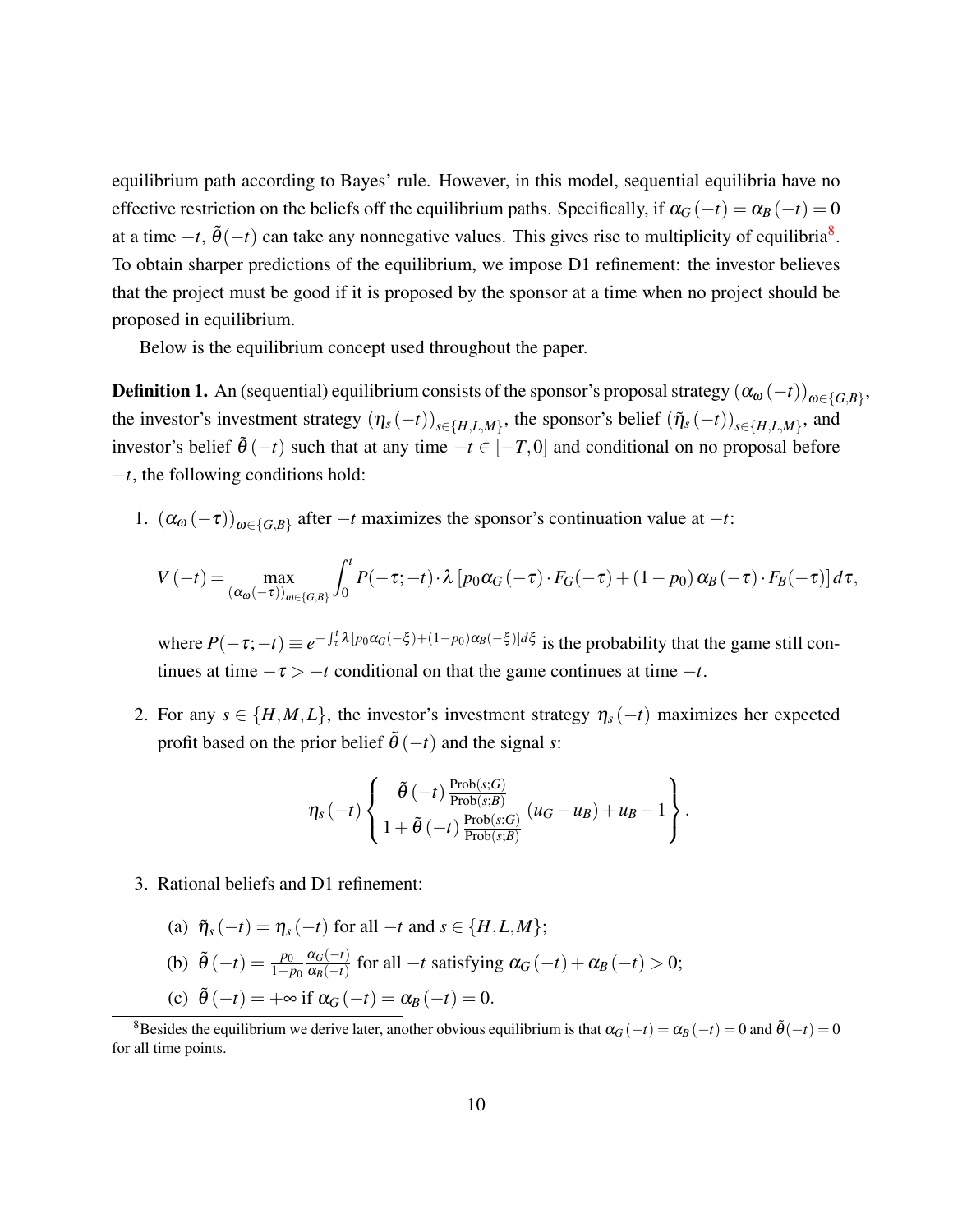## 3 Model Solution

### 3.1 Equilibrium Characterization

We first analyze the investor's problem. When the investor observes the signal *H* (*L*), her posterior probability of the project proposed being good becomes 1 (0), and her net payoff from investing in the project is  $u_G - 1 > 0$  ( $u_B - 1 < 0$ ). Thus her equilibrium strategy must be  $\eta_H(-t) = 1$  and  $\eta_L(-t) = 0$  for all  $-t$ . To characterize the investor's equilibrium strategy, we can focus on that when she observes the signal *M*, i.e.,  $\eta_M(-t)$ . For simplicity, we get rid of the subscript of  $\eta_M$ , and let  $\eta(-t) \equiv \eta_M(-t)$ . It is easy to see that the investor's problem can be reduced to

$$
\max_{\eta(-t)} \eta(-t) \left\{ \tilde{\theta}(-t) - \frac{1 - u_B}{u_G - 1} \right\},\,
$$

where  $\tilde{\theta}(-t)$  is the investor's posterior belief of the odds of a good project. Then we obtain the following lemma.

<span id="page-11-0"></span>**Lemma 1.** *In equilibrium, at any time*  $-t$ *,* 

- *1.*  $\eta_H(-t) = 1$ *, and*  $\eta_L(-t) = 0$ *;*
- *2. When*  $\tilde{\theta}(-t) > \frac{1-u_B}{u_C-1}$  $\frac{1-u_B}{u_G-1}$ ,  $\eta(-t) = 1(0)$ ; when  $\tilde{\theta}(-t) = \frac{1-u_B}{u_G-1}$ ,  $\eta(-t) \in [0,1]$ .

Next, we turn to the sponsor's problem. According to Lemma [1](#page-11-0) and rational beliefs in equilibrium, if the sponsor proposes a project of type  $\omega$  at time  $-t$ , his expected payoff is

$$
F_{\omega}(-t) = \begin{cases} \left[ q + (1-q)\,\eta\,(-t) \right] v_G, & \text{if } \omega = G \\ \left( 1-q \right) \eta\,(-t) \, v_B, & \text{if } \omega = B \end{cases}
$$

.

At any time  $-t$ , the sponsor's continuation value  $V(-t)$  satisfies the HJB equation

<span id="page-11-1"></span>
$$
\frac{dV(-t)}{dt} = \max_{\alpha_G(-t),\alpha_B(-t)} \lambda p_0 \cdot \alpha_G(-t) \cdot [F_G(-t) - V(-t)] + \lambda (1 - p_0) \cdot \alpha_B(-t) \cdot [F_B(-t) - V(-t)].
$$
\n(1)

In addition, at the last instant of the game, it is almost sure that the sponsor will not receive a project, so the continuation value at  $-t = 0$  must be 0, i.e.,  $V(0) = 0$ . eq. [\(1\)](#page-11-1) reflects an important feature of the game: the sponsor has only one opportunity to propose a project. When proposing a project of the type  $\omega$  at  $-t$ , the sponsor can get expected payoff  $F_{\omega}(-t)$ . However, he also loses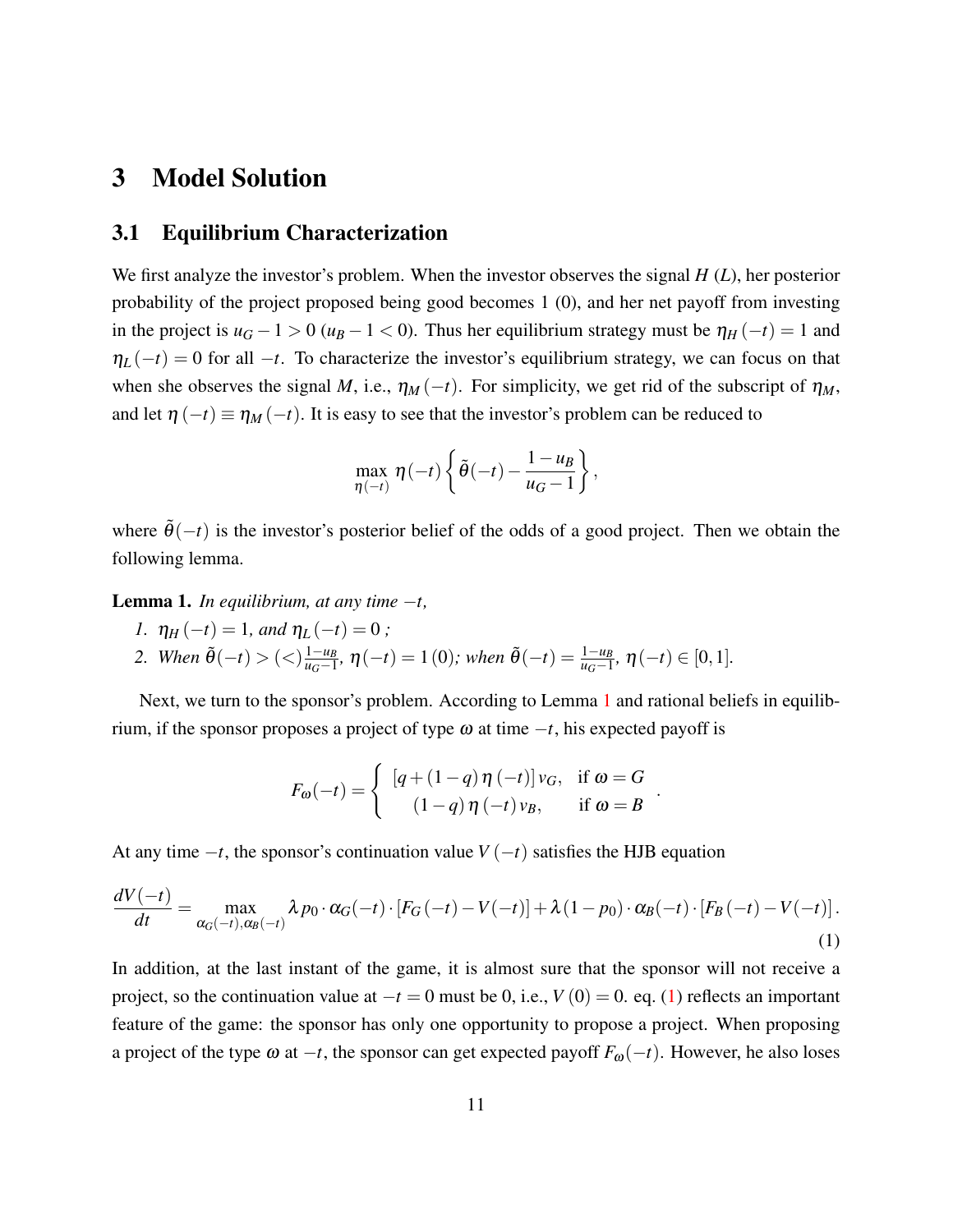the opportunity to receive and propose new projects in the future, whose value amounts to  $V(-t)$ in expectation. Therefore, the sponsor's equilibrium strategy  $\alpha_{\omega}(-t)$  must satisfy

$$
\alpha_{\omega}(-t) \begin{cases} = 1 & \text{if } F_{\omega}(-t) - V(-t) > 0 \\ \in [0, 1] & \text{if } F_{\omega}(-t) - V(-t) = 0 \\ = 0 & \text{if } F_{\omega}(-t) - V(-t) < 0 \end{cases}
$$

for  $\omega \in \{G, B\}.$ 

A critical observation of the game is that the sponsor always has more incentive to propose a good project than a bad one. On one hand,  $F_G(-t) > F_B(-t)$  always holds because a good project not only gives the sponsor a higher payoff than a bad one but also is more likely to be approved by the investor. On the other hand, the opportunity cost of proposing a project at time  $-t$  is  $V(-t)$ , which is independent of the type of the project that the sponsor receives. An implication of the observation is that in equilibrium, it is always strictly better for the sponsor to propose a good project than not. The sponsor's continuation value is decreasing over time because as the time passes, he is less likely to receive and propose a good project.

<span id="page-12-1"></span>**Lemma 2.** *In equilibrium, for any*  $-t$ ,  $F_G(-t) > V(-t)$ *. Further,*  $α_G(-t) = 1$ *, and*  $V(-t)$  *strictly decreases to* 0 *as* −*t increases to* 0*.*

Since the sponsor always propose the good project he receives, the perceived quality of the proposed project depends on his incentive of proposing bad projects. Lemma [3](#page-12-0) implies that whenever the sponsor receives a bad project, he must choose not to propose it with positive probability. This relies on the key assumption that the potential projects of SPACs have negative NPV on average, i.e.,  $p_0R_G + (1 - p_0)R_B < 1$ . If the sponsor surely proposes the bad project he receives at a time point, the investor must withdraw surely when observing *M* because she has negative expected profit of investing. Then the sponsor should have no incentive to propose a bad project. Hence, this situation cannot take place in equilibrium.

<span id="page-12-0"></span>**Lemma 3.** When  $V(-t) < (1-q)v_B$  and  $-t < 0$ ,  $\alpha_B(-t) \in (0,1)$ *. When*  $V(-t) > (1-q)v_B$ *,*  $\alpha_B(-t) = 0.$ 

Combining Lemma [1,](#page-11-0) Lemma [2,](#page-12-1) and Lemma [3,](#page-12-0) we obtain a unique equilibrium of the game.

<span id="page-12-2"></span>Proposition 1. *The unique equilibrium of the SPAC game has potentially two stages, the transition time between which is*  $-t^*$ .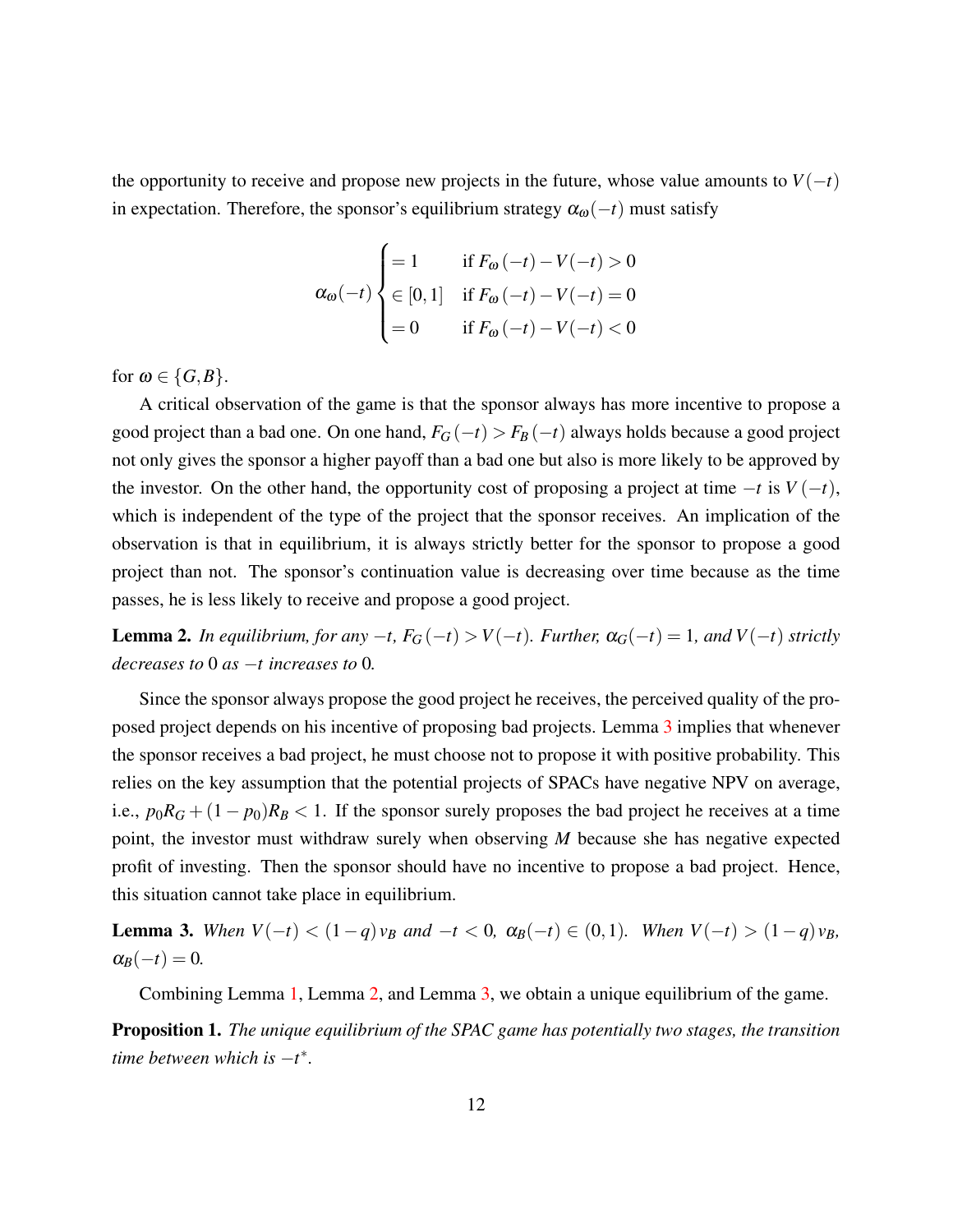- *The second stage spans the period* (−*t* ∗ ,0]*, in which*
	- *the investor's equilibrium strategy* η(−*t*) *makes the sponsor indifferent to whether to propose a bad project or not, i.e.,*

$$
V(-t) = F_B(-t) = (1-q)\eta(-t)v_B;
$$

– *the sponsor's equilibrium strategy* (α<sup>ω</sup> (−*t*))ω∈{*G*,*B*} *satisfies* α*G*(−*t*) = 1 *and makes the investor indifferent to whether to invest or withdraw when observing M, i.e.,*

$$
\frac{p_0}{1-p_0}\frac{\alpha_G(-t)}{\alpha_B(-t)}=\frac{1-u_B}{u_G-1};
$$

– *the sponsor's continuation value satisfies*

$$
\frac{dV(-t)}{dt} = \lambda p_0 \cdot [F_G(-t) - V(-t)]
$$

*with the boundary condition*  $V(0) = 0$ *.* 

- *The first stage spans the period*  $[-T, -t^*)$ *, in which* 
	- $-$  *the investor always invest when observing M, i.e.*  $η(-t) = 1;$
	- $-$  *the sponsor proposes only good projects, i.e.,*  $\alpha$ <sup>*G*</sup>(−*t*) = 1 *and*  $\alpha$ <sup>*B*</sup>(−*t*) = 0*;*
	- *the sponsor's continuation value satisfies*

$$
\frac{dV(-t)}{dt} = \lambda p_0 \cdot [v_G - V(-t)].
$$

• *The transition time*  $-t^*$  *satisfies*  $V(-t^*) = (1-q)v_B$ *, and*  $V(-t)$  *is continuous at*  $-t^*$ *. If* −*T* ≥ −*t* ∗ *, the first stage will be degenerate, and the equilibrium has only the second stage.*

The misalignment of the two players' payoffs is key to the equilibrium dynamics. Due to the finite horizon of SPAC, as time passes, the sponsor has less chance to receive a project, and thus his continuation value decreases. Note that the continuation value is also the opportunity cost of proposing a project, which dampens the sponsor's desire to propose a bad project. In the early stage of the game, the continuation value is high enough to prevent the sponsor from proposing any bad project, even though the investor imposes the least stringent screening,  $\eta(-t)$  = 1. Later on, the sponsor starts to find proposing a bad project desirable. Because of the poor quality of potential projects on average, the investor is concerned about an undisciplined sponsor and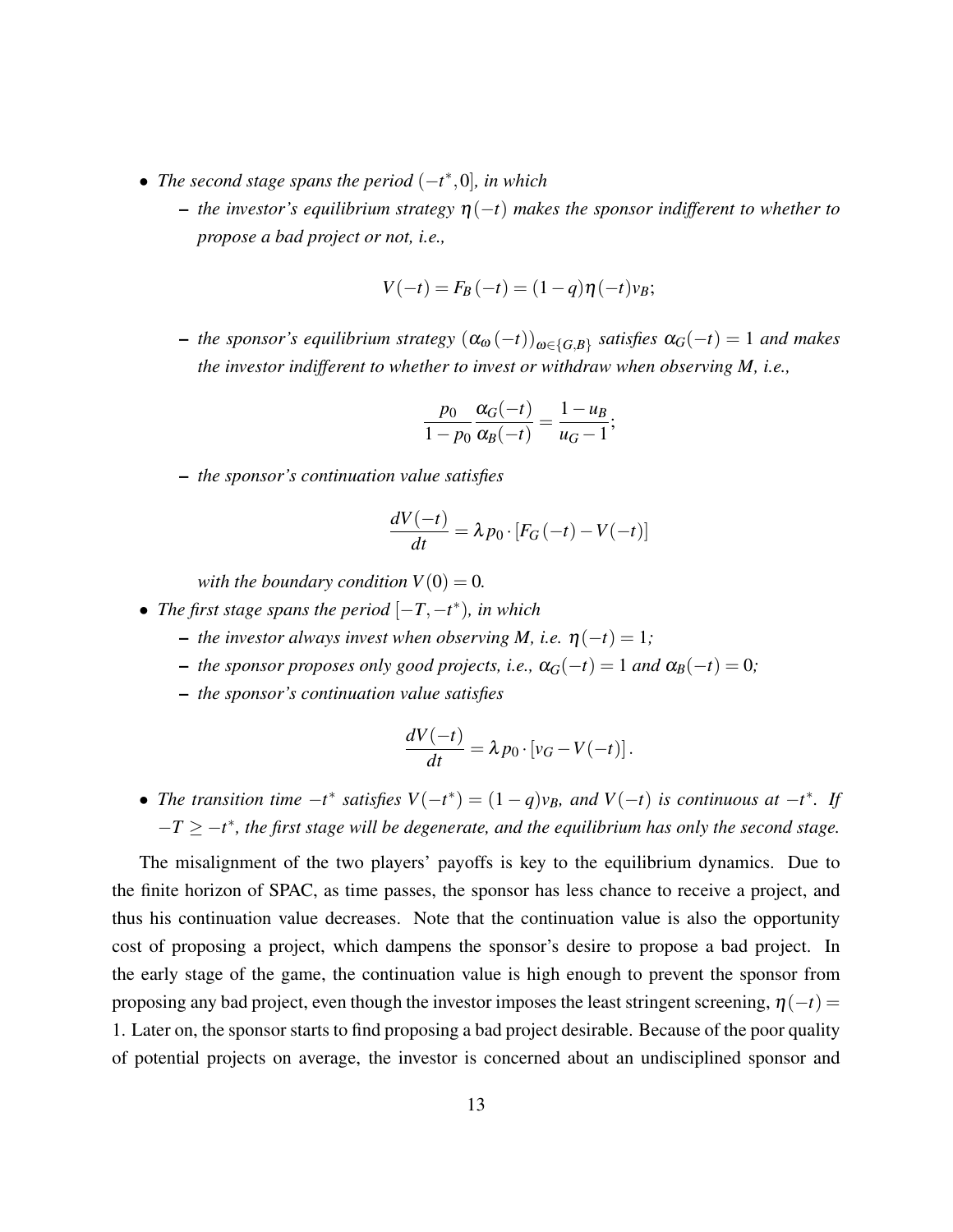spontaneously chooses to invest more conservatively. Such conservatism imposes more stringent screening,  $\eta(-t)$  < 1, which in turn helps discipline the sponsor.

However, the alignment of their payoffs also plays an important role here. Although the investor imposes more stringent screening in the future, the sponsor's continuation value, which accumulates from potential investment in the future, can always be no less than his expected payoff of proposing a bad project currently. That is because the sponsor may receive good projects in the future. According to the payoff structure of SPACs, a good project gives the sponsor a higher payoff than a bad one. Moreover, since the investor also prefers a good project to a bad one, her screening automatically makes investment in the former more likely than that in the latter. This further enhances the attractiveness of waiting for a good project relative to proposing a bad project currently.

#### 3.2 The Welfare

Proposition [2](#page-14-0) provides a characterization of the sponsor's welfare and the investor's welfare based on the properties of the equilibrium. Denote the investor's continuation value at −*t* by *U*(−*t*). Then the sponsor's welfare and the investor's welfare are  $V(-T)$  and  $U(-T)$  respectively.

#### <span id="page-14-0"></span>Proposition 2.

• Given the investor's equilibrium strategy  $\eta(-t)$ ,  $V(-T)$  is equal to the sponsor's expected *payoff if he proposes only good projects to the investor, i.e.,*

<span id="page-14-1"></span>
$$
V(-T) = v_G \int_{t=0}^{T} \lambda p_0 e^{-\lambda p_0(T-t)} \left[ q + (1-q)\eta(-t) \right] dt.
$$
 (2)

• *Given the sponsor's equilibrium strategy*  $\alpha_G(-t) = 1$  *and*  $\alpha_B(-t)$ *, U* $(-T)$  *is linear in the unconditional probabilities that the sponsor proposes good projects in the two stages, i.e.,*

<span id="page-14-2"></span>
$$
U(-T) = (u_G - 1) \cdot (P_1^* + q \cdot P_2^*) + 1,\tag{3}
$$

*where*

$$
P_1^* = \int_{\min\{T,t^*\}}^1 \lambda p_0 e^{-\lambda p_0(T-t)} dt,
$$
  

$$
P_2^* = \int_{t=0}^{\min\{T,t^*\}} \lambda p_0 e^{-\lambda p_0(T-t)} \cdot e^{-\lambda(1-p_0)\int_t^{\min\{T,t\}} \alpha_B(-\tau) d\tau} dt.
$$

 $\boldsymbol{\tau}$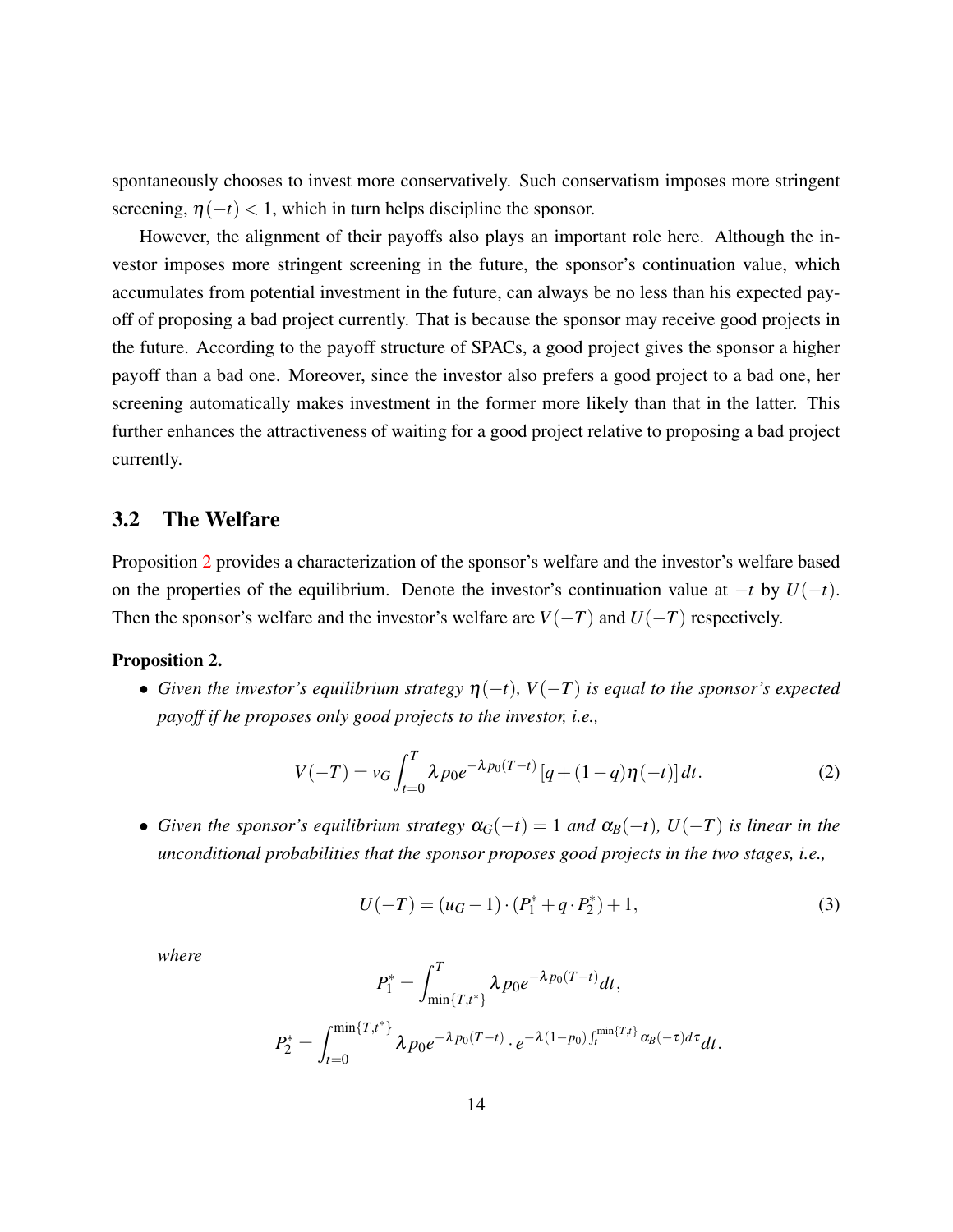Since the sponsor is always indifferent to whether to propose a bad project or not in the second stage, we can use the equilibrium path in which the sponsor never proposes a bad project to calculate his welfare. A useful property of the sponsor manifested by the representation [\(2\)](#page-14-1) is that his welfare depends on only how likely a proposed good project is invested by the investor. The probability is  $q + (1 - q)\eta(-t)$  at  $-t$ , which depends on the quality of the investor's information as well as her screening in equilibrium.

The statement about the investor's welfare stems from the observation that the investor always breaks even in expectation except that she knows the proposed project is surely good. In the first stage, only good projects are proposed, and the probability that it happens is  $P_1^*$  $j^*$ . In the second stage, the investor's expected profit is equal to her outside option 1 when observing *M* or *L*, and she knows the project is surely good when observing *H*. With probability  $P_2^*$  $2^*$ , the sponsor proposes a good project in the second stage, and conditional on that, the investor observes *H* with the probability *q*. Note that we always have  $V(-t^*) = (1-q)v_B$  at the start of second stage. The representation [\(3\)](#page-14-2) implies that the key elements in investor's welfare are: the length of the second stage  $t^*$ , the probability that the sponsor proposes a bad project in the second stage  $\alpha_B(\cdot)$ , and the quality of her information *q*.

#### <span id="page-15-1"></span>3.3 Moral Hazard in Equilibrium

In this subsection, we take a closer look at the sponsor's moral hazard problem. Notice that the sponsor acts in the investor's best interest in the first stage and his moral hazard problem is present in only the second stage. Hence, there are two dimensions regarding the degree of his moral hazard in equilibrium: the duration of moral hazard, which is represented by the length of the second stage *t* ∗ , and the intensity of moral hazard, which is represented by the probability of proposing a bad project in the second stage  $\alpha_B(-t)$ .

#### <span id="page-15-2"></span>Proposition 3.

• *t* ∗ *satisfies*

<span id="page-15-0"></span>
$$
\left[e^{\lambda p_0\left(\frac{v_G}{v_B}-1\right)t^*}-1\right]\frac{1}{\frac{v_G}{v_B}-1}\cdot q\cdot v_G=(1-q)\cdot v_B.
$$
\n(4)

- *t* ∗ *is decreasing in vG*/*v<sup>B</sup> and q.*
- For  $t < t^*$ ,

$$
\alpha_B(-t) = \frac{p_0}{1 - p_0} \frac{u_G - 1}{1 - u_B}.\tag{5}
$$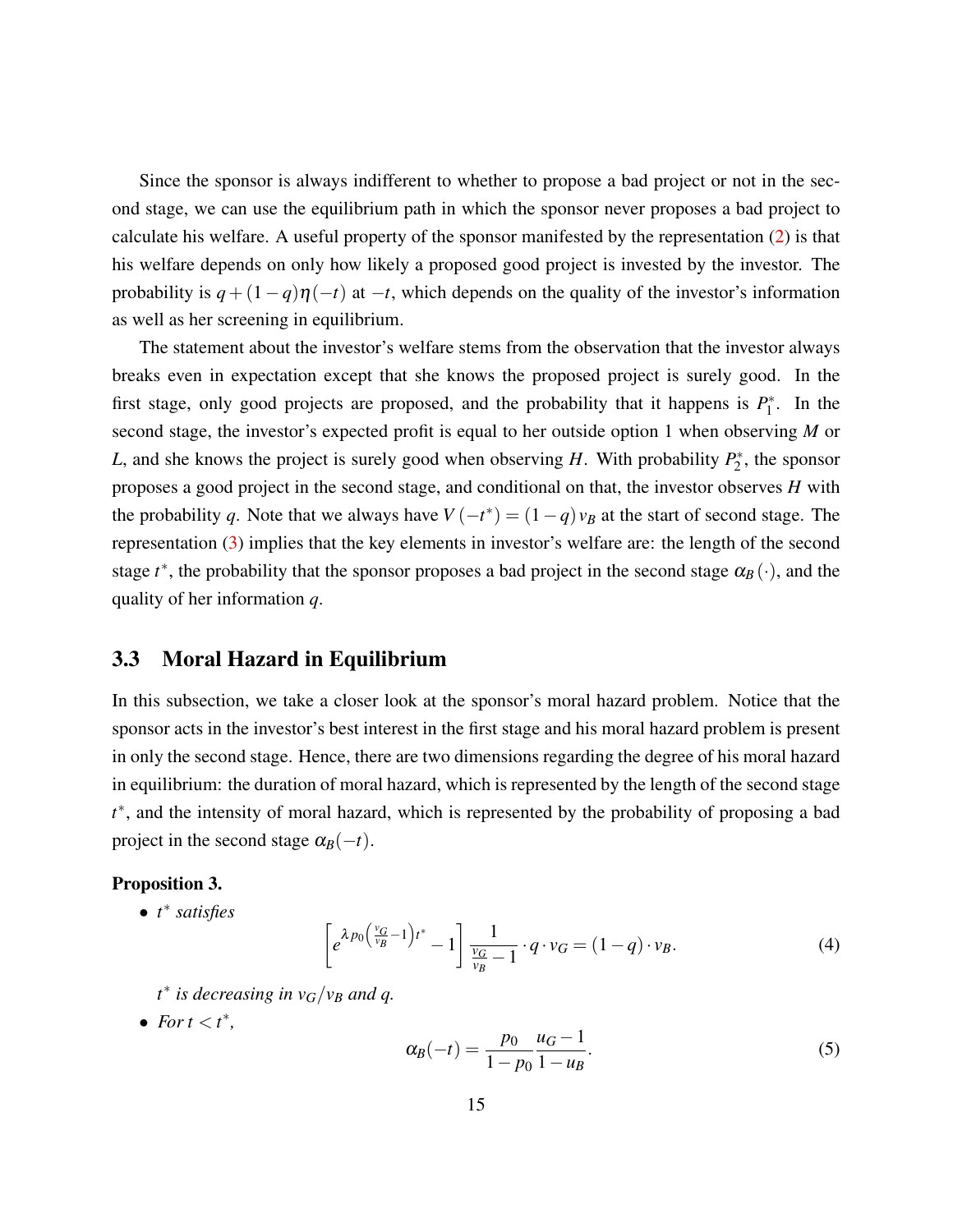The length of the second stage depends on two factors. The first is the sponsor's continuation value, and the second is the maximum expected payoff the sponsor can receive from proposing a bad project. He can receive at most  $(1 - q)v_B$  from proposing a bad project, since the investor must withdraw when observing the signal *L*. In the first stage, the former is greater than the latter but keeps decreasing. When the former meets the latter, the second stage starts, and lasts until time  $-t = 0$ . When we look at the model backward from time  $-t = 0$ , the sponsor's continuation value is simply all the value  $dV(-t)/dt$  accumulated from time 0 to time  $-t$ . As implied by Proposition [2,](#page-14-0) the sponsor's continuation value essentially relies on only the proposal of good projects and consists of two parts. First, upon observing *M*, the investor invests in the project with the probability  $\eta(-t)$  at  $-t$ , which results in investment in good projects occurring at the rate of  $\lambda p_0(1-q)\eta(-t)$ . This part corresponds to

$$
\left[e^{\lambda p_0 \left(\frac{v_G}{v_B} - 1\right)t^*} - 1\right] \frac{1}{\frac{v_G}{v_B} - 1}
$$

in eq.  $(4)$ . Second, upon observing *H*, the investor invests in the project with the probability 1, which results in investment in good projects occurring at the rate of  $\lambda p_0 q$ . This part corresponds to the *q* in the left-hand side of eq. [\(4\)](#page-15-0).

Rather than an additive relationship implied by their origination, the parts are convoluted in an multiplicative manner. Note that in equilibrium,  $\eta(-t)$  makes the sponsor indifferent to whether to propose a bad project or not, so it satisfies

$$
(1-q)\eta(-t)\cdot v_B=V(-t).
$$

That means, the first part accumulates by an amount proportional to the level of the sponsor's continuation value. Due to such self-reinforcing dynamics, the sponsor's continuation value becomes very sensitive to *q*.

The probability of proposing a bad project  $\alpha_B(-t)$  is actually a constant in the second stage. The investor is indifferent between withdrawing and investing upon observing signal *M*, so her posterior belief upon observing signal *M* must be a constant. As a result,  $\alpha_B(-t)$  depends on the quality of the project pool and the investor's payoff structure.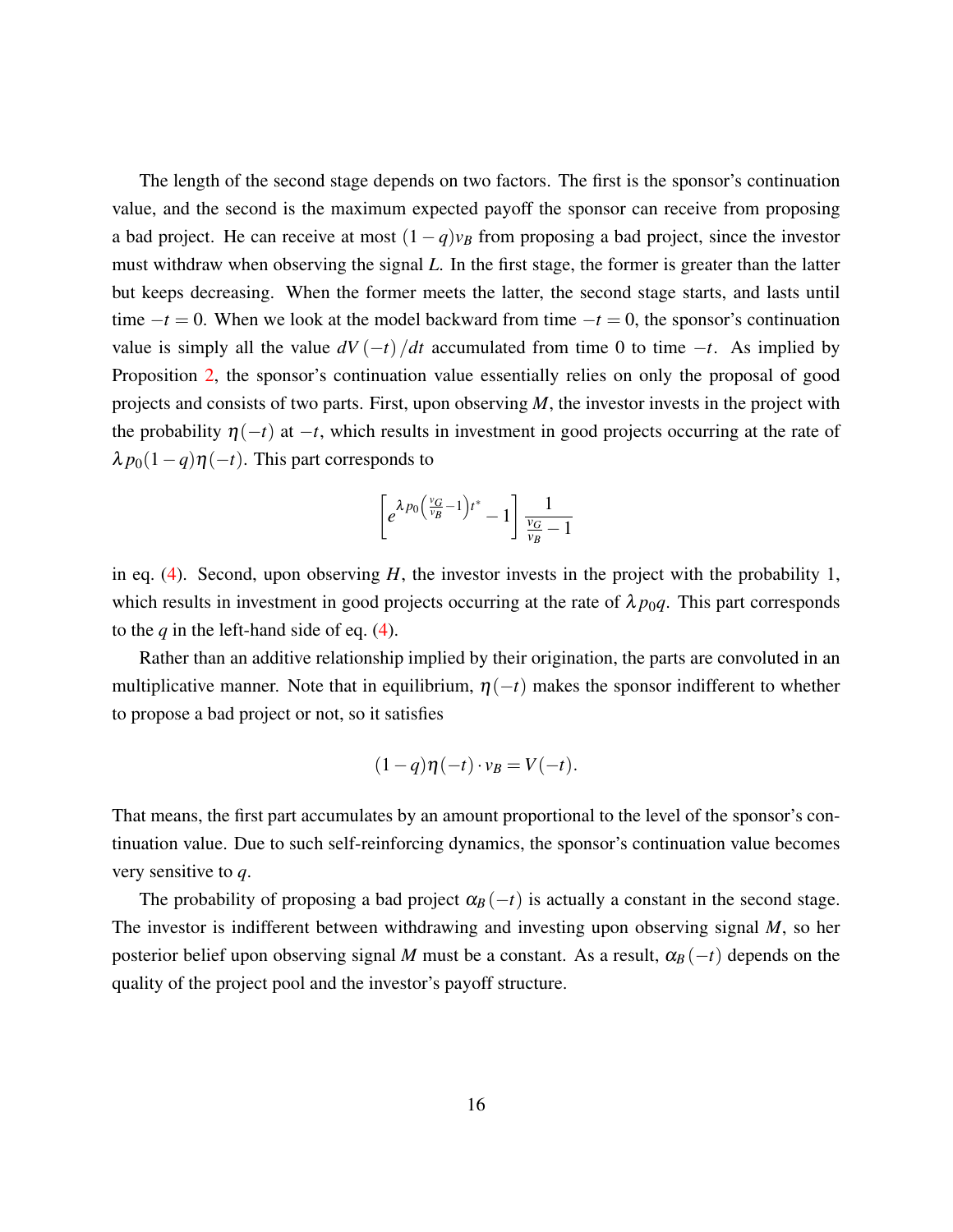## 4 Welfare Implications and the Design of SPAC

### <span id="page-17-1"></span>4.1 The control arrangement

As shown above, a typical SPAC suffers from moral hazard problems since the sponsor and the investor are not fully aligned about what projects should be invested in. Such systematic misalignment is actually rare in other delegated investment vehicles usually considered to be comparable to SPAC. Regarding private equity, hedge fund, and mutual fund, the sponsor's objective is primarily to maximize the value of the whole fund and thus consistent with the investor's. This is also an important reason why we observe that only SPAC investors can directly decide whether to invest in a project. Such arrangement of investment control rights is meant to mitigate moral hazard problems and facilitate investors' participation in the game in the first place.

In this subsection, we present a welfare analysis of SPAC with respect to investment control rights. We characterize the equilibrium when the sponsor can directly decide whether to invest. Surprisingly, our analysis implies that in some cases, the SPAC investor can be better off if the sponsor has the control right.

Suppose that the sponsor can directly decides whether to invest. Since the sponsor's proposal guarantees investment, his payoff is  $v_{\omega}$  if he proposes a project of the type  $\omega$ . Let  $V_s(-t)$  represent his continuation value at time −*t*. It is easy to see that as the time passes, the continuation value must be weakly decreasing and always smaller than  $v_G$ . At the last instant of the SPAC life cycle, the continuation value must be 0. Similar to the case that the investor has the control right, the game is divided into two stages in equilibrium. Denote the transition time as  $-t_s^*$ . In the first stage where  $-t < -t_s^*$ ,  $v_B < V_s(-t) < v_G$ , so the sponsor proposes only the good project he receives. In the second stage where  $-t > -t_s^*$ ,  $V_s(-t) < v_B < v_G$ , and the sponsor proposes any project he receives. Let *Us*(−*t*) represent the investor's continuation value at the time −*t*. We readily obtain the following properties about the equilibrium.

#### <span id="page-17-0"></span>Lemma 4.

• *t* ∗ *s is finite and satisfies*

$$
\left(1 - e^{-\lambda t_s^*}\right) \left[p_0 v_G + (1 - p_0)v_B\right] = v_B
$$

• *There exists*  $T_s^* > 0$  *such that*  $U_s(-T) > 1$  *if and only if*  $T > T_s^*$ *.*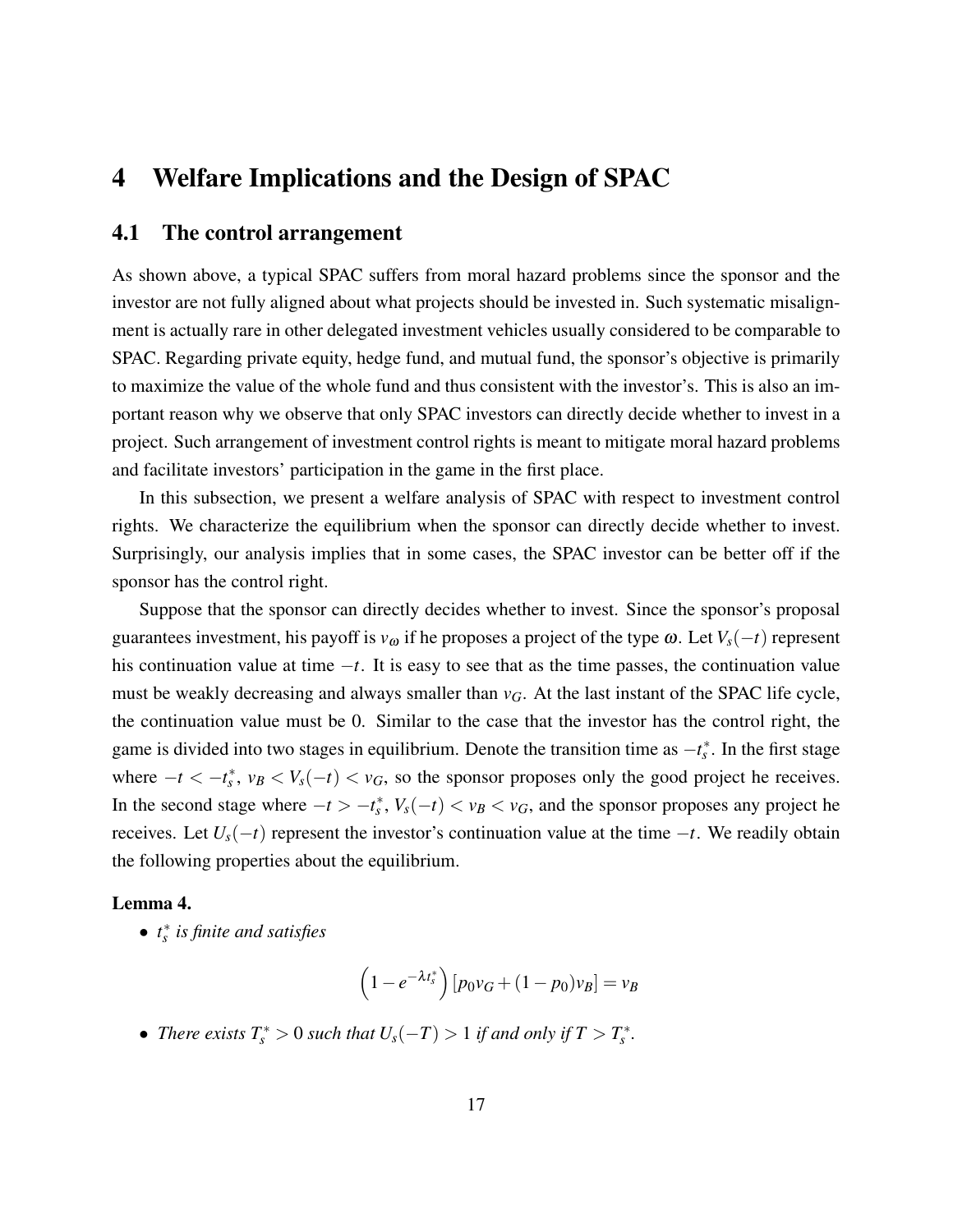The first point of Lemma [4](#page-17-0) states that although the sponsor has full discretion over investment, he only acts at odds with the investor's interest in a later period of the game. Similar to that in the baseline setup, the equilibrium has two stages. In the second stage, the sponsor's continuation value accumulates at the rate of  $\lambda [p_0v_G + (1-p_0)v_B]$  while his expected payoff from proposing a bad project is always *vB*. The second stage starts when the former meets the latter, and lasts until  $-t=0$ . The key force behind the equilibrium is that the sponsor also prefers a good project to a bad one as the investor does. With only one opportunity to invest, if he expects that the remaining time allows him to receive a good project with a sufficiently high probability, he would prefer to forgo the bad project at hand despite the risk that he may end up with no project.

The second point stems from the following fact: in the second stage, the sponsor invests in all the projects he receives, so the investor loses money from investment in expectation because of the poor quality of potential SPAC projects on average, i.e.,

$$
p_0u_G + (1 - p_0)u_B < 1.
$$

In the first stage, the sponsor invests in only the good projects he receives, so the investor gets positive profit from investment in this stage. As a result, when *T* is large enough, going backward from the last instant  $-t = 0$  to  $-t = -T$ , the investor's continuation value  $U_s(-t)$  first decreases and then increases.

Next, we focus on how the ownership of the control right affects the two players' welfare.

#### <span id="page-18-0"></span>Proposition 4.

- $V_s(-T) > V(-T)$  *for any T*.
- Suppose  $T > T_s^*$ . There exists  $q_s^*$  such that  $U_s(-T) > U(-T)$  if and only if  $q < q_s^*$ .

The first point is straightforward. When the sponsor has full control over investment, his expected payoff must dominate his payoff in the baseline setup. The second point implies that if the investor's information is very noisy, the investor can be better off if the sponsor has the control right and *T* is large enough. The key to the result is that when *q* is small, the investor's control right exacerbates the sponsor's moral hazard problem and prolongs the second stage.

Next, we explain how the investor's control right affects the length of the second stage. When the investor has control right, at any time −*t*, a proposed project will be rejected with probability 1 if the signal *L* is observed and will be rejected with the probability  $1 - \eta(-t)$  if the signal *M* is observed. Compared to the case when the sponsor has the control right, such potential rejection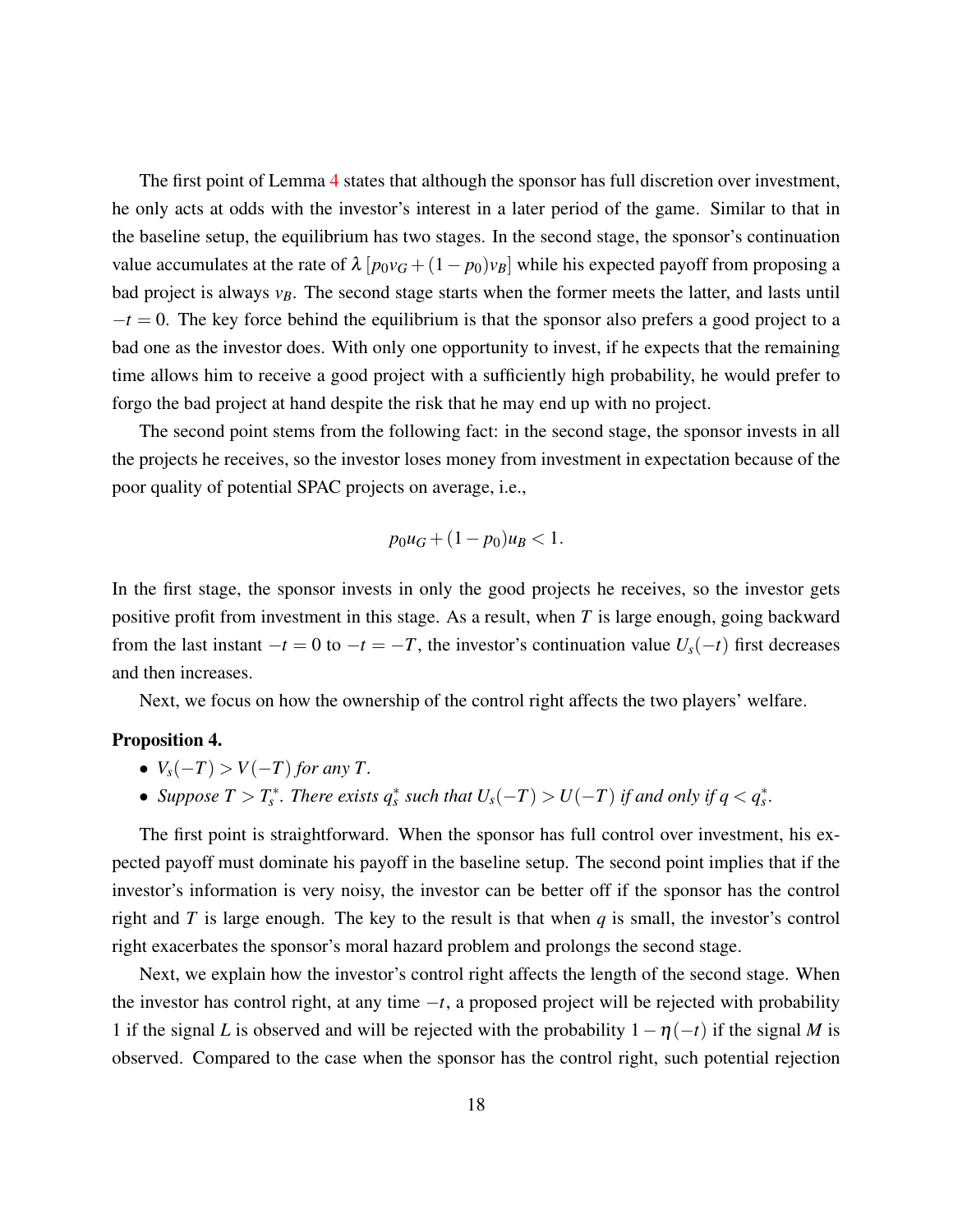directly reduces the sponsor's expected payoff from proposing a bad project to  $(1-q)\eta(-t) \cdot v_B$ and thus reduces its maximum to  $(1 - q) \cdot v_B$ . Apparently, this direct effect shortens the second stage. It is consistent with the conventional wisdom that with the control right, the investor's profit-maximizing decision can naturally discipline the sponsor's behavior. However, the rejection also impedes the accumulation of the sponsor's continuation value. Recall that according to Proposition [2,](#page-14-0) the accumulation essentially comes from only the proposals of good projects. Hence, at any time −*t* in the second stage, the sponsor's continuation value accumulates at the rate of  $\lambda p_0[q + (1-q)\eta(-t)] \cdot v_G$  in the case when the investor has the control right, as opposed to  $\lambda [p_0v_G + (1-p_0)v_B]$  in the case when sponsor has the control right. So when the investor has control right, the sponsor's continuation value accumulates more slowly, which can potentially make the second stage longer.

Then what is the net effect of the investor's control right when *q* is small? The reduction in the maximum expected payoff from proposing a bad project is proportional to *q* and thus small, but that in the accumulation of the sponsor's continuation value could be very large. As pointed out in Section [3.3,](#page-15-1) the sponsor's continuation value follows a self-reinforcing dynamics. With a small *q*, a low level of the sponsor's continuation value directly translates into a low accumulation rate. Since the accumulation starts at 0, the self-reinforcing dynamics essentially trap it at a low level for a long period. As a result, it takes long for the sponsor to accumulate sufficient continuation value to leave the second stage.

In this SPAC setup, there are potentially two forces that determine the degree of the sponsor's moral hazard problem in equilibrium. As argued previously, the investor and the sponsor are partially aligned: they both prefer good projects to bad projects. Such partial alignment, which works through the accumulation of the sponsor's continuation value, naturally motivates the sponsor to act in the investor's interest to some extent. When the investor has the control right, she exerts screening based on her information. The screening directly disciplines the sponsor's behavior, yet it also dampens the effect of partial alignment. Our analysis suggests that the investor's equilibrium screening, which is optimal ex post after the sponsor proposes a project, is too stringent ex ante because the investor does not consider the negative externality on the sponsor's continuation value. The precision of the investor's information determines which side of the excessive screening dominates.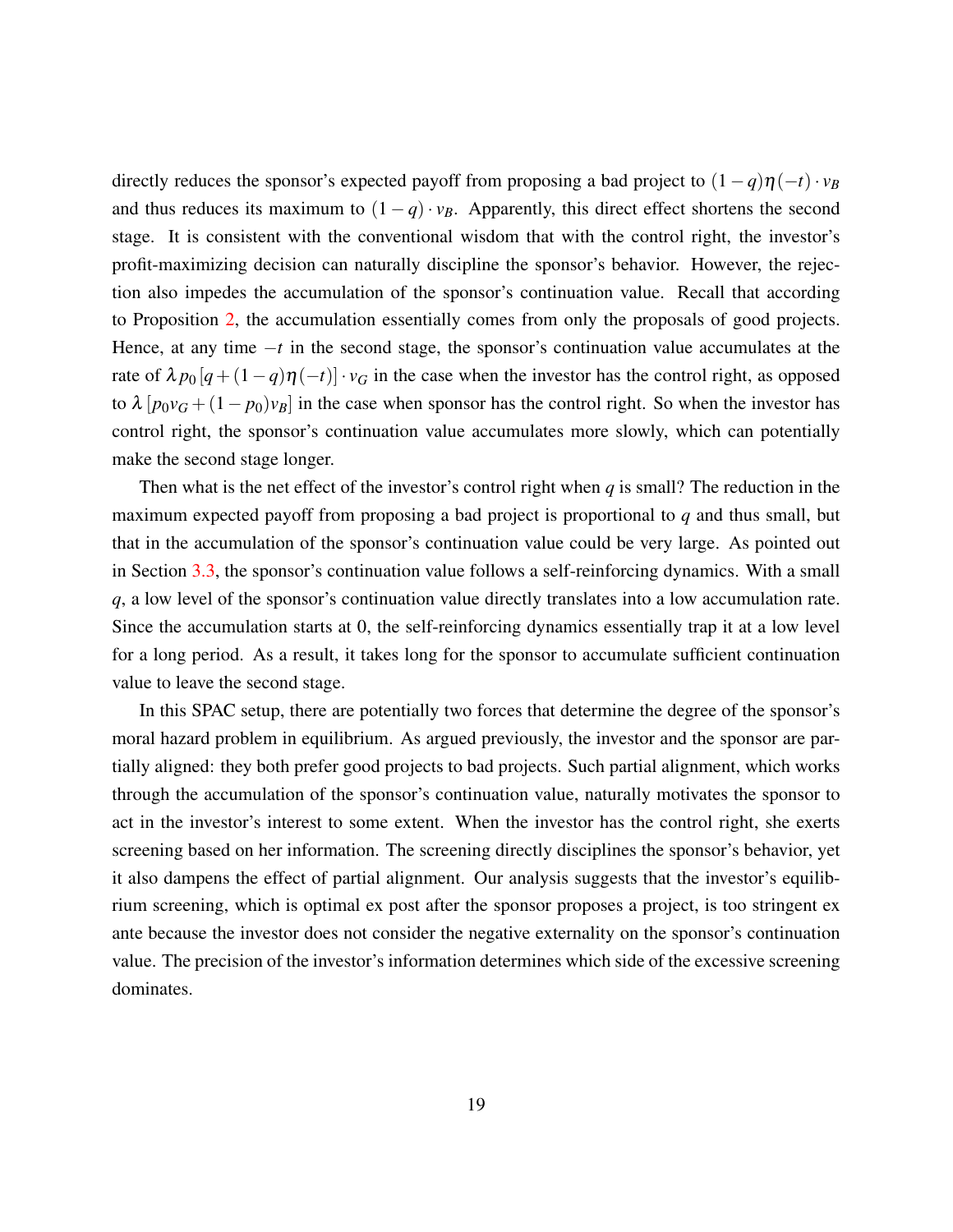### 4.2 Public assessment and contingent control right

Public assessment of assets or projects plays an important role in various financing activities. For example, credit rating in bond issuance and auditing in syndicated loans. Apart from providing trustworthy information for investors, another potential function of public assessment is to provide public signals used for contracting. As implied by our previous analysis, giving the control right to either party may both incur severe welfare loss. In this subsection, we show that making the control right contingent on public signals can be more favorable in some situations.

Suppose there is a public assessment agency that always publicly, truthfully discloses what it observes about the project proposed by the sponsor. Its information structure is similar to the investor's: if the project is good (bad), it observes  $H(L)$  with the probability  $\hat{q}$  and  $M$  otherwise. We focus on monotone contingent allocation of the control right<sup>[9](#page-20-0)</sup>: the sponsor can decide whether to invest if and only if the public signal is more favorable than a threshold. Notice that the two players always prefer the same decision upon observing *H*. If the sponsor (investor) has the control right upon observing *M* and *L*, the case is equivalent to that he (she) has the full control right. Therefore, we only need to deal with the case that the sponsor has the control right when the public signal is *M* and the investor has the control right when it is *L*.

It is straightforward to see that the sponsor's proposal is certainly rejected when the public signal is *L*. Hence, his expected payoff is  $v_G$  if he proposes a good project and  $(1 - \hat{q})v_B$  if he proposes a bad one. Let  $V_c(-t)$  represent his continuation value at  $-t$ . The game is divided into two stages in equilibrium. Denote the transition time as  $-t_c^*$ . In the first stage where  $-t < -t_c^*$ ,  $(1-\hat{q})v_B < V_c(-t) < v_G$ , so the sponsor proposes only the good projects he receives. In the second stage where  $-t > -t_c^*$ ,  $V_c(-t) < (1 - \hat{q})v_B < v_G$ , so the sponsor proposes any project he receives. Let  $U_c(-t)$  represent the investor's continuation value at the time  $-t$ . We obtain the following results.

#### <span id="page-20-1"></span>Proposition 5.

- *The sponsor's welfare is increasing in the control right he has, i.e.,*  $V_s(-T) > V_c(-T) >$ *V*(−*T*)*.*
- *The investor's welfare is higher when the control right is contingent than when the sponsor has the control right, i.e.,*  $U_c(-T) > U_s(-T)$ *.*

<span id="page-20-0"></span><sup>&</sup>lt;sup>9</sup>It can be shown that other allocation is weakly dominated by this family of allocations.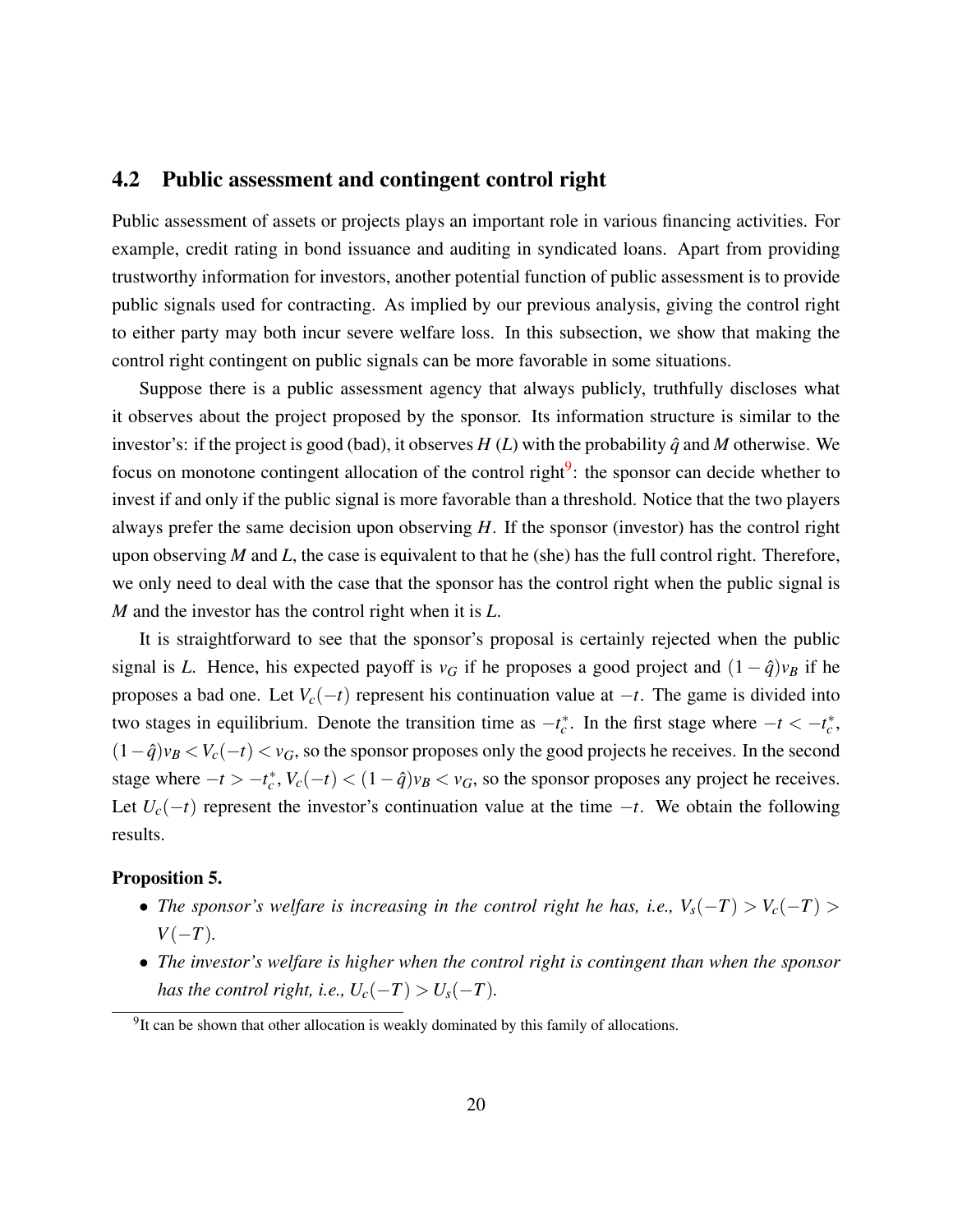• *The total welfare of the two players is higher when the control right is contingent than when the sponsor has the control right, i.e.,*  $V_c(-T) + U_c(-T) > V_s(-T) + U_s(-T)$ .

The first point is straightforward: more control right is always beneficial to the sponsor. The second point says the investor is always better off with the contingent control right than none. Compared to no control right, the contingent control right effectively rejects the investment in bad projects with the probability  $\hat{q}$  (when the public signal is *L*). First, it increases the investor's expected payoff at each instant in the second stage. Second, it also shortens the length of the second stage. The sponsor's expected payoff from proposing a bad project is reduced by a factor of  $\hat{q}$  to  $(1-\hat{q})v_B$ , and his accumulation of continuation value is also reduced to  $\lambda [p_0 \cdot v_G + (1-p_0) \cdot (1-\hat{q})v_B].$ The reduction in the latter is disproportionately low relative to the former because the former depends on only the investment in bad projects while the latter depends on that in both types of projects. This property also holds for more general signal structures: the beneficial disciplining effect of allowing the investor to reject the investment when observing sufficiently unfavorable signals probably outweighs its adverse effect on the accumulation of the sponsor's continuation value. For the same reason, the total welfare of the two players is higher with the contingent control right because it reduces investment in bad projects without affecting that in good projects.

The comparison between the contingent control right and the investor having the control right is ambiguous. Besides the forces related to control rights discussed in Section [4.1,](#page-17-1) it also depends on the quality of the public information compared to the investor's  $(\hat{q} \text{ vs. } q)$ .

### 4.3 One proposal vs. multiple proposals

Motivated by the recent trend of SPAC, we model the investor's decision-making process as tender offers for the baseline setup. Once the sponsor proposes a project, the game enters into the investor's decision making stage and ends immediately after that. Hence, the sponsor has only one opportunity to propose projects before the deadline. Another possible, also natural way to structure a SPAC is to let the sponsor continue to search for projects until the deadline if the investor is not willing to invest in the current one. Then the sponsor will essentially have multiple opportunities to propose. For convenience, we regard the two regimes as one proposal and multiple proposals respectively. In this subsection, we examine the impact of allowing multiple proposals on the equilibrium and the players' welfare.

Notably, multiple proposals can be naturally implemented if the investor's decision making is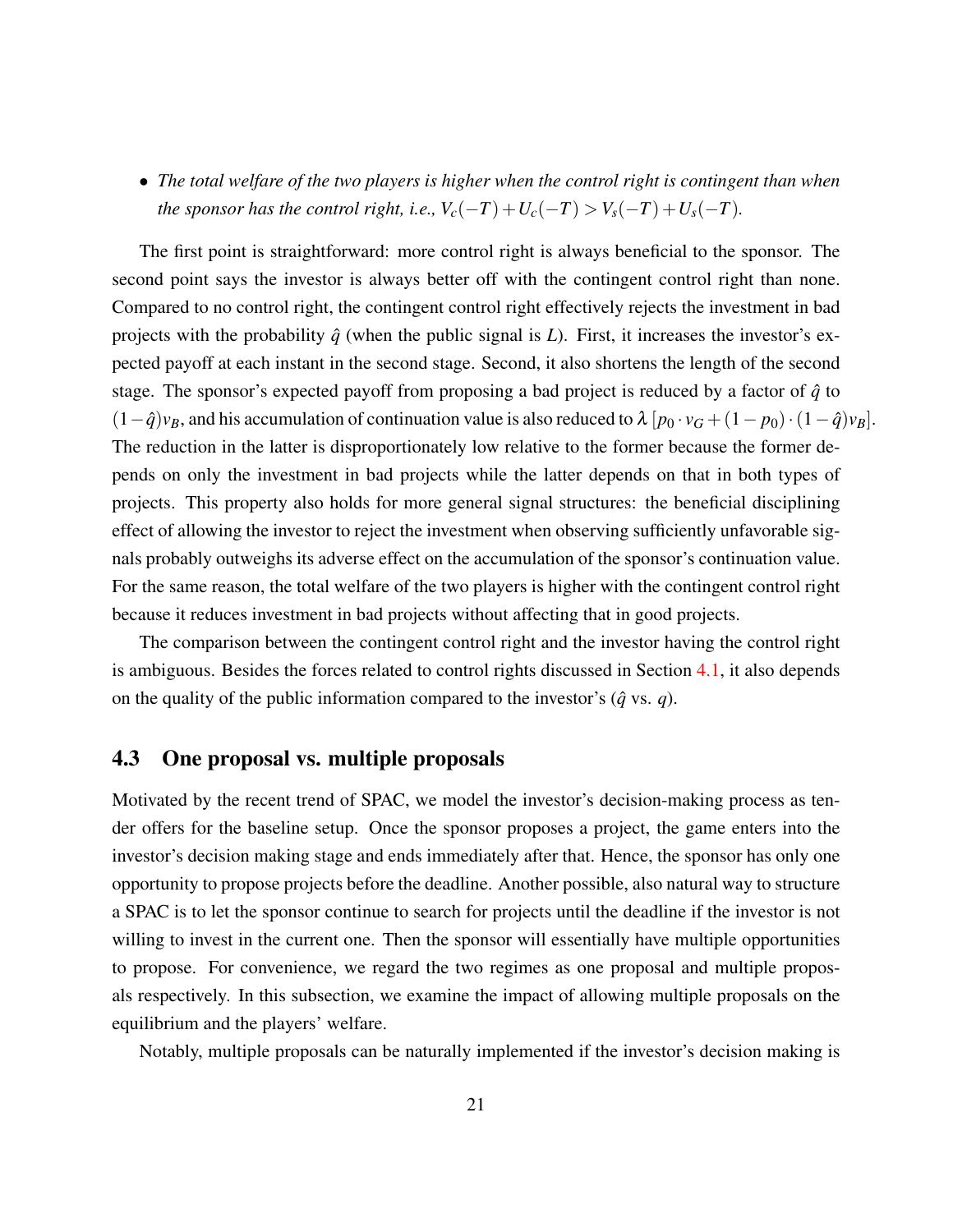structured as voting, which was a very popular practice until recently. Voting in SPACs proceeds as follows. After the sponsor proposes a project, the investors vote on acquisition approval. If a sufficient fraction of investors vote for it, the deal is approved. Then the investors who vote against the deal are offered the right to redeem their shares<sup>[10](#page-22-0)</sup>. Investors who are not offered or do not exercise the right will invest. If the deal is not approved, the SPAC will continue, and the sponsor searches for new projects. In our single-investor setup, the investor will either approve the deal and invest, or disapprove it and let the SPAC continue, consistent with the regime of multiple proposals. Therefore, the comparison between the two regimes also sheds light on that between tender offers and voting.

We consider a derivation of our baseline setup and assume that the sponsor can continue to search if the proposed project is rejected. All other assumptions are unchanged. Let  $V_v(-t)$  represent the sponsor's continuation value at  $-t$  in this new game. Likewise,  $V_v(-t)$  is weakly decreasing, always smaller than  $v_G$ , and equal 0 at the deadline of the SPAC. By proposing a project of the type  $\omega$  at  $-t$ , the sponsor enjoys  $v_{\omega}$  if the investor approves the deal and  $V_v(-t)$  otherwise. Hence, given the investor's strategy, his marginal benefit of proposing a project of the type  $\omega$  is proportional to  $v_{\omega} - V_v(-t)$ . To obtain sharp equilibrium prediction, we assume that the sponsor does not use weakly dominated strategies. That is, he proposes a project of the type ω at −*t* with the probability 1 if  $v_{\omega} - V_v(-t) > 0$  and 0 if  $v_{\omega} - V_v(-t) < 0$ . It is easy to see the game is still divided into two stages in equilibrium. Denote the transition time as  $-t_v^*$ . In the first stage where  $-t < -t_v^*$ ,  $v_B < V_v(-t) < v_G$ , so the sponsor proposes only the good project he receives. In the second stage where  $-t > -t_v^*$ ,  $V_v(-t) < v_B < v_G$ , so the sponsor proposes any project he receives. Let  $U_v(-t)$  be the investor's continuation value at  $-t$ . We obtain the following results.

<span id="page-22-1"></span>Proposition 6. *The sponsor always has a lower welfare under multiple proposals than under one proposal, i.e.,*  $V_v(-T) < V(-T)$ *. But the comparison about the investor's welfare between the two regimes is ambiguous.*

Surprisingly, the sponsor is worse off under multiple proposals. Since the first stage proceeds in the same way under both regimes, to understand the intuition, we can focus on the second. On one hand, under multiple proposals, his continuation value accumulates at a lower rate in the second

<span id="page-22-0"></span> $10$ This is required by stock exchange listing rules. In many cases, SPACs offer all investors the redemption rights.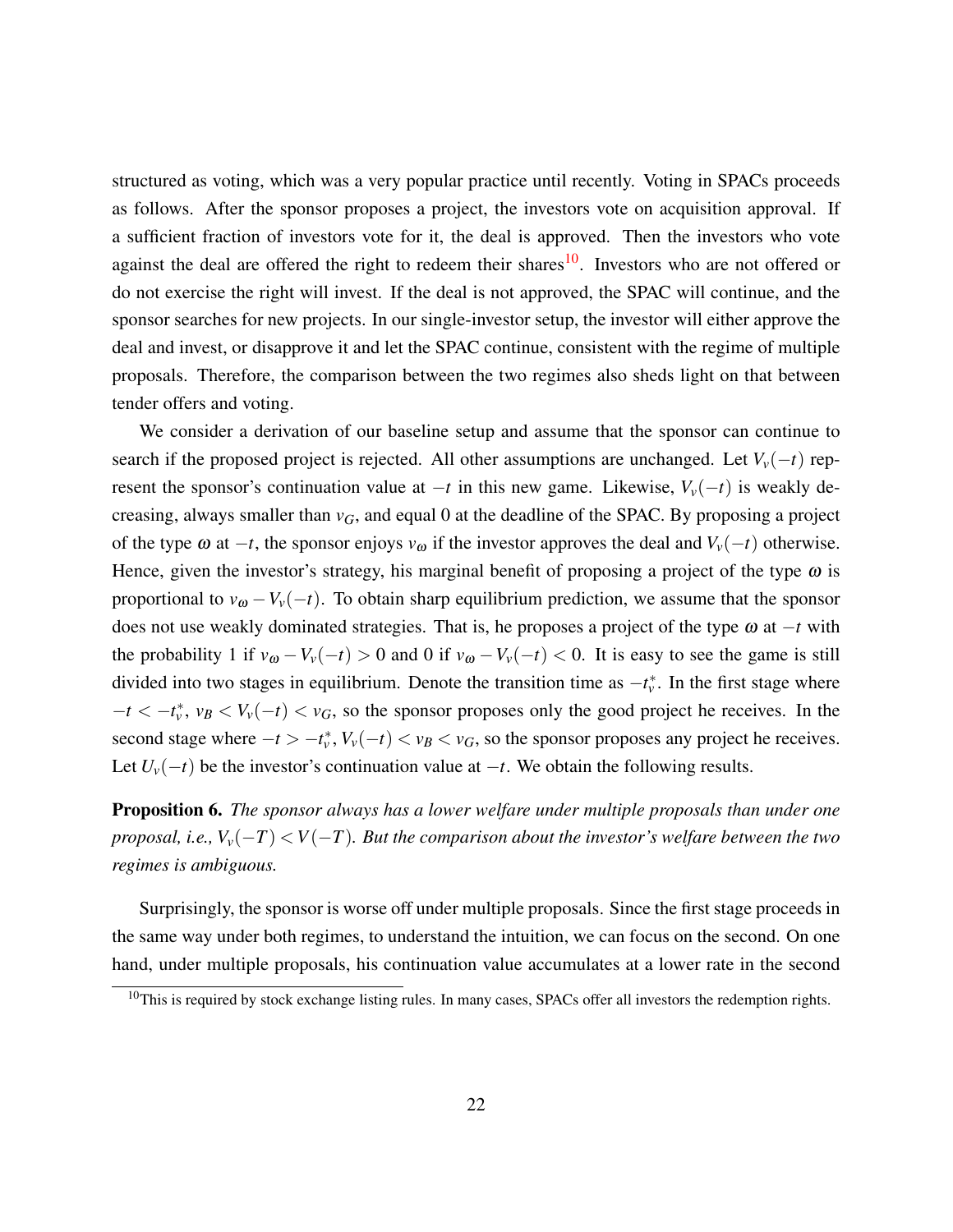stage, which is

$$
\frac{dV_v(-t)}{dt} = \lambda p_0 \cdot q [v_G - V_v(-t)]
$$
  
=  $\lambda p_0 \cdot [qv_G + (1-q)V_v(-t) - V_v(-t)],$ 

as opposed to

$$
\frac{dV(-t)}{dt} = \lambda p_0 \cdot [qv_G + (1-q)\eta(-t)v_G - V(-t)]
$$

under one proposal. The difference between the two accumulation rates is that when *M* is observed, the sponsor receives  $V(-t)$  in expectation under multiple proposals while he receives  $v_G$  with the probability  $\eta(-t)$  under one proposal. Recall that  $(1-q)\eta(-t) \cdot v_B = V(-t)$ , so

$$
\eta\left(-t\right)v_G = \frac{v_G}{(1-q)\cdot v_B}V(-t) > V(-t).
$$

This simple observation relies on two points. First, since the signal *L* has helped screen out the fraction *q* of bad projects, the investor can exert lesser screening when observing *M*. Second, the sponsor strictly prefers a good project to a bad one. On the other hand, the sponsor needs a higher continuation value to leave the second stage under multiple proposals,  $V_v(-t) = v_B$ , as opposed to  $V(-t) = (1-q)v_B$  under one proposal. Hence, allowing multiple proposals also prolongs the second stage.

The underlying economic intuition is that the coercive termination feature of one proposal enables the investor's screening to have ex ante disciplining effect on the sponsor. Under multiple proposals, the investor's disapproval when observing *M* or *L* cannot suppress the sponsor's incentive to propose bad projects at all because disapproval is not worse than not proposing. To protect herself from the sponsor's undisciplined behavior, the investor has to reject any investment unless she observes the clear-cut good signal *H*. As pointed out in Section [4.1,](#page-17-1) this rational response further restricts the accumulation of the sponsor's continuation value and prolongs the second stage. This intuition also helps justify the recent transition from voting to tender offers from an equilibrium perspective.

However, the comparison about the investor's welfare is ambiguous. Allowing multiple proposals affects the welfare in two opposite ways. On one hand, it prolongs the less efficient second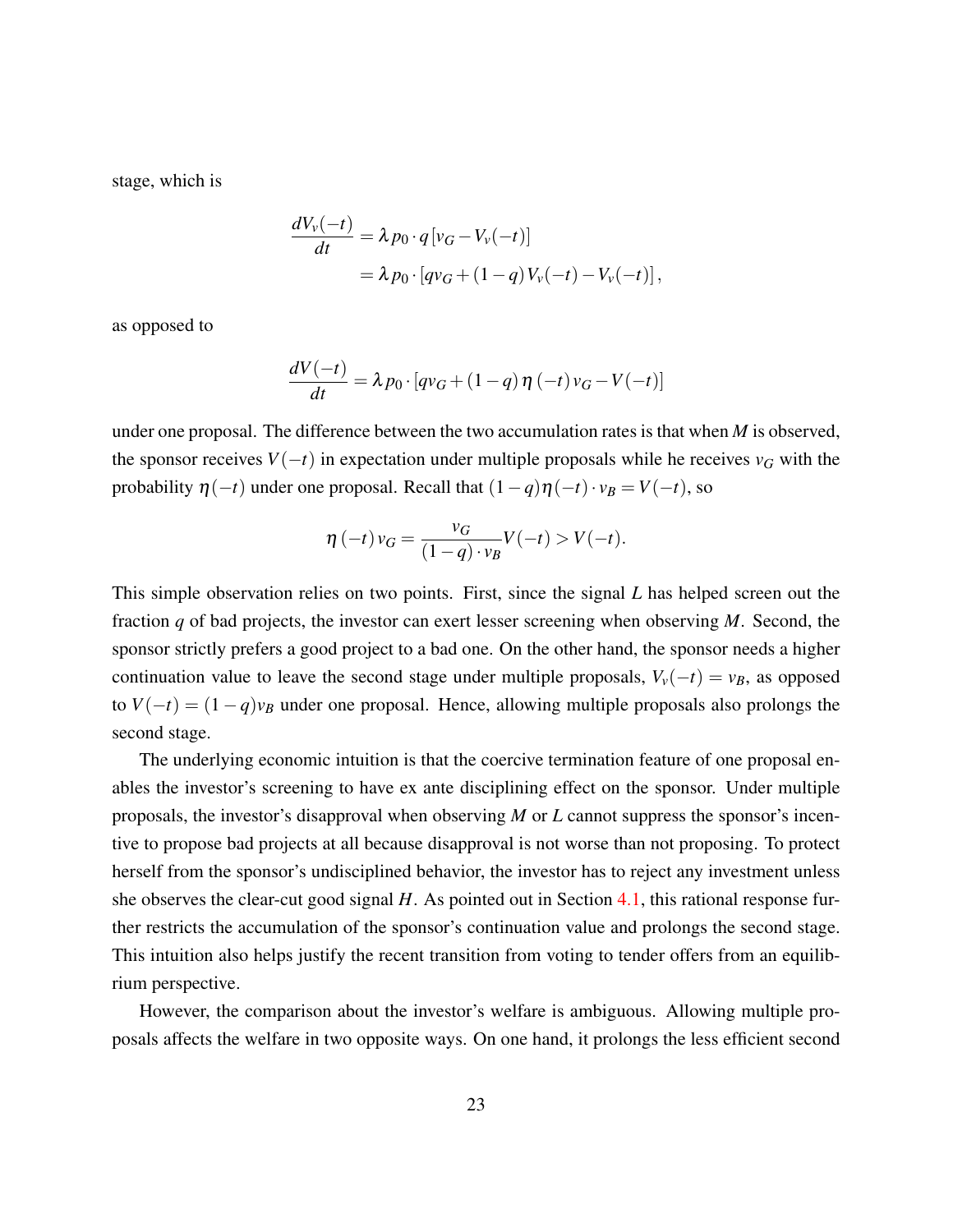stage. On the other hand, it increases the rate at which the investor's continuation value accumulates in the second stage. In both regimes, the investor can earn the positive profit  $u_G - 1$  in the second stage only when she observes *H*. Under multiple proposals, the game ends only in this event by the deadline, while under one proposal, the game may end when she observes *M* or *L*. Hence, this event occurs more likely under multiple proposals.

## 5 Extensions

#### <span id="page-24-0"></span>5.1 Strategic entrepreneurs

In the baseline setup, we deliberately abstract away from entrepreneurs' strategic behavior to better focus on the strategic interaction between the sponsor and the investor. Usually, the entrepreneurs can choose to bring the project public through either SPAC or standard IPO, and in more general settings, entrepreneurs can choose other financing strategies. In our baseline setup, the equilibrium features a (weakly) decreasing probability of approval for both good and bad projects. Then in a more general setting when entrepreneurs are strategic, the choice between SPAC and standard IPO will be endogenous, and thus the supply of projects from entrepreneurs may not be constant in SPAC lifecycle. In this subsection, we introduce strategic entrepreneurs into the model and examine its impact on the equilibrium dynamics.

There are many entrepreneurs, each of whom is endowed with one project. Projects can be either good (*G*) or bad (*B*), and the fraction of good projects is  $p_0$ . Each entrepreneur observes the type of her own project. There is only one SPAC in the market operating in the way modeled in the baseline setup. At each instantaneous "period"  $[-t, -(t - dt))$ , a liquidity shock arrives with probability  $\lambda dt$ , and a randomly chosen entrepreneur needs to raise  $I = 1$  to continue her project. If the project is not funded instantly, it may fail or shrink over time. The entrepreneur hit by a liquidity shock can choose to bring her project public through either SPAC or standard IPO. There are three possible scenarios:

- 1. she chooses IPO directly;
- 2. she taps SPAC, and the project is funded by the SPAC investor;
- 3. she taps SPAC, but the project is not funded by the SPAC investor and she turns to IPO.

Denote an entrepreneur's payoff as  $\pi_{IPO}$  if the project is funded through IPO directly and as  $\pi_{SPAC}$ if it is funded through SPAC. In the case that she chooses IPO after unsuccessful SPAC financing,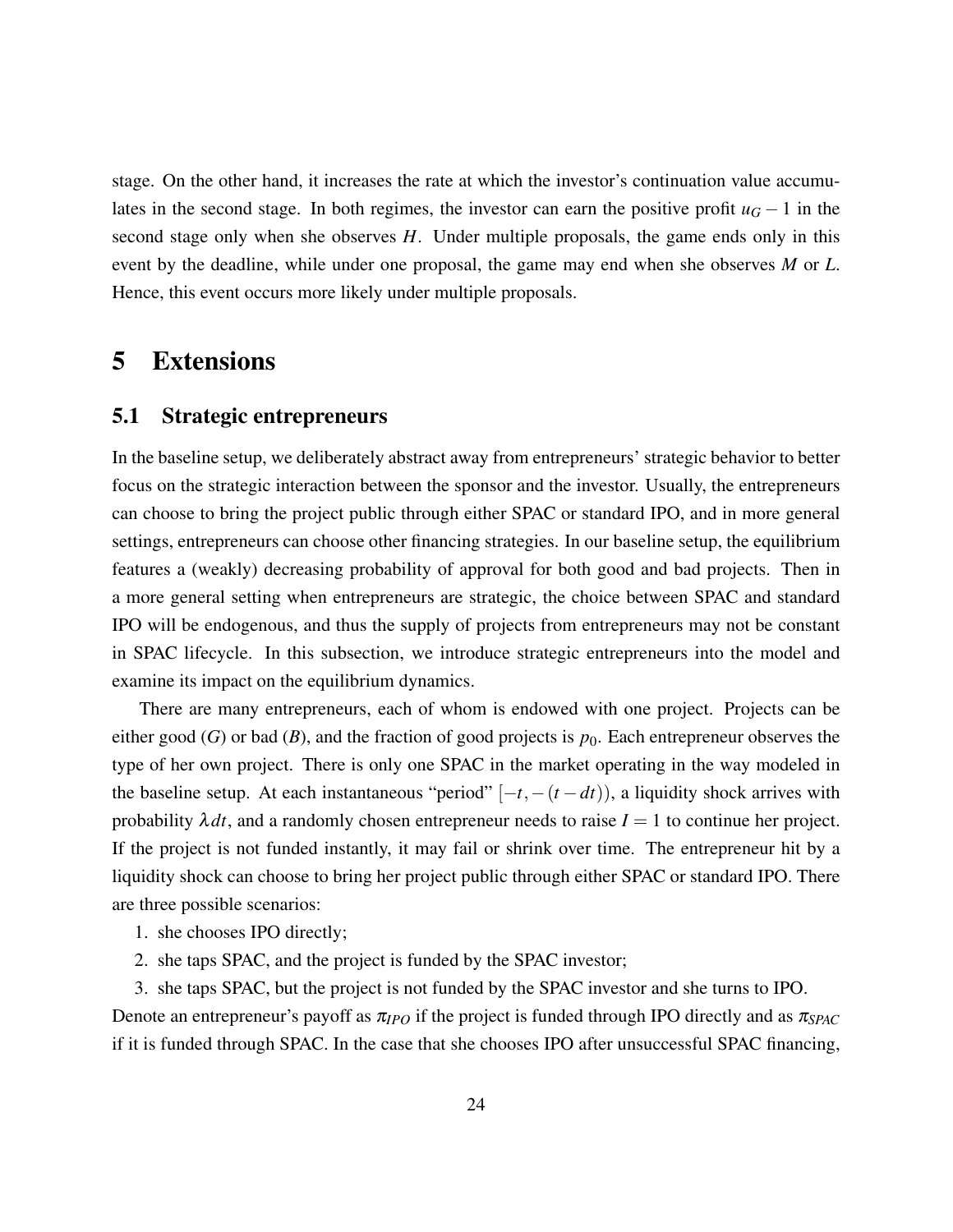her payoff is  $\rho \cdot \pi_{IPO}$ . We assume  $\rho < 1$  because preparing for SPAC delays the project's IPO process and the project may fail or shrink due to lack of funding during that period. We do not impose a particular probabilistic structure on  $\rho$ ,  $\pi_{SPAC}$ , and  $\pi_{IP0}$ : they can vary with projects in any reasonable way. The relationship between  $\pi_{IPO}$  and  $\pi_{SPAC}$  is ambiguous and depends heavily on project specifics. π*SPAC* could be greater than π*IPO* for several reasons. For example, projects can be funded through SPAC more quickly; projects that cannot access standard IPO may go public through SPAC.

Due to the stringent screening process and regulatory requirement of IPO, bad projects can hardly be funded through it, so we assume  $\pi_{IPO} = 0$  for bad projects. Then it is easy to see that entrepreneurs with bad projects will always tap SPAC. Now consider those with good projects. Suppose an entrepreneur expects that if she taps SPAC, her project can be funded through SPAC with the probability *x*. Then she will tap SPAC if and only if

$$
x \cdot \pi_{SPAC} + (1 - x) \cdot \rho \pi_{IPO} > \pi_{IPO}
$$
  
\n
$$
\Leftrightarrow \frac{(1 - \rho)\pi_{IPO}}{\pi_{SPAC} - \rho \pi_{IPO}} < x.
$$
 (6)

Certainly, since unsuccessful SPAC financing causes costly delay to IPO, if a project is more likely to be funded through SPAC, the entrepreneur is more willing to choose SPAC over IPO. Let  $\Phi(\cdot)$ represent the CDF of the random variable  $\frac{(1-\rho)\pi_{IPO}}{\pi_{SPAC}-\rho\pi_{IPO}}$ , and assume that Φ(⋅) is strictly increasing. Then at each instant, the sponsor receives good projects at the rate  $\lambda p_0 \Phi(x)$ .

Now we characterize the equilibrium of the SPAC game with strategic entrepreneurs. At the time  $-t$ , the sponsor receives bad projects at the rate  $\lambda(1 - p_0)$  and good projects at the rate  $\lambda p_0 \Phi(x(-t))$ , where

$$
x(-t) \equiv \alpha_G(-t) \cdot [q + (1-q)\eta(-t)]
$$

is the probability that the project can be approved if the entrepreneur chooses SPAC. Lemma [2](#page-12-1) and Lemma [3](#page-12-0) still hold because the projects the sponsor receives at each instant have negative NPV on average, i.e.,

$$
\frac{p_0\Phi(x(-t))R_G + (1-p_0)R_B}{p_0\Phi(x(-t)) + 1 - p_0} \le p_0R_G + (1-p_0)R_B < 1.
$$

The equilibrium is very similar to that in Proposition [1](#page-12-2) except that the sponsor receives good projects at the rate  $\lambda p_0 \Phi(q + (1-q)\eta(-t))$ .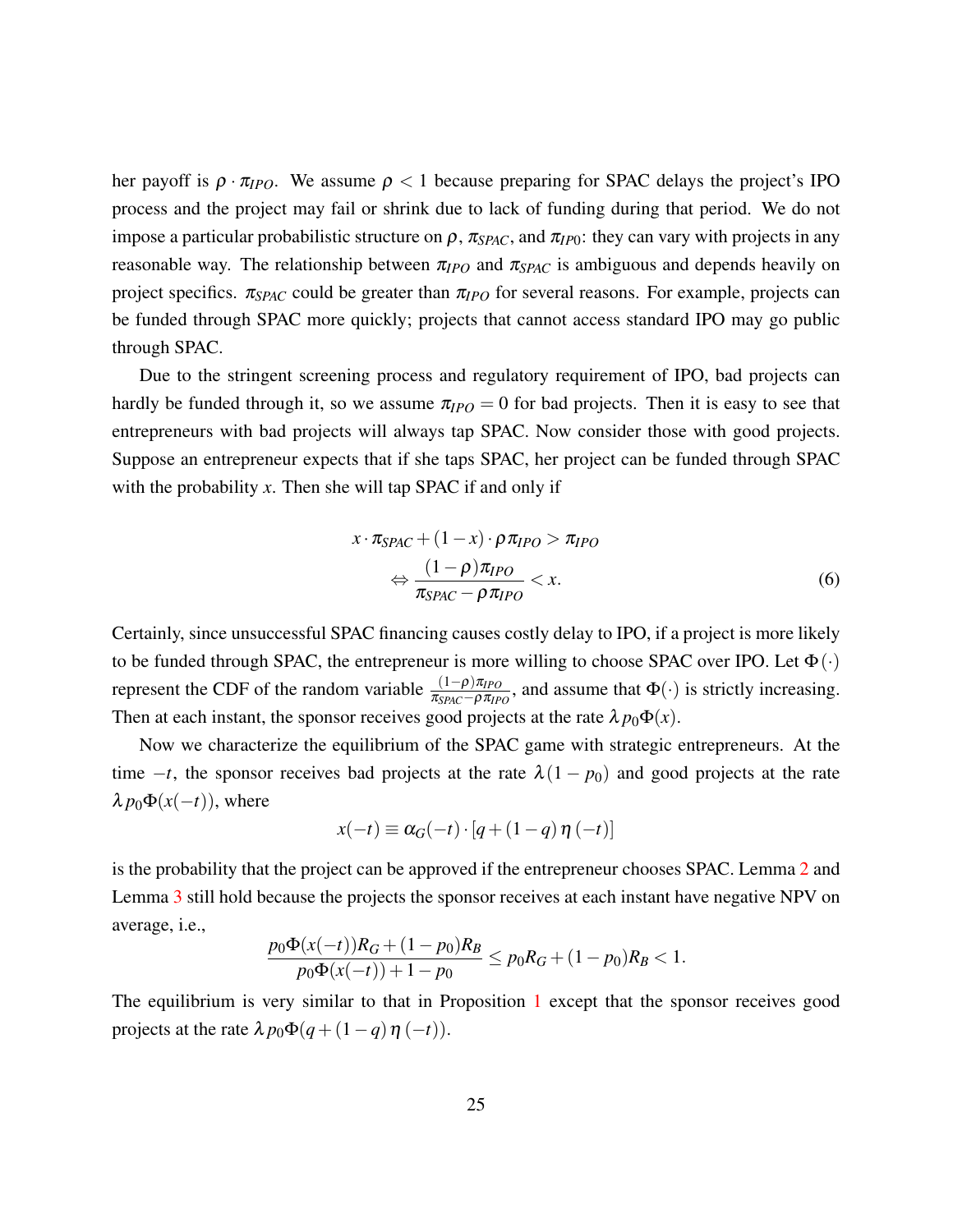Proposition 7. *As the SPAC approaches its deadline, a decreasing fraction of the entrepreneurs with good projects choose to tap the SPAC.*

As the SPAC approaches its deadline, the investor becomes more concerned about the sponsor's moral hazard problem and exerts more stringent screening. The screening effectively discourages the entrepreneurs with good projects, who can also access standard IPO, from tapping the SPAC. That means, the investor's screening abates not only the sponsor's expected payoff from proposing good projects but also the probability that he receives good projects. As analyzed in Section [4.1,](#page-17-1) this additional effect further dampens the accumulation of the sponsor's continuation value and exacerbates the sponsor's moral hazard problem. Entrepreneurs' potential strategic behavior actually stokes our concern that giving less informed investors the control right to reassure them may backfire.

#### 5.2 Endogenous Effort to Search for Projects

In reality, the search for projects also depends on the sponsor's effort. To prepare investment proposals to the investor, the sponsor needs to spend time, energy, and money in finding projects and negotiating deals. Such effort can hardly be observed or enforced, so it is mainly determined by the sponsor's utility maximization. Since the marginal benefit of proposing a project is not constant over the lifecycle of the SPAC, he may optimally exert different amount of effort. In this subsection, we incorporate the sponsor's endogenous effort into the model.

At each instant  $-t$ , the sponsor can choose to exert a flow effort  $\kappa(-t)$  to search for projects. It increases the arrival rate of projects from  $\lambda$  to  $\lambda + \kappa(-t)$  without changing the probability of a good one. Meanwhile, it incurs a private flow cost  $C(\kappa(-t))$  to the sponsor.  $C(\cdot)$  is an increasing, convex function, and  $C(0) = 0$ . The equilibrium is very similar to that in Proposition [1](#page-12-2) except that the sponsor receives projects at the rate  $\lambda + \kappa^*(-t)$ .  $\kappa^*(-t)$  is chosen by the sponsor to maximize his continuation value, i.e.,

$$
\kappa^*(-t) = \arg\max_{\kappa} (\lambda + \kappa) p_0 \cdot [F_G(-t) - V(-t)] - C(\kappa),
$$

so in equilibrium it satisfies

$$
C'(\kappa^*(-t)) = p_0[F_G(-t) - V(-t)].
$$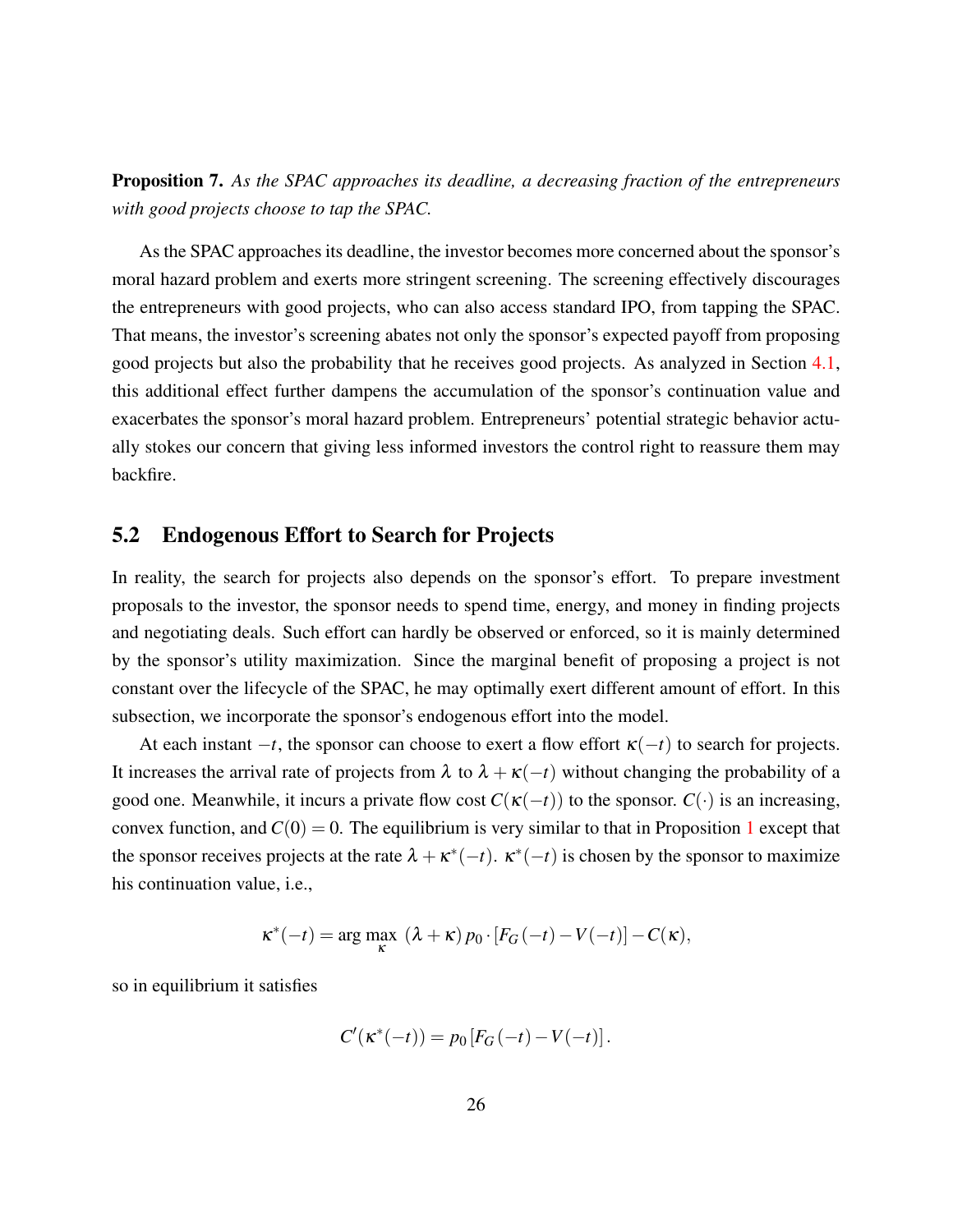Plugging  $F_G(-t) \equiv [q + (1 - q) \eta(-t)] v_G$  into the equation, we obtain that in the second stage,

$$
C'(\kappa^*(-t)) = p_0 \left[ v_G q + \left( \frac{v_G}{v_B} - 1 \right) V(-t) \right]
$$

and in the first stage,

$$
C'(\kappa^*(-t)) = p_0[v_G - V(-t)].
$$

Proposition 8. *As the SPAC approaches its deadline, the sponsor exerts more effort in the first stage but less in the second stage.*

At every instant, the sponsor's endogenous effort is motivated by the difference between the expected payoff of proposing a good project and his continuation value. In the first stage, the benefit is always  $v_G$ , but his continuation value keeps decreasing. It implies that failing to find a good project, his situation deteriorates. Hence, he has more incentive to exert effort to search for projects. In the second stage, his situation still deteriorates, but the benefit also shrinks over time because of the investor's intensifying screening. Because a good project is more valuable than a bad one to the sponsor,  $v_G > v_B$ , the decrease in the sponsor's expected payoff of proposing a good project is more dramatic than that in his continuation value in an absolute basis. As a result, his incentive to exert effort is greater over time in the second stage. Similar to that on strategic entrepreneurs, this analysis also uncovers a channel through which the investor's control right may further exacerbate the sponsor's moral hazard problem.

### <span id="page-27-0"></span>5.3 Long-lived projects

For the baseline setup, we assume that projects are short-lived: if the sponsor doesn't propose the project he receives, the project will disappear or become unavailable immediately. With this assumption, the state of the sponsor with respect to whether he has a project and what type he has is completely independent over time. In this subsection, we explore the case of long-lived projects where the sponsor can possibly keep a project for future proposals. It turns out that such possibility does not alter the equilibrium dynamics in our setup.

The new setup is the same as the baseline one except that the projects the sponsor has received but not yet proposed still exists. Such projects are called old project. At each instant, the sponsor can choose to revisit one of the old projects. The revisit makes the project ready for proposal again at a rate of  $\gamma$ . It is easy to see that the sponsor must choose to revisit the best project he has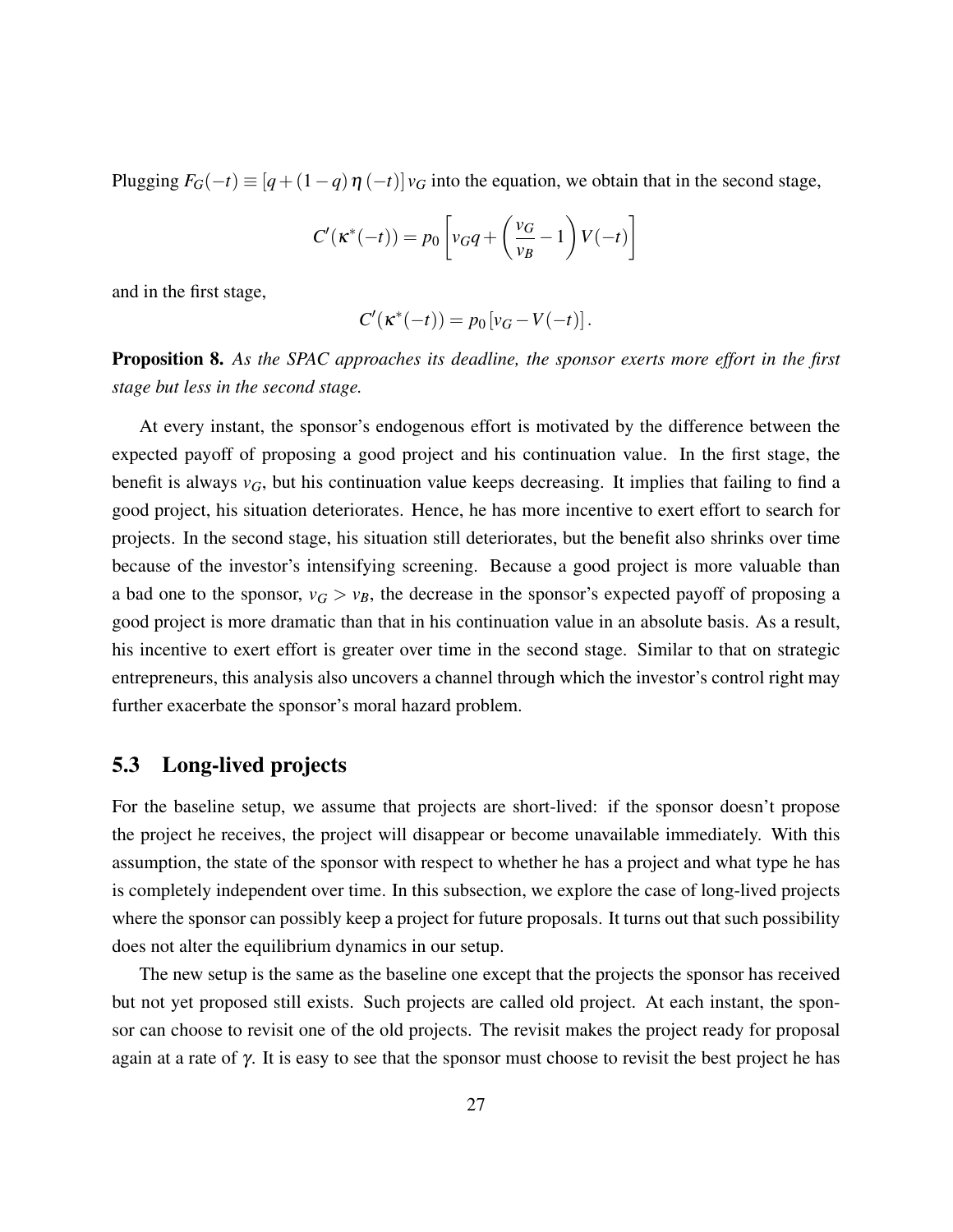received so far, so his continuation value depends on its type. Denote the sponsor's continuation value at  $-t$  as  $V^{\sigma}(-t)$  if the best project he has received is of the type  $\sigma \in \{G, B\}$ . Then in equilibrium,  $V^G(-t) > V^B(-t)$ . Heuristically, conditional on the game continues at time  $-(t+dt)$ , each instantaneous "period"  $(-(t+dt), -t]$  consists of events occurring in the following order:

- 1. The initial state is  $\sigma(-t dt) \in \{G, B\};$
- 2. With probability  $\lambda dt$ , the sponsor receives a new project and observes its type  $\omega'$ , and the new project is ready for proposal;
- 3. With probability γ*dt*, the best old project becomes ready;
- 4. If there is at least one project ready, denote the type of the best of them as  $\omega(-t) \in \{G, B\}$ , the sponsor proposes the best one with probability  $\alpha_{\omega}(-t)$ ;
- 5. If the sponsor proposes a project, the game enters into the decision making stage and ends after that; if no project is proposed, the state is updated to  $\sigma(-t)$ , and the game moves on to the next period.

Since the opportunity to propose is unique, a sponsor with a project of the type  $\omega$  ready for proposal faces a trade-off between  $V^{\sigma}(-t)$  and  $F_{\omega}(-t)$ , the expected payoff of proposing it right away.

Recall that in the baseline setup, a critical observation is that the sponsor always has more incentive to propose a good project than a bad one. It follows that his expected payoff of proposing a good project is higher than that of proposing a bad one but his opportunity cost is the same for both. Although the second half does not hold in the new setup (since the sponsor's continuation value depends on the type of the projects he has received so far), we can show that this critical observation still holds.

<span id="page-28-0"></span>**Lemma 5.** *In equilibrium, for any*  $-t$ ,  $F_G(-t) > V^G(-t)$ , so  $\alpha_G(-t) = 1$ .

Notice that if the sponsor has a good project ready for proposal, his continuation value must be  $V^G(-t)$ .  $F_G(-t) \le V^G(-t)$  implies that the investor must have less stringent screening at some points in the future, which can compensate for the possibility that the sponsor may not have a good project ready for proposal again. However, less stringent screening increases the probability of investment in a bad project disproportionately more than that in a good one. Hence,  $F_B(-t) < V^B(-t) < V^G(-t)$  must hold. Then the rest follows the proof of Lemma [2.](#page-12-1)

<span id="page-28-1"></span>Proposition 9. *The new setup has a unique equilibrium, and it is the same as the one characterized by Proposition [1.](#page-12-2)*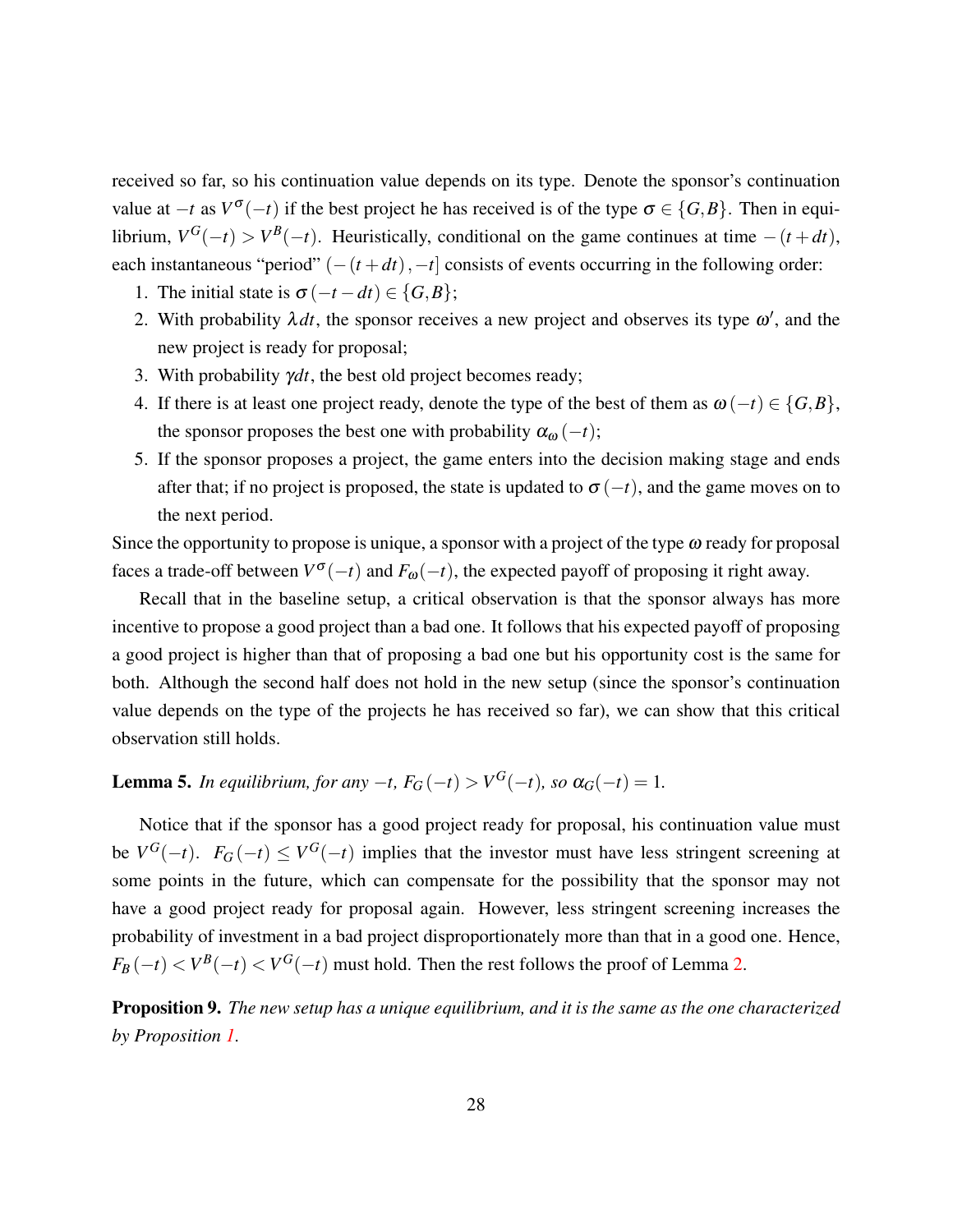In the baseline setup, the sponsor receives too high a fraction of bad projects so that if he proposes any bad project he receives, the investor has a negative expected profit of investing when observing *M*; hence, in equilibrium, the investor exerts screening that induces the sponsor to propose bad projects at only the rate

$$
\lambda(1-p_0)\alpha_B(-t) = \lambda p_0 \frac{u_G-1}{1-u_B}.
$$

In the new setup, as implied by Lemma [5,](#page-28-0) the sponsor still proposes any good project he receives right away, so revisit does not change the rate that good projects are proposed. But revisit increases the amount of bad projects ready for proposal, which makes the investor even more concerned about the average quality of proposed projects. So, the investor will exert the same screening, and the sponsor will propose bad projects at the same rate. Notably, the sponsor does not benefit from revisit. As pointed out by Proposition [2,](#page-14-0) his expected payoff depends on only the proposals of good projects in equilibrium.

### 5.4 Multiple agents

In the baseline setup, we assume only one investor to simplify the characterization of the equilibrium dynamics. Here we extend the model to multiple investors. If one investor's decision does not affect other investors' payoffs, then the game is essentially the same as the one-investor baseline game. However, there may be externalities between investors in practice. For a deal to be approved, it requires a sufficient fraction of investors willing to invest. In some cases, the SPAC prospectus specifies a threshold beforehand while in others, the threshold is set later to meet the minimum investment required by the project. Such a threshold allows an investor to infer information from approved investment and thus add a layer of strategic interaction between investors to the game. In this subsection, we examine the impact of this strategic interaction on the equilibrium dynamics. As shown later, the new equilibrium consists of three stages, and the new stage (the third stage) is a direct result of information aggregation through the threshold.

There are *N* investors in this new game. After the sponsor proposes a project, each investor observes a signal, which has the same ternary signal structure modeled in Table [1.](#page-8-0) Conditional on the type of project, the signal realizations are independent across all investors. After observing their own signals, each investor chooses to withdraw or not. There is an exogenous threshold *K* such that the proposal is approved if at least *K* investors choose not to withdraw. If the project is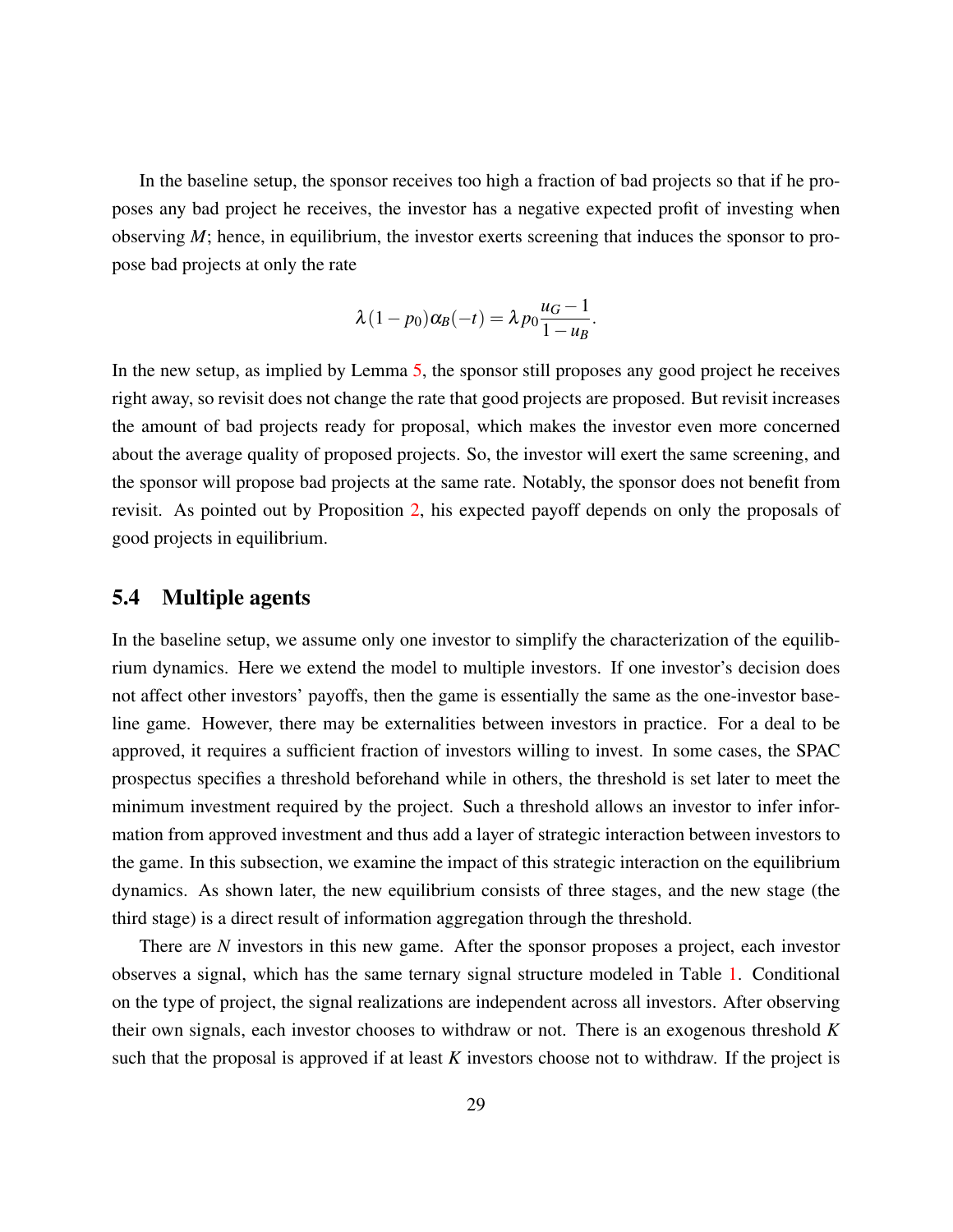approved, only the investors who choose not to withdraw invest. If the project is not approved, all investors withdraw. The investors all have the same payoff structure as in the baseline setup; namely, an investor will get  $u_{\omega}$  if she invests in a project of the type  $\omega$  and get 1 if she withdraws. The sponsor's payoff is proportional to the size of the investment: if *x* investors invest, the sponsor receives  $x \cdot v_{\omega}^{11}$  $x \cdot v_{\omega}^{11}$  $x \cdot v_{\omega}^{11}$ .

As in the baseline setup, an investor still chooses to withdraw if he observes the signal *L* and not if *H*, so an investor's strategy is captured by the probability not to withdraw when observing *M* at  $-t$ ,  $\eta$  ( $-t$ ). We focus on symmetric mixed-strategy equilibria where all investors have the same  $\eta$  (−*t*) at each instant. Let  $\tilde{\theta}$  (−*t*) be the investors' prior belief of the odds of a good project before observing any signal. Consider an investor who observes *M*. If he chooses not to withdraw, then he invests if and only if at least  $K - 1$  of the other  $N - 1$  investors make the same decision. Conditional on this information, the odds of a good project is

<span id="page-30-1"></span>
$$
\frac{\Gamma(q+(1-q)\eta(-t))}{\Gamma((1-q)\eta(-t))}\tilde{\theta}(-t),\qquad(7)
$$

where

$$
\Gamma(y) \equiv \sum_{x=K-1}^{N-1} \binom{N-1}{x} y^x (1-y)^{N-1-x}.
$$

Comparing this odds to that in the baseline setup, we can see it has an additional term due to the information inferred from the threshold in equilibrium. Similar to Lemma [1,](#page-11-0) when this odds is greater (smaller) than  $\frac{1-u_B}{u_G-1}$ ,  $\eta$  (-*t*) is equal to 1 (0); when it is equal to  $\frac{1-u_B}{u_G-1}$ ,  $\eta$  (-*t*) is between 0 and 1.

Let  $\tilde{\eta}(-t)$  be the sponsor's belief about the investors' strategies. By proposing a project of the type  $\omega$  to the investors at  $-t$ , the sponsor's expected payoff is

$$
F_{\omega}(-t) \equiv \begin{cases} v_G \cdot \Lambda (q + (1-q)\tilde{\eta}(-t)), & \text{if } \omega = G \\ v_B \cdot \Lambda ((1-q)\tilde{\eta}(-t)), & \text{if } \omega = B \end{cases}
$$

where

$$
\Lambda(y) \equiv \sum_{x=K}^{N} \binom{N}{x} y^x (1-y)^{N-1-x} x.
$$

<span id="page-30-0"></span><sup>&</sup>lt;sup>11</sup>The equilibrium structure stay unchanged as long as the sponsor's payoff is weakly increasing in  $x$ .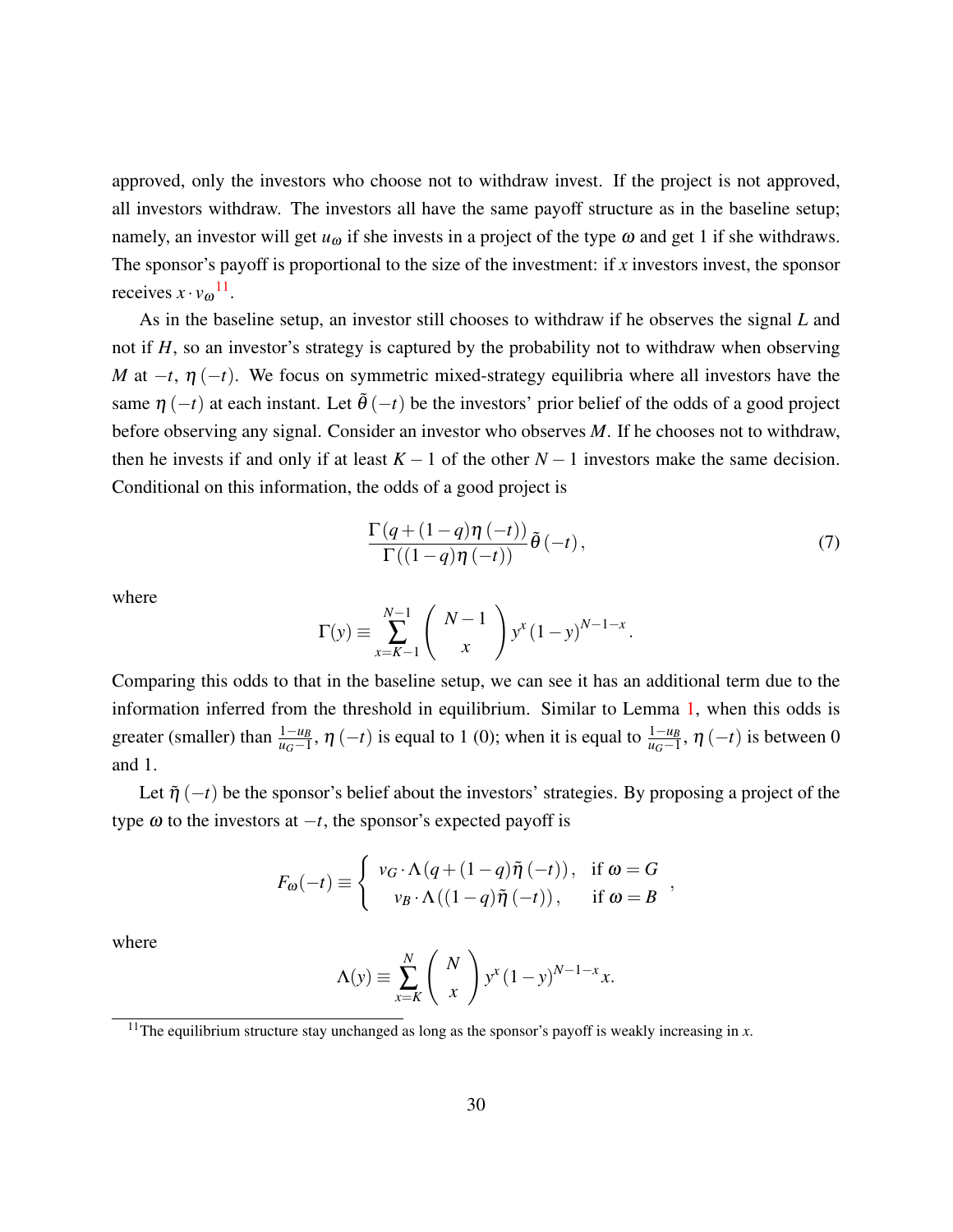Last, we close the model by imposing rational beliefs and D1 refinement as in Definition [1.](#page-10-1) The following proposition characterizes the unique symmetric equilibrium of the game.

<span id="page-31-0"></span>Proposition 10. *The unique equilibrium of the SPAC game has three stages, and the transition time points between two consecutive stages are*  $-t_1^* < -t_2^*$ 2 *respectively.*

• *The third stage spans the period*  $(-t_2^*)$  $_{2}^{*}$ ,0], in which

$$
- \eta(-t) \, \text{solves} \qquad \qquad \Gamma(a)
$$

$$
\frac{\Gamma(q+(1-q)\eta(-t))}{\Gamma((1-q)\eta(-t))}\frac{p_0}{1-p_0}=\frac{1-u_B}{u_G-1};
$$

- $-\alpha_G(-t) = \alpha_B(-t) = 1;$
- *the sponsor's continuation value satisfies*

$$
\frac{dV(-t)}{dt} = \lambda p_0 \cdot [F_G(-t) - V(-t)] + \lambda (1 - p_0) \cdot [F_B(-t) - V(-t)]
$$

*and the boundary condition*  $V(0) = 0$ *.* 

- *The second stage spans the period*  $(-t_1^*)$  $t_1^*, -t_2^*$ 2 ]*, in which*
	- η(−*t*) *satisfies*

$$
V(-t)=F_B(-t);
$$

$$
- \alpha_G(-t) = 1 \text{ and}
$$

$$
\frac{\Gamma(q+(1-q)\eta(-t))}{\Gamma((1-q)\eta(-t))}\frac{p_0}{1-p_0}\frac{\alpha_G(-t)}{\alpha_B(-t)}=\frac{1-u_B}{u_G-1};
$$

– *the sponsor's continuation value satisfies*

$$
\frac{dV(-t)}{dt} = \lambda p_0 \cdot [F_G(-t) - V(-t)].
$$

• *The first stage spans the period*  $[-T, -t^*]<sub>1</sub>$  $\binom{*}{1}$ *, in which* 

$$
- \eta(-t) = 1;
$$

- $-\alpha_G(-t) = 1$  *and*  $\alpha_B(-t) = 0$ ;
- *the sponsor's continuation value satisfies*

$$
\frac{dV(-t)}{dt} = \lambda p_0 \cdot [v_G - V(-t)].
$$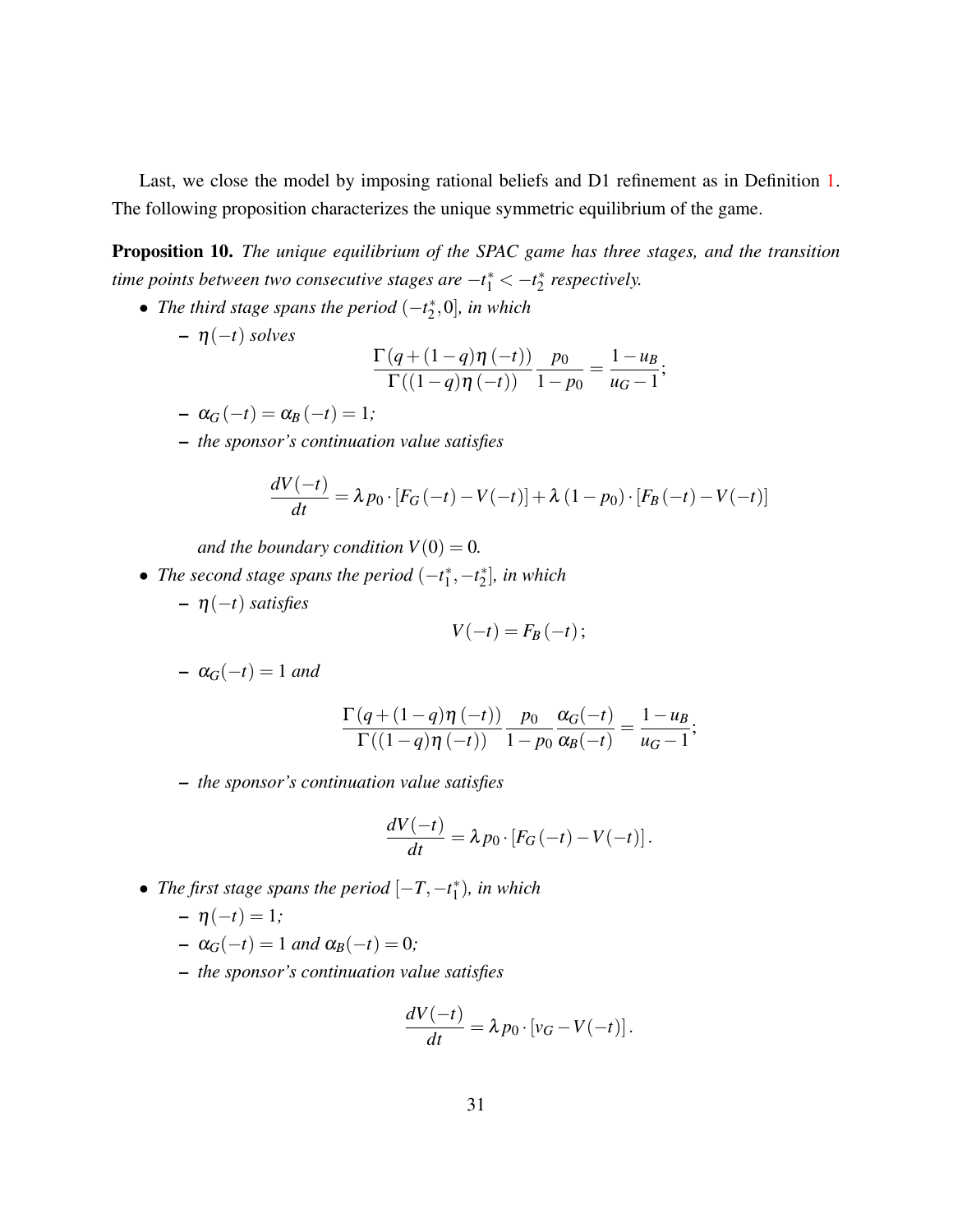• *The transition time*  $t_2^*$  *satisfies*  $V(-t_2^*)$  $F_B^*(-t_2^*)$  $\chi^*$ ), the transition time  $t_1^*$  satisfies  $V(-t_1^*)$  $j_{1}^{*}) =$  $v_B \cdot \Lambda((1-q))$ *, and*  $V(-t)$  *is continuous at*  $-t_1^*$  $^{*}_{1}$  and  $-t_{2}^{*}$ 2 *.*

Proposition [10](#page-31-0) has the underlying forces similar to Proposition [1:](#page-12-2) the partial alignment of the two players' payoffs. A salient difference is the existence of the third stage in which the sponsor proposes any project he receives instantly. This cannot occur in the baseline setup because the investor will respond with the most stringent screening,  $\eta(-t) = 0$ , which will in turn eliminate the sponsor's desire to propose any bad project. However, with multiple investors present, an investor's confidence in the project can be bolstered by others' screening through the threshold. Note that the additional term in eq. [\(7\)](#page-30-1),  $\frac{\Gamma(q+(1-q)\eta(-t))}{\Gamma((1-q)\eta(-t))}$ , goes to infinity as  $\eta(-t)$  goes to 0. Even if the sponsor proposes any project he receives, the investors will choose a positive  $\eta(-t)$  and thus approve a bad project with a positive probability. Although this probability could be very low, it can still induce the sponsor to propose bad projects near the deadline.

### 6 Concluding Remark

Studying SPAC from a perspective of delegated investment, this paper focuses on the the strategic interaction between a sponsor and a investor. Consistent with the conventional wisdom, the incentive misalignment of the two parties gives rise to a moral hazard problem of the sponsor. However, this is not the whole story. The alignment side of the two parties' incentives helps mitigate the problem. A key takeaway is that giving less informed investors much control right may exacerbate the moral hazard problem and make everyone worse off.

SPAC in reality is a complicated business that involves many parties and interactions. To better illustrate our main idea, we abstract away from several elements of SPAC. Here are some that we think are important and merit more research.

- 1. The secondary market of SPAC shares. SPAC shares are publicly traded, which aggregates investors' information and affects their decisions.
- 2. Private Investment in Public Equity (PIPE). An SPAC sponsor frequently invites a PIPE investment as a part of the business combination, which further complicates their incentives.
- 3. Investors' demand for liquidity. Besides profitability, liquidity is another critical reason why some investors favor SPACs. Potentially, concern or demand for liquidity may affect investors' decisions as well.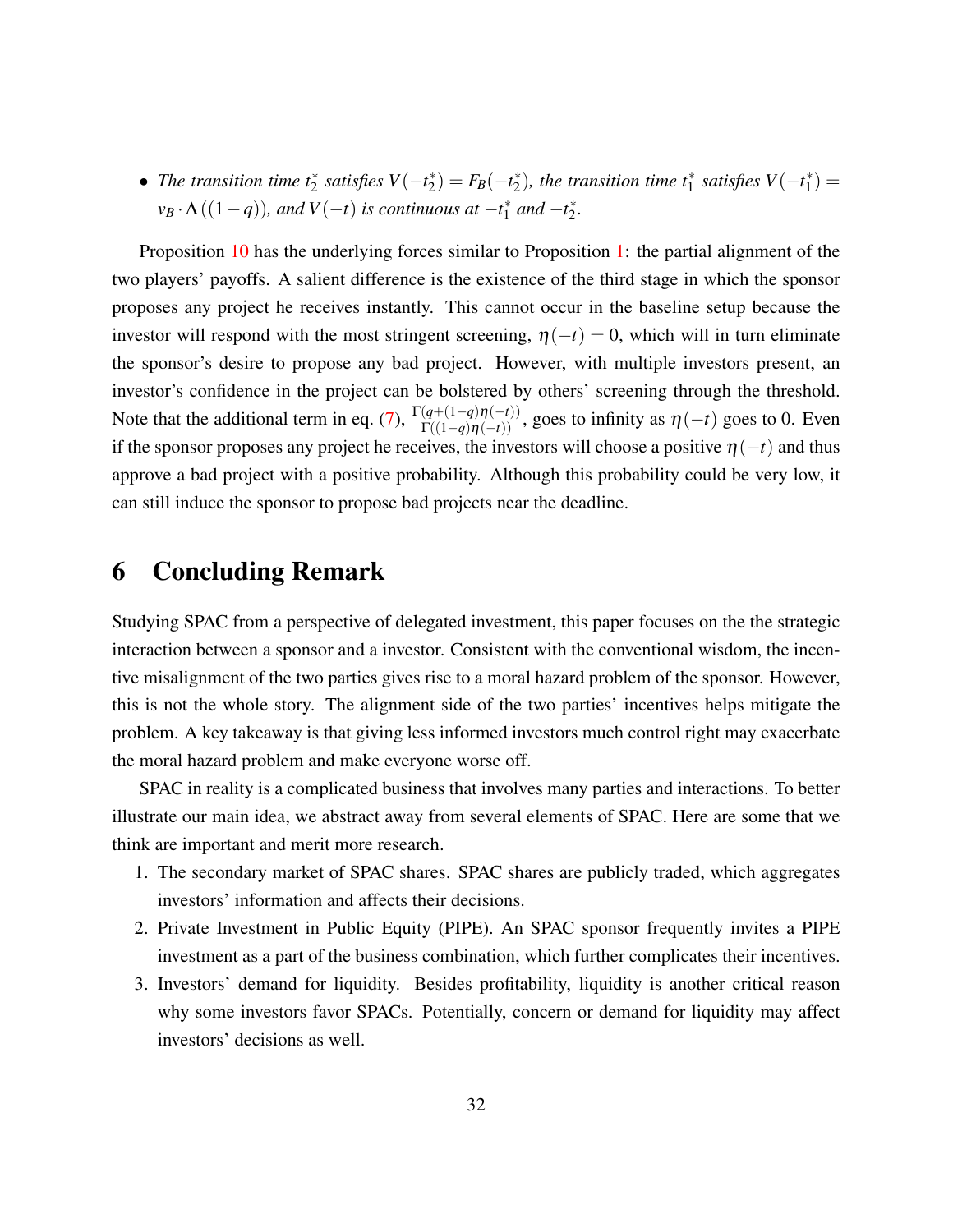## References

- <span id="page-33-8"></span>Aghion, P. and J. Tirole (1997). Formal and real authority in organizations. *Journal of Political Economy 105*(1), 1–29.
- <span id="page-33-5"></span>Bai, J., A. Ma, and M. Zheng (2021). Segmented Going-Public Markets and the Demand for SPACs 1. *Working Paper*.
- <span id="page-33-4"></span>Blomkvist, M. and M. Vulanovic (2020). SPAC IPO waves. *Economics Letters 197*, 109645.
- <span id="page-33-6"></span>Chatterjee, S., N. K. Chidambaran, and G. Goswami (2016). Security design for a non-standard IPO: The case of SPACs. *Journal of International Money and Finance 69*, 151–178.
- <span id="page-33-7"></span>Crawford, B. Y. V. P. and J. Sobeli (1982). Strategic Information Transmission. *Econometrica 50*(6), 1431–1451.
- <span id="page-33-2"></span>Cumming, D., L. H. Haß, and D. Schweizer (2014). The fast track IPO - Success factors for taking firms public with SPACs. *Journal of Banking and Finance 47*(1), 198–213.
- <span id="page-33-9"></span>Dessein, W. (2002). Authority and communication in organizations. *Review of Economic Studies 69*(4), 811–838.
- <span id="page-33-1"></span>Dimitrova, L. (2017). Perverse incentives of special purpose acquisition companies, the "poor man's private equity funds". *Journal of Accounting and Economics 63*(1), 99–120.
- <span id="page-33-0"></span>Gahng, M., J. R. Ritter, and D. Zhang (2021). SPACs. *Working Paper* (352).
- <span id="page-33-10"></span>Grenadier, S. R., A. Malenko, and N. Malenko (2016). Timing Decisions in Organizations : Communication and Authority in a Dynamic Environment. *American Economic Review 106*(9), 2552–2581.
- <span id="page-33-11"></span>Guo, Y. (2016). Dynamic delegation of experimentation. *American Economic Review 106*(8), 1969–2008.
- <span id="page-33-3"></span>Klausner, M., M. Ohlrogge, and E. Ruan (2020). A Sober Look at SPACs. *Working Paper*, 1–57.

<span id="page-33-12"></span>Shachmurove, Y. and M. Vulanovic (2017). SPAC IPOs. *Working Paper*, 1–40.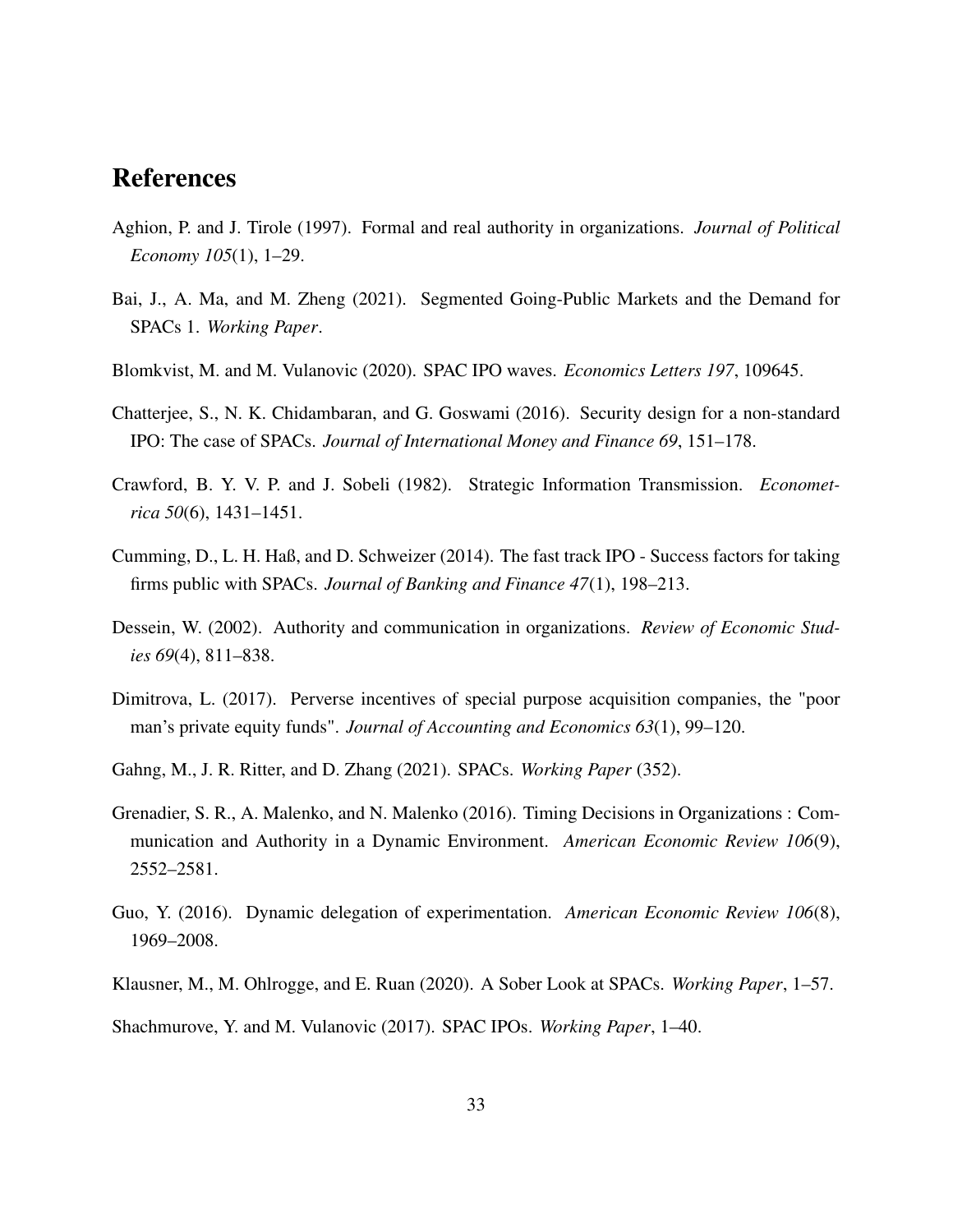## A Proofs

### Proof of Lemma [2](#page-12-1)

Suppose  $F_G(-t) \le V(-t)$  at a time  $-t$ . Then  $F_B(-t) < V(-t)$ , so  $\alpha_B(t) = 0$ . If  $\alpha_G(t) > 0$ , by the investor's rational belief in equilibrium,  $\tilde{\theta}(-t) = +\infty$ . According to Lemma [1,](#page-11-0)  $\eta(-t) = 1$ , so  $F_G(-t) = v_G$ . Since looking forward in the future, the sponsor always expects a positive probability of no investment,  $V(-t) < v_G = F_G(-t)$ . Contradiction! If  $\alpha_G(t) = 0$ , by D1 refinement,  $\theta(-t) = +\infty$ . Following the same argument, we encounter contradiction. Finally,  $F_G(-t)$  > *V*(−*t*) directly implies  $\alpha$ <sup>*G*</sup>(−*t*) = 1 and strictly decreasing continuation value over time.

### Proof of Lemma [3](#page-12-0)

Suppose  $V(-t) < v_B(1-q)$  and  $t > 0$ . If  $\alpha_B(-t) = 0$ , following the proof of Lemma [2,](#page-12-1) we have  $\eta(-t) = 1$ , so  $F_B(-t) = (1 - q) v_B > V(-t)$ . Contradiction! If  $\alpha_B(-t) = 1$ ,

$$
\tilde{\theta}(-t) \le \frac{p_0}{1-p_0} < \frac{1-R_B}{R_G - 1} < \frac{1 - u_B}{u_G - 1},
$$

which implies  $\eta(-t) = 0$  according to Lemma [1.](#page-11-0) Then  $F_B(-t) = 0 < V(-t)$ . Contradiction! Therefore,  $\alpha_B(-t) \in (0,1)$ .  $V(-t) > (1-q)v_B$  implies  $V(-t) > F_B(-t)$ , so  $\alpha_B(-t) = 0$ .

### Proof of Proposition [3](#page-15-2)

For  $t < t^*$ ,

$$
\frac{dV(-t)}{dt} = \lambda p_0 \cdot [F_G(-t) - V(-t)].
$$

Plugging  $F_G(-t) \equiv q + (1-q)\eta(-t)$  and the equilibrium condition  $V(-t) = (1-q)\eta(-t)v_B$  into the equation, we obtain

$$
\frac{dV(-t)}{dt} = \lambda p_0 \cdot \left[ \left( \frac{v_G}{v_B} - 1 \right) V(-t) + qv_G \right].
$$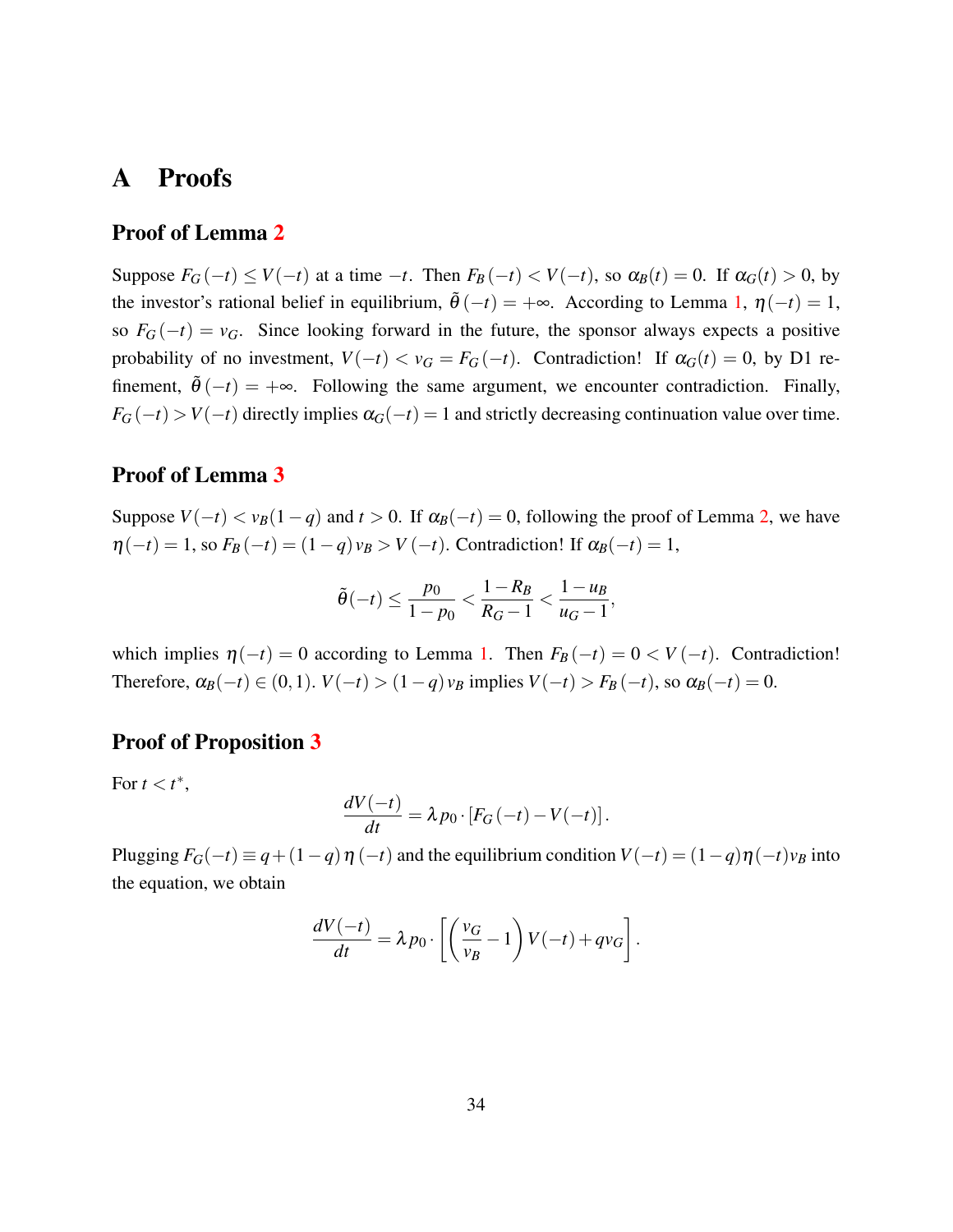Combining with the boundary condition  $V(0) = 0$ , we obtain

$$
V(-t) = \left[e^{\lambda p_0 \left(\frac{v_G}{v_B} - 1\right)t} - 1\right] \frac{1}{\frac{v_G}{v_B} - 1} \cdot q \cdot v_G.
$$

So, *t* ∗ satisfies eq. [\(4\)](#page-15-0).

### Proof of Lemma [4](#page-17-0)

In the second stage where  $-t > -t_s^*$ ,

• the sponsor's continuation value  $V_s(-t)$  satisfies

$$
\frac{dV_s(-t)}{dt} = \lambda \left[ p_0 v_G + (1 - p_0)v_B - V_s(-t) \right]
$$

and two boundary conditions  $V_s(0) = 0$  and  $V_s(-t_s^*) = v_B$ ;

• the investor's continuation value  $U_s(-t)$  satisfies

$$
\frac{dU_s(-t)}{dt} = \lambda \cdot [p_0 u_G + (1 - p_0) u_B - U_s(-t)]
$$

and one boundary condition  $U_s(0) = 1$ . In the first stage where  $-t < -t_s^*$ ,

•  $V_s(-t)$  satisfies

$$
\frac{dV_s(-t)}{dt} = \lambda p_0 \cdot [v_G - V_s(-t)]
$$

and one boundary condition  $V_s(-t_s^*) = v_B$ ;

•  $U_s(t)$  satisfies

$$
\frac{dU_s(-t)}{dt} = \lambda p_0 \cdot [u_G - U_s(-t)]
$$

and one boundary condition that requires  $U_s(-t)$  is continuous at  $-t_s^*$ . According to the evolution of the sponsor's continuation value, we obtain that for  $-t \geq -t_s^*$ ,

$$
V_s(-t) = \left(1 - e^{-\lambda t}\right) [p_0 v_G + (1 - p_0)v_B].
$$

The first point is directly implied by the boundary condition  $V_s(-t_s^*) = v_B$ .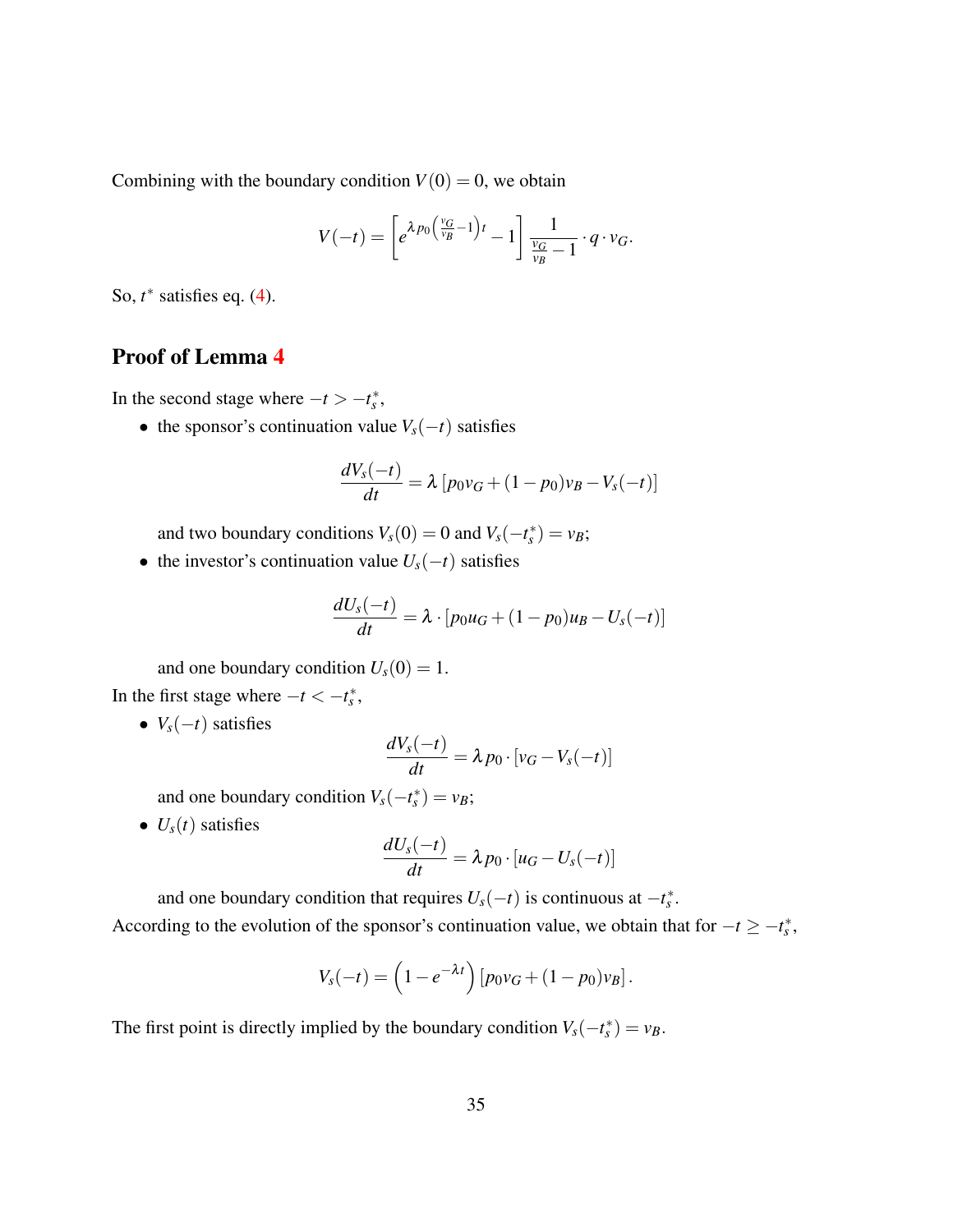According to the evolution of the investor's continuation value, we obtain that for  $-t \geq -t_s^*$ ,

$$
U_s(t) = \left(1 - e^{-\lambda t}\right) [p_0 u_G + (1 - p_0) u_B] + e^{-\lambda t}
$$

and for  $-t < -t_s^*$ ,

$$
U_s(-t) = \left(1 - e^{-\lambda p_0(t - t_s^*)}\right)u_G + e^{-\lambda p_0(t - t_s^*)}U_s(-t_s^*).
$$

Notice that  $U_s(-t) < 1$  for  $t \ge -t_s^*$  and  $U_s(-t)$  increases to  $u_G$  as  $t$  increases from  $t_s^*$  to  $+\infty$ .  $T_s^*$ exists, and  $T_s^* > t_s^*$ .

### Proof of Proposition [4](#page-18-0)

Here we prove the second point. Since  $T > T_s^*$ ,  $T > t_s^*$ .

First, since  $U_s(-t_s^*) < 1$ ,

$$
U_{S}(-T) = \left(1 - e^{-\lambda p_{0}(T - t_{S}^{*})}\right)u_{G} + e^{-\lambda p_{0}(T - t_{S}^{*})}U_{S}(-t_{S}^{*})
$$
  
< 
$$
< \left(1 - e^{-\lambda p_{0}(T - t_{S}^{*})}\right)u_{G} + e^{-\lambda p_{0}(T - t_{S}^{*})}
$$
  
< 
$$
< \left(1 - e^{-\lambda p_{0}T}\right)u_{G} + e^{-\lambda p_{0}T}.
$$

Second,  $U(-T)$  is strictly increasing in *q*. According to Proposition [3,](#page-15-2)  $t^*$  is strictly decreasing in *q*. If  $t^* \geq T$ ,

$$
U(-T) = \left(1 - e^{-\lambda p_0 \frac{u_G - u_B}{1 - u_B}T}\right) \frac{1 - u_B}{u_G - u_B} q \cdot (u_G - 1) + 1,
$$

which is strictly increasing in *q*.

Suppose  $t^* < T$ . Consider  $\tilde{q}$  marginally smaller than  $q$  such that its corresponding  $\tilde{t}^*$  is smaller than *T* as well. To reflect different *q*, we write the investor's continuation value as  $U(-t; q)$ . Since  $0 < t^* < \tilde{t}^*,$ 

$$
U(-T;q) = \left(1 - e^{-\lambda p_0(T-t^*)}\right)u_G + e^{-\lambda p_0(T-t^*)}U(-t^*;q)
$$
  
= 
$$
\left(1 - e^{-\lambda p_0(T-t^*)}\right)u_G + e^{-\lambda p_0(T-t^*)}U(-\tilde{t}^*;q)
$$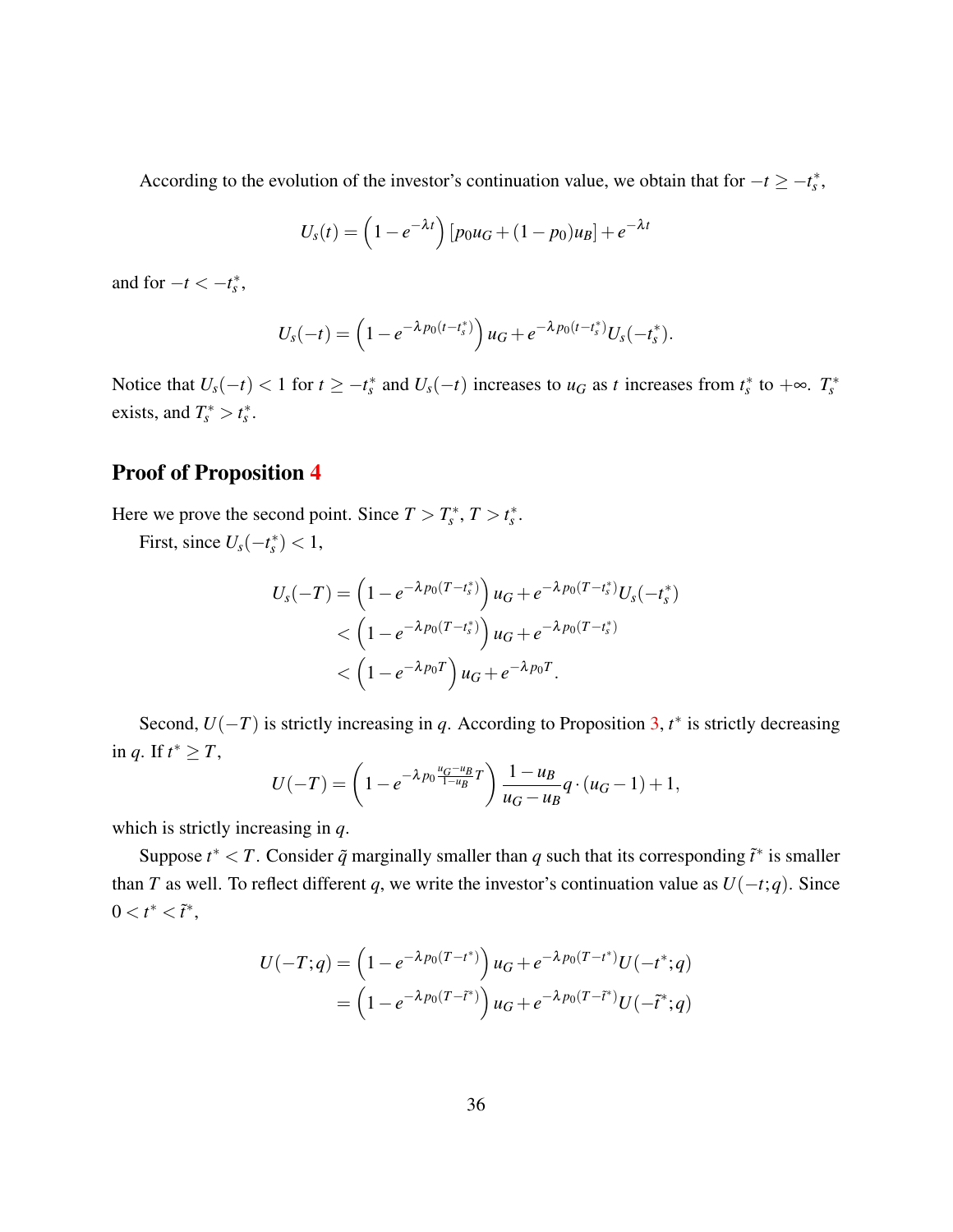We just need to show  $U(-\tilde{t}^*; q) > U(-\tilde{t}^*; \tilde{q})$ . Denote  $e^{\lambda p_0(\tilde{t}^* - t^*)}$  as a and  $\frac{u_G - u_B}{1 - u_B}$  as x.

$$
U(-\tilde{t}^*; \tilde{q}) - 1 = \left(1 - e^{-\lambda p_0 \frac{u_G - u_B}{1 - u_B} \tilde{t}^*}\right) \frac{1}{\frac{u_G - u_B}{1 - u_B}} \tilde{q} \cdot (u_G - 1)
$$
  
=  $\left(1 - e^{-\lambda p_0 \frac{u_G - u_B}{1 - u_B} (\tilde{t}^* - t^*)}\right) \frac{1}{\frac{u_G - u_B}{1 - u_B}} \tilde{q} \cdot (u_G - 1) + e^{-\lambda p_0 \frac{u_G - u_B}{1 - u_B} (\tilde{t}^* - t^*)} (U(-t^*; \tilde{q}) - 1)$   
=  $\left(1 - a^{-x}\right) \frac{\tilde{q} \cdot (u_G - 1)}{x} + a^{-x} (U(-t^*; \tilde{q}) - 1).$ 

Since  $a > 1$  and  $x > 1$ ,  $a^{-x} < a^{-1}$  and

$$
\frac{1-a^{-x}}{x} < 1 - a^{-1}.
$$

So,

$$
U(-\tilde{t}^*; \tilde{q}) - 1 < (1 - a^{-1}) \tilde{q} \cdot (u_G - 1) + a^{-1} (U(-t^*; \tilde{q}) - 1)
$$
  

$$
< (1 - a^{-1}) (u_G - 1) + a^{-1} (U(-t^*; q) - 1)
$$
  

$$
= U(-\tilde{t}^*; q) - 1.
$$

As  $q \to 0$ ,  $t^* \to +\infty$ , so

$$
U(-T) \to \lim_{q \to 0} \left[ \left( 1 - e^{-\lambda p_0 \frac{u_G - u_B}{1 - u_B} T} \right) \frac{1 - u_B}{u_G - u_B} q \cdot (u_G - 1) + 1 \right] = 1.
$$

As  $q \to 1$ ,  $t^* \to 0$ , so

$$
U(-T;q) \to \lim_{q \to 1} \left[ \left( 1 - e^{\lambda p_0(t^* - T)} \right) u_G + e^{\lambda p_0(t^* - T)} U(-t^*;q) \right] = \left( 1 - e^{-\lambda p_0 T} \right) u_G + e^{-\lambda p_0 T}.
$$

We obtain the second point.

### Proof of Proposition [5](#page-20-1)

In the second stage where  $-t > -t_c^*$ ,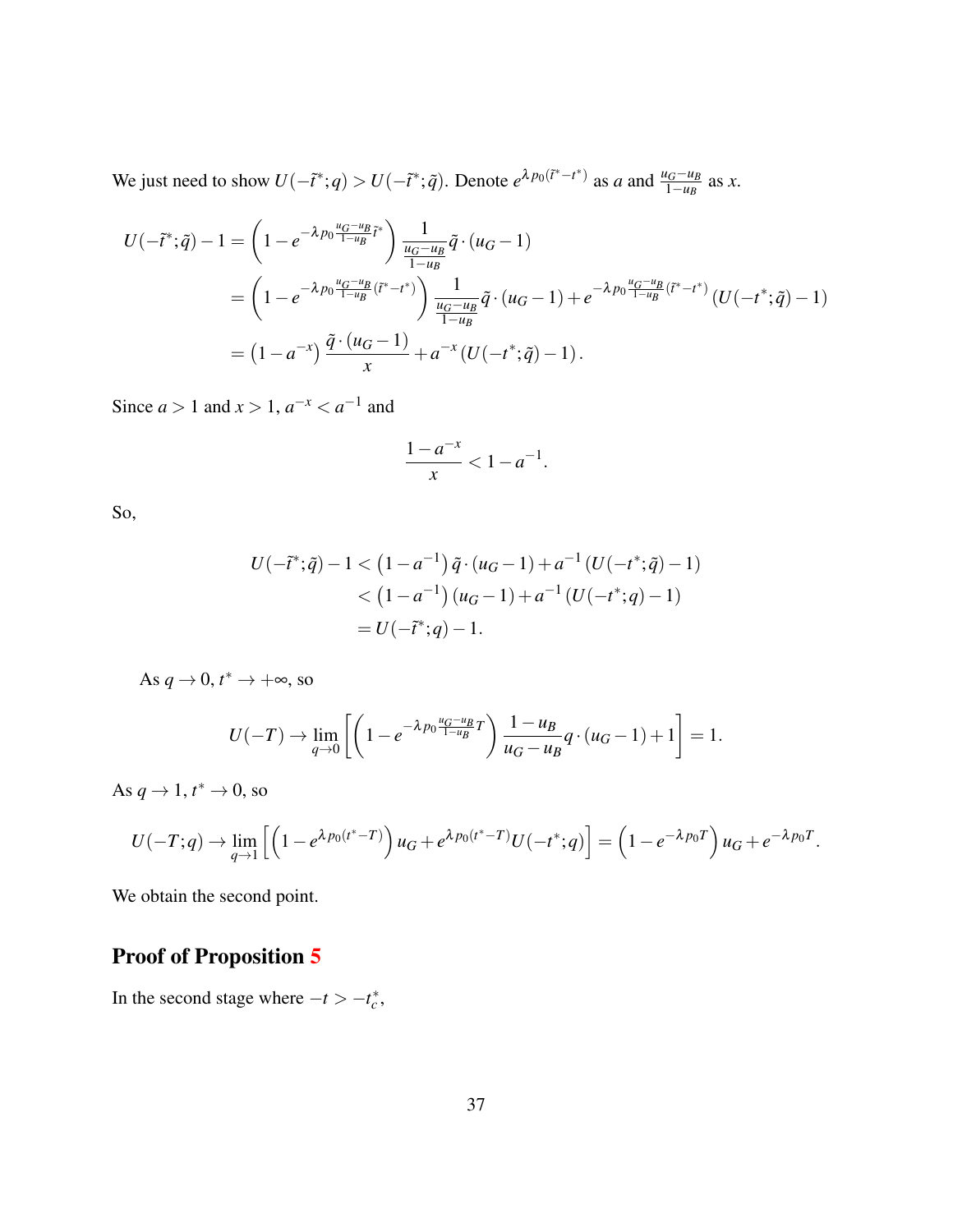•  $V_c(-t)$  in this stage satisfies

$$
\frac{dV_c(-t)}{dt} = \lambda [p_0 \cdot v_G + (1 - p_0) \cdot (1 - \hat{q})v_B - V_c(-t)]
$$

and two boundary conditions  $V_c(0) = 0$  and  $V_c(-t_c^*) = (1 - \hat{q})v_B$ ;

•  $U_c(-t)$  satisfies

$$
\frac{dU_c(-t)}{dt} = \lambda \cdot [p_0 u_G + (1 - p_0)(1 - \hat{q})u_B + (1 - p_0)\hat{q} - U_c(-t)]
$$

and one boundary condition  $U_c(0) = 1$ .

In the first stage where  $-t < -t_c^*$ ,

•  $V_c(-t)$  in this stage satisfies

$$
\frac{dV_c(-t)}{dt} = \lambda p_0 \cdot [v_G - V_c(-t)]
$$

and one boundary condition  $V_c(-t_c^*) = (1 - \hat{q})v_B$ .

•  $U_c(-t)$  satisfies

$$
\frac{dU_c(-t)}{dt} = \lambda p_0 \cdot [u_G - U_c(-t)]
$$

and one boundary condition that requires  $U_c(-t)$  is continuous at  $-t = -t_c^*$ . First,  $t_c^* < t_s^*$ . They satisfy respectively

$$
\left(1 - e^{-\lambda t_s^*}\right) [p_0 v_G + (1 - p_0)v_B] = v_B
$$

$$
\left(1 - e^{-\lambda t_c^*}\right) [p_0 v_G + (1 - p_0)(1 - \hat{q})v_B] = (1 - \hat{q})v_B.
$$

So,

$$
1-e^{-\lambda t_s^*}>1-e^{-\lambda t_c^*}\Leftrightarrow t_s^*>t_c^*.
$$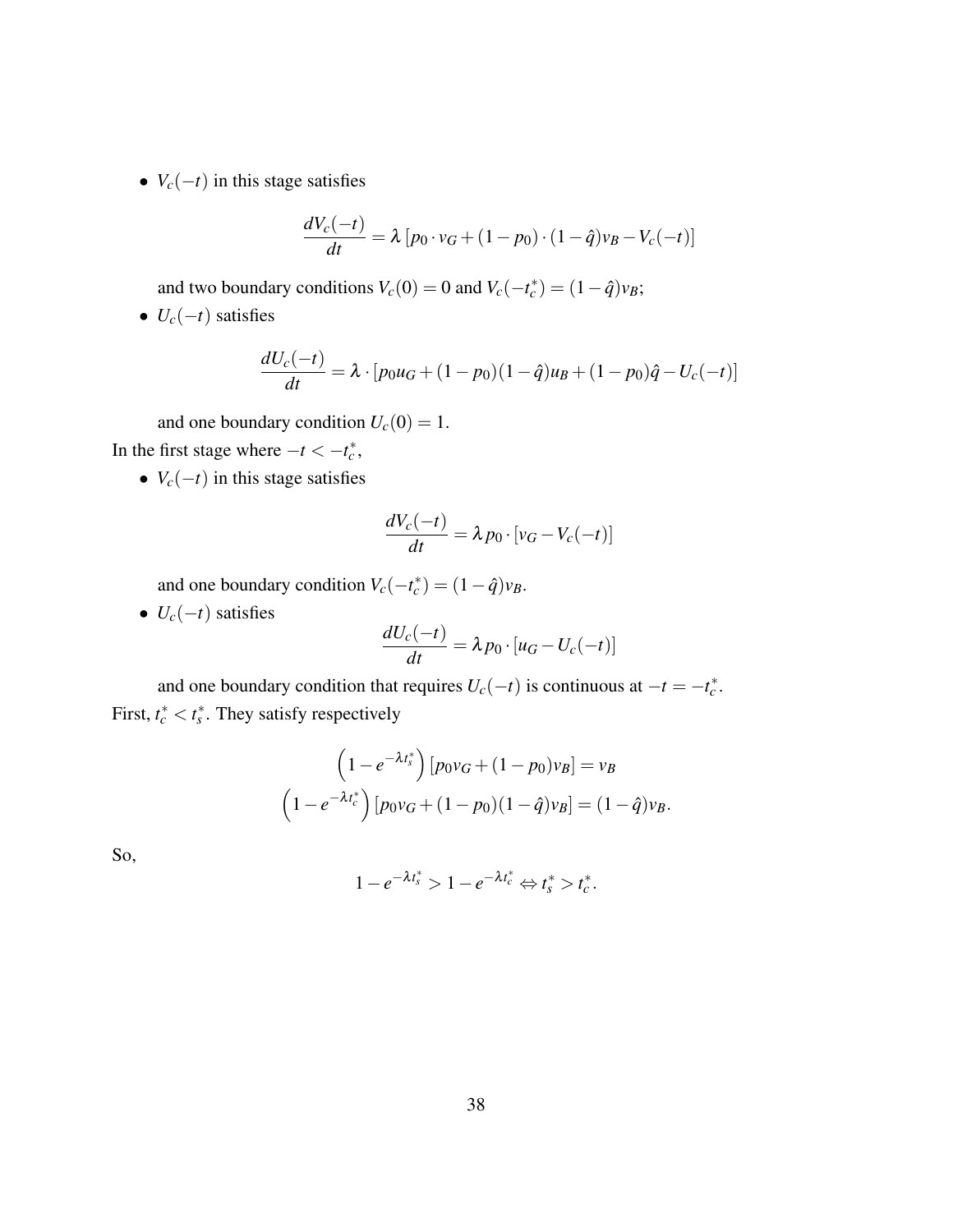For  $t \in (0, t_c^*],$ 

$$
U_c(-t) = \left(1 - e^{-\lambda t}\right) \left[p_0 u_G + (1 - p_0)(1 - \hat{q})u_B + (1 - p_0)\hat{q}\right] + e^{-\lambda t}
$$
  
> 
$$
\left(1 - e^{-\lambda t}\right) \left[p_0 u_G + (1 - p_0)u_B\right] + e^{-\lambda t}
$$
  
=  $U_s(-t)$ .

For  $t \in (t_c^*, t_s^*],$ 

$$
U_c(-t) = \left(1 - e^{-\lambda p_0(t - t_c^*)}\right)u_G + e^{-\lambda p_0(t - t_c^*)}U_c(-t_c^*)
$$
  
> 
$$
\left(1 - e^{-\lambda p_0(t - t_c^*)}\right)[p_0u_G + (1 - p_0)u_B] + e^{-\lambda p_0(t - t_c^*)}U_s(-t_c^*)
$$
  
= 
$$
U_s(-t).
$$

For  $t \in (t_s^*, +\infty)$ ,

$$
U_c(-t) = \left(1 - e^{-\lambda p_0(t - t_s^*)}\right)u_G + e^{-\lambda p_0(t - t_s^*)}U_c(-t_s^*)
$$
  
> 
$$
\left(1 - e^{-\lambda p_0(t - t_s^*)}\right)u_G + e^{-\lambda p_0(t - t_s^*)}U_s(-t_s^*)
$$
  
= 
$$
U_s(-t).
$$

Therefore,  $U_c(-T) > U_s(-T)$ .

### Proof of Proposition [6](#page-22-1)

In the second stage where  $-t > -t_v^*$ ,

•  $V_v(-t)$  satisfies

$$
\frac{dV_v(-t)}{dt} = \lambda p_0 \cdot q \left[ v_G - V_v(-t) \right]
$$

and two boundary conditions  $V_v(0) = 0$  and  $V_v(-t_v^*) = v_B$ .;

•  $U_v(-t)$  satisfies

$$
\frac{dU_v(-t)}{dt} = \lambda p_0 \cdot q [u_G - U_v(-t)]
$$

and one boundary condition  $U_v(0) = 1$ .

In the first stage where  $-t < -t_v^*$ ,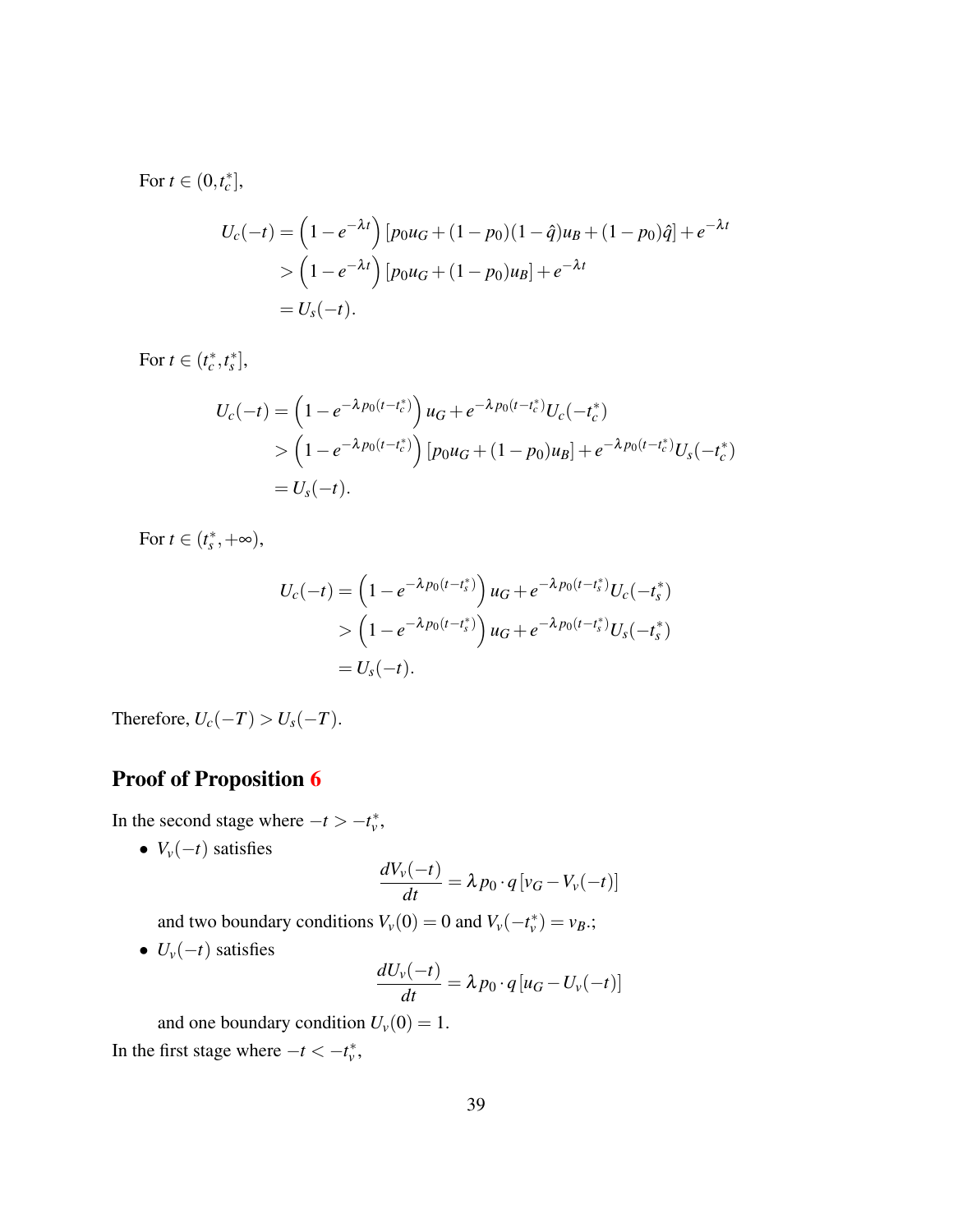•  $V_v(-t)$  satisfies

$$
\frac{dV_v(-t)}{dt} = \lambda p_0 \cdot [v_G - V_v(-t)]
$$

and one boundary condition  $V_v(-t_v^*) = v_B$ ;

•  $U_v(t)$  satisfies

$$
\frac{dU_v(-t)}{dt} = \lambda p_0 [u_G - U_v(-t)]
$$

and one boundary condition that requires  $U_v(-t)$  is continuous at  $-t_v^*$ . First, for  $-t > \max\{-t^*, -t_v^*\}, V_v(-t) < V(-t)$ .

$$
V(-t) = \left[e^{\lambda p_0 \left(\frac{v_G}{v_B} - 1\right)t} - 1\right] \frac{1}{\frac{v_G}{v_B} - 1} \cdot q \cdot v_G
$$

$$
V_v(-t) = \left(1 - e^{-\lambda p_0 qt}\right) v_G.
$$

Note that for  $a > 1$ ,  $\frac{a^x - 1}{x}$  $\frac{-1}{x}$  is increasing in *x* and  $\frac{1-a^{-x}}{x}$  $\frac{a^{-x}}{x}$  is decreasing in *x*. Since  $\frac{v_G}{v_B} - 1 > 0$ ,

$$
V(-t) > \lim_{x \downarrow 0} \left[ e^{\lambda p_0 t \cdot x} - 1 \right] \frac{1}{x} \cdot q \cdot v_G
$$

$$
= \lambda p_0 t \cdot q \cdot v_G.
$$

On the other hand,

$$
V_v(-t) = \frac{1 - e^{-\lambda p_0 qt}}{\lambda p_0 qt} \lambda p_0 qt v_G
$$
  

$$
< \lim_{x \downarrow 0} \frac{1 - e^{-x}}{x} \lambda p_0 qt v_G
$$
  

$$
= \lambda p_0 qt v_G.
$$

So,  $V_v(-t) < V(-t)$ .

Second,  $t^* < t_v^*$ . They satisfy respectively

$$
V(-t^*) = (1-q)v_B
$$
  

$$
V_v(-t_v^*) = v_B.
$$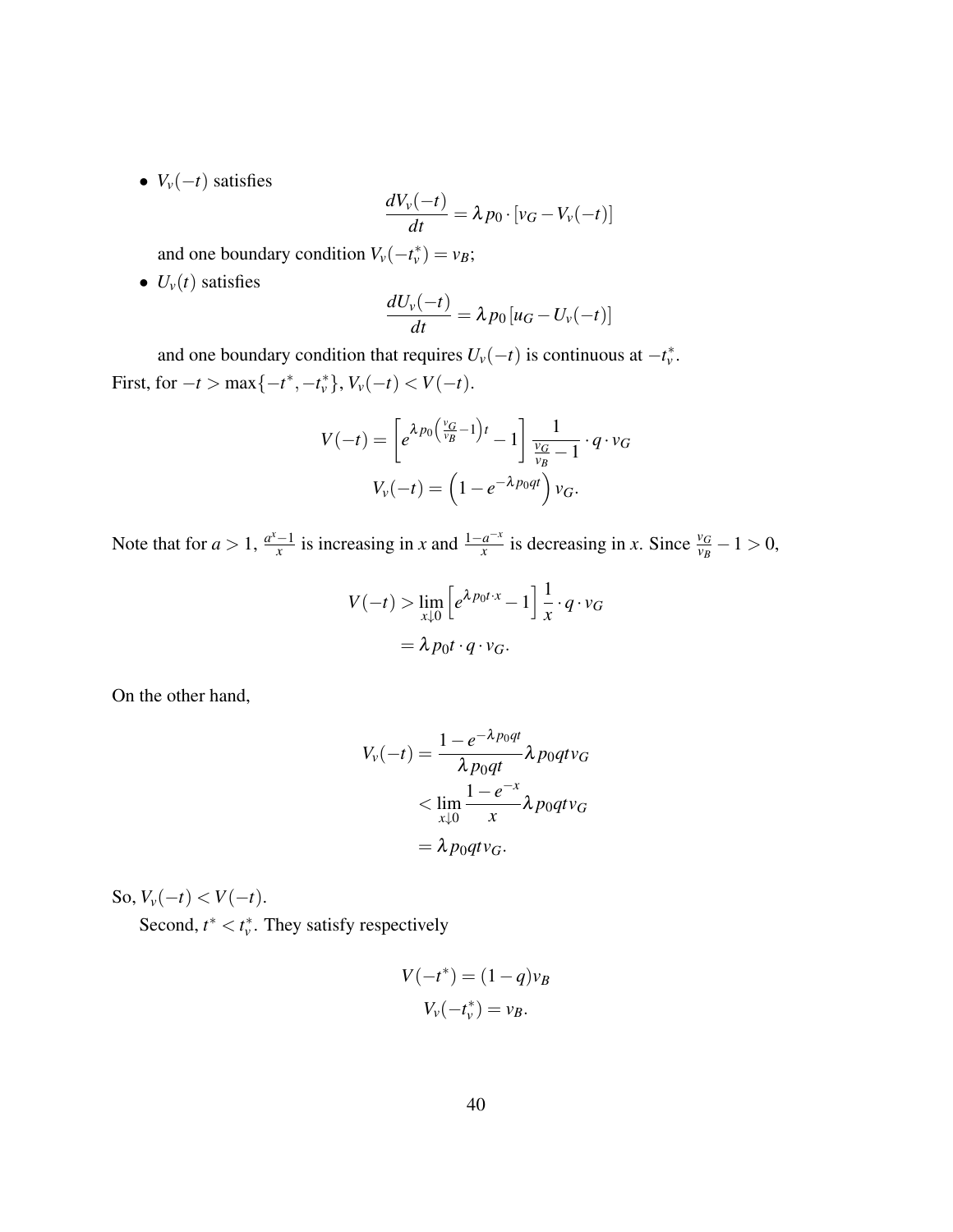$$
V(-t^*) < V_v(-t_v^*) \text{ implies } t^* < t_v^*.
$$
  
For  $t \in (0, t^*]$ , obviously  $V(-t) > V_v(-t)$ .  
For  $t \in (t^*, t_v^*]$ , since  $v_G > V(-t^*) > V_v(-t^*)$ ,  

$$
V(-t) = \left(1 - e^{-\lambda p_0(t - t^*)}\right) v_G + e^{-\lambda p_0(t - t^*)} V(-t^*)
$$

$$
\begin{aligned}\n &\times \left(1 - e^{-\lambda p_0 q(t - t^*)}\right) v_G + e^{-\lambda p_0 q(t - t^*)} V(-t^*) \\
&\times \left(1 - e^{-\lambda p_0 q(t - t^*)}\right) v_G + e^{-\lambda p_0 q(t - t^*)} V_v(-t_c^*) \\
&= V_v(-t).\n\end{aligned}
$$

For  $t \in (t_v^*, +\infty)$ ,

$$
V(-t) = \left(1 - e^{-\lambda p_0(t - t_v^*)}\right) v_G + e^{-\lambda p_0(t - t_v^*)} V(-t_v^*)
$$
  
> 
$$
\left(1 - e^{-\lambda p_0(t - t_v^*)}\right) v_G + e^{-\lambda p_0(t - t_v^*)} V_v(-t_v^*)
$$
  
=  $V_v(-t)$ .

Therefore,  $V(-T) > V_v(-T)$ .

### Proof of Lemma [5](#page-28-0)

Consider any −*t* and suppose the type of the best project the sponsor has received until that is  $\sigma$ . The sponsor's proposal strategy  $(α<sub>ω</sub>(·))<sub>ω∈{G,B}</sub>$ <sup>[12](#page-41-0)</sup> implies a pair of functions  $(f<sub>ω</sub>(·))<sub>ω∈{G,B}</sub>$ :  $f_{\omega}(-\tau)$  represents the unconditional probability density that the sponsor proposes a project of the type  $\omega$  at  $-\tau$ . Accordingly, the sponsor's expected payoff by adopting this strategy is

$$
\tilde{V}(-t, f_G, f_B) \equiv \int_0^t F_G(-\tau) f_G(-\tau) d\tau \cdot v_G + \int_0^t F_B(-\tau) f_B(-\tau) d\tau \cdot v_B.
$$

Specifically, denote the densities resulting from the sponsor's optimal proposal strategy as  $f_G^{\sigma}$  and  $f_B^{\sigma}$  respectively. Then

$$
V^{\sigma}(-t) = \tilde{V}(-t, f_G^{\sigma}, f_B^{\sigma}).
$$

<span id="page-41-0"></span><sup>&</sup>lt;sup>12</sup>Note that in the new setup, the sponsor's strategy is also based on the type of the best project he has received until then besides the time −*t*.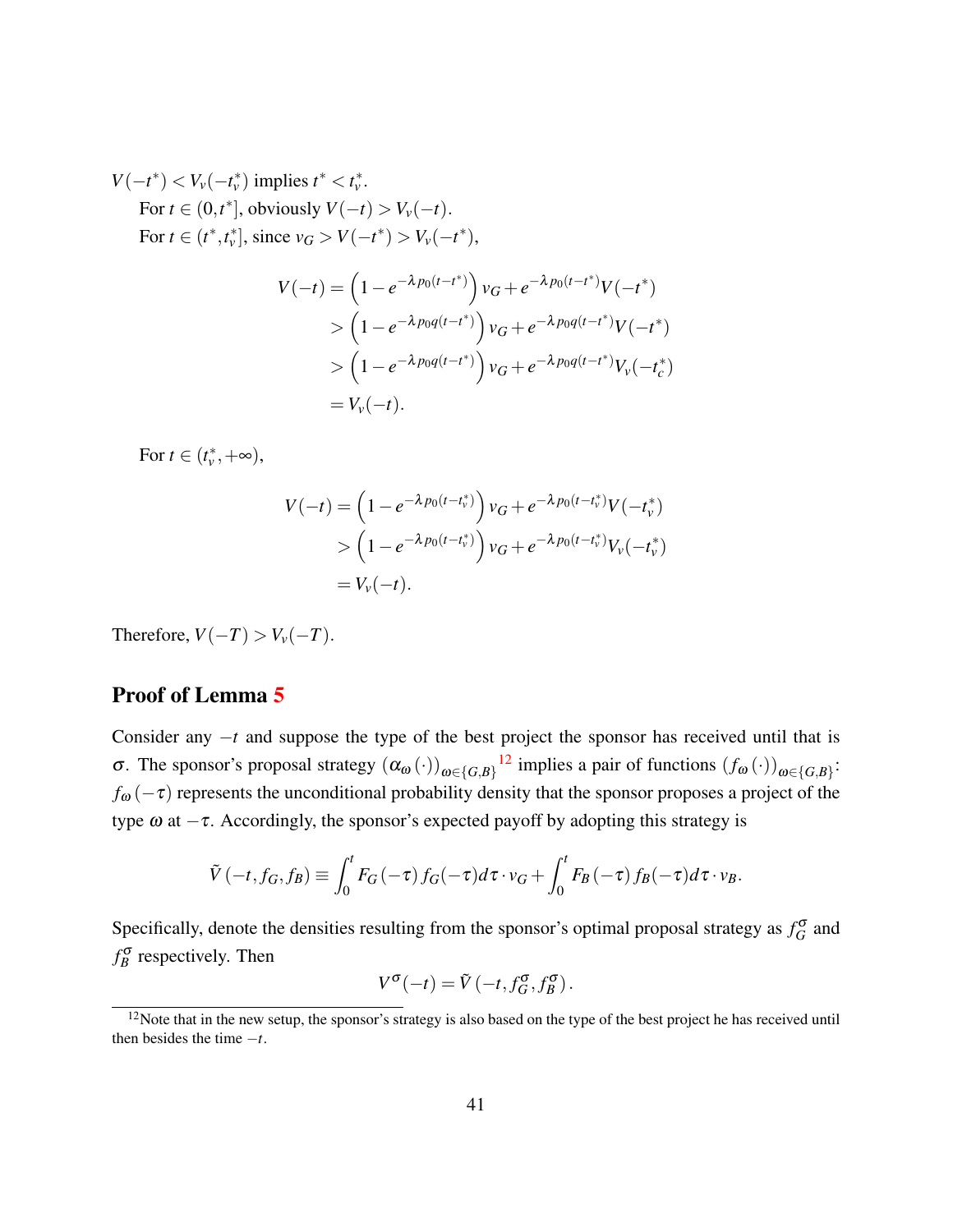Next, suppose  $F_G(-t) \le V^G(-t)$ . Then

$$
[q+(1-q)\eta(-t)]\cdot v_G \leq \int_0^t [q+(1-q)\eta(-\tau)]f_G^G(-\tau)d\tau\cdot v_G + \int_0^t (1-q)\eta(-\tau)f_B^G(-\tau)d\tau\cdot v_B.
$$

Since  $v_G > v_B$  and

$$
q+(1-q)\eta\left(-\tau\right)\geq\eta\left(-\tau\right)\geq\left(1-q\right)\eta\left(-\tau\right),\,
$$

it further implies

$$
q + (1-q)\eta(-t) \le \int_0^t \left[ q + (1-q)\eta(-\tau) \right] \left[ f_G^G(-\tau) + f_B^G(-\tau) \right] d\tau.
$$

Since it is always possible that the sponsor may not have any project ready for proposal in the future,

$$
\int_0^t \left[ f_G^G(-\tau) + f_B^G(-\tau) \right] d\tau < 1.
$$

Hence,

$$
\eta(-t) < \int_0^t \eta(-\tau) \left[ f_G^G(-\tau) + f_B^G(-\tau) \right] d\tau.
$$

We claim that  $F_B(-t) < V^B(-t)$  must hold. Consider the sponsor with  $\sigma = B$  at  $-t$ . Imagine that he mistakenly regards one of his old projects as good, always revisits it, and plays the optimal proposal strategy of the sponsor with  $\sigma = G$  at  $-t$ . Let  $f_G$  and  $f_B$  represent the the true unconditional probability densities implied by this strategy. The sponsor thinks he will end up with the unconditional probability densities  $f_G^{\sigma}$  and  $f_B^{\sigma}$ , but some "good" projects he proposes are actually bad. Therefore, for any  $-\tau \in (-t, 0]$ ,

$$
f_G(-\tau) + f_B(-\tau) = f_G^G(-\tau) + f_B^G(-\tau),
$$
  

$$
f_G(-\tau) \le f_G^G(-\tau).
$$